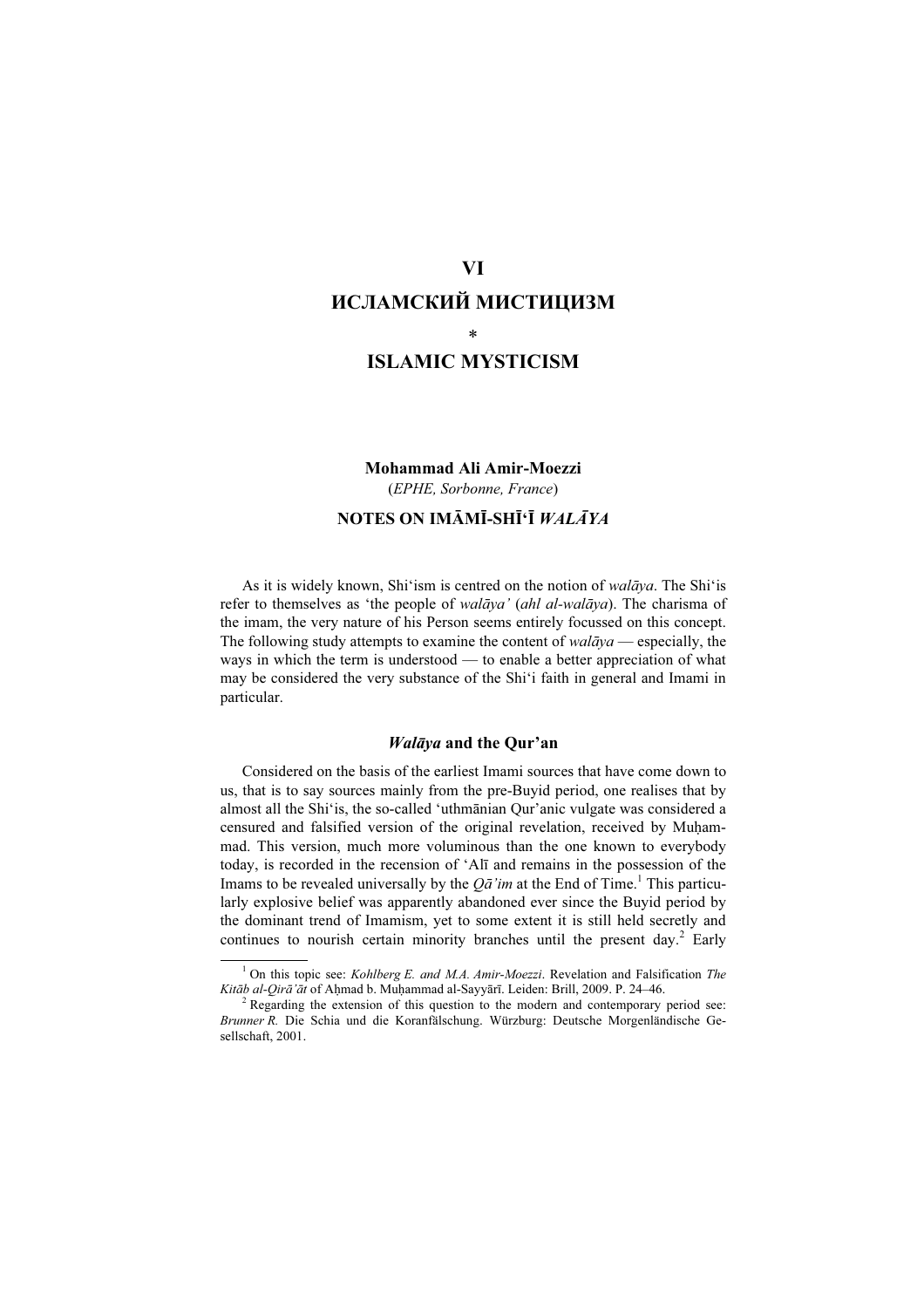sources report quotations from this "complete Quran," containing words, expressions or parts of sentences that at times differ significantly from the official recension.<sup>3</sup> Now, among these expressions "censured" by the "enemies" of the Shi'is, those that recur most frequently would have concerned 'Alī, descendants of the Prophet (i.e. the imams) and their walāya.<sup>4</sup> To cite a few examples (expressions in addition to the official vulgate are in italics):

Q. 2:87: "…and whenever there came to you Muḥammad (instead of a "messenger") to reveal something *concerning the muwālāt of 'Alī* (here muwālāt is synonymous with walāya, see below) with that your souls had not desire for, did you not become arrogant, and cry lies to some among the Family of Muhammad, and slay some?"<sup>5</sup>

Q. 4:167–70: "Surely, the unbelievers who are unjust (instead of "those who deny and are unjust"), regarding the rights of the Family of Muhammad, God would not forgive them, neither would He guide them on any road / but the road to Gehenna, therein dwelling forever and ever; and that for God is an easy matter. / O men, the Messenger has now come to you with the truth about the walāya of 'Alī from your Lord; so believe; better is it for you. And

 $3$  For these quotations see: Tisdall W.St.Cl. Shi'ah Additions to the Koran  $//$  The Moslem World 3.3, July 1913. P. 227–41 (based on a manuscript of the Quran from Bankipore, India, dated  $16<sup>th</sup>$  or  $17<sup>th</sup>$  century); *Amir-Moezzi M.A.* Le Guide divin dans le Shi'isme originel. Paris: Lagrasse, 1992 ( $2<sup>nd</sup>$  ed. 2007 with the same pagination). P. 210–14 and especially *Bar-Asher M.M.* Variant Readings and Additions of the Imāmī-Shī'a to the Quran // Israel Oriental Studies 13, 1993. P. 39–74, 51–72. <sup>4</sup>

<sup>&</sup>lt;sup>4</sup> The reader will forgive us for not translating immediately either this term or others belonging to the same root WLY. This study attempts to show, among other things, the semantic complexity of these terms and, thus, the difficulty of translating them univocally. Let us specify right now that this work deals exclusively with the Shi'i technical meanings and not the entire, especially wide-ranging semantic field related to this root; to cite just one example, the root WLY takes up almost ten folio pages formatted in two columns in Ibn Manzūr's Lisān al-'arab (3e ed. Beirut: Dār Ṣādir, 1414/1994. P. 15, 406–15). Among these numerous studies, let us confine ourselves to citing some decisive works, mainly bearing upon mysticism: Chodkiewicz M. Le Sceau des saints: Prophétie et sainteté dans la doctrine d'Ibn 'Arabī. Paris, 1986. Index s.v. WLY; van Ess J. Theologie und Gesellschaft im 2. und 3. Jahrhundert Hidschra: Eine Geschichte des religiösen Denkens im frühen Islam. Bd. I–VI. Berlin: 1990–97. Bd. IV. Index of technical terms, sub. w-l-y; Landolt H. Walāyah // The Encyclopedia of Religion. Vol. 15 (1995). P. 316–23; Radtke B. and J. O'Kane. The Concept of Sainthood in Early Islamic Mysticism. London, 1996; Elmore G. Islamic Sainthood in the Fullness of Time: Ibn al-'Arabī's Book of the Fabulous Gryphon. Leiden: Brill, 1999. Particulary P. 111–40 (on the influence of Shī'ism upon the eschatological hagiography in Ibn 'Arabī); Walker P. Chapter "Wilāya," in Shī'ism  $// EI<sup>2</sup>$ . Vol. 10. P. 208-9, and the recently published: Dakake M. The Charismatic Community: Shi'ite Identity in Early Islam. New York, 2007.<br>
<sup>5</sup> Al-Kulaynī. Al-Uṣūl min al-Kāfī fī 'ilm al-dīn. Ed. J. Muṣṭafawī. 4 vols. Tehran, non-

dated. Kitāb al-ḥujja, bāb fīhi nukat wa nutaf min al-tanzīl fī 'l-walāya, 2: 285, n° 3. Cf. Al-Sayyārī. Kitāb al-Qirā'āt (= Kohlberg E. and M.A. Amir-Moezzi. Revelation and Falsification). P. 18, n° 51 (Arabic text) and P. 76 (notes).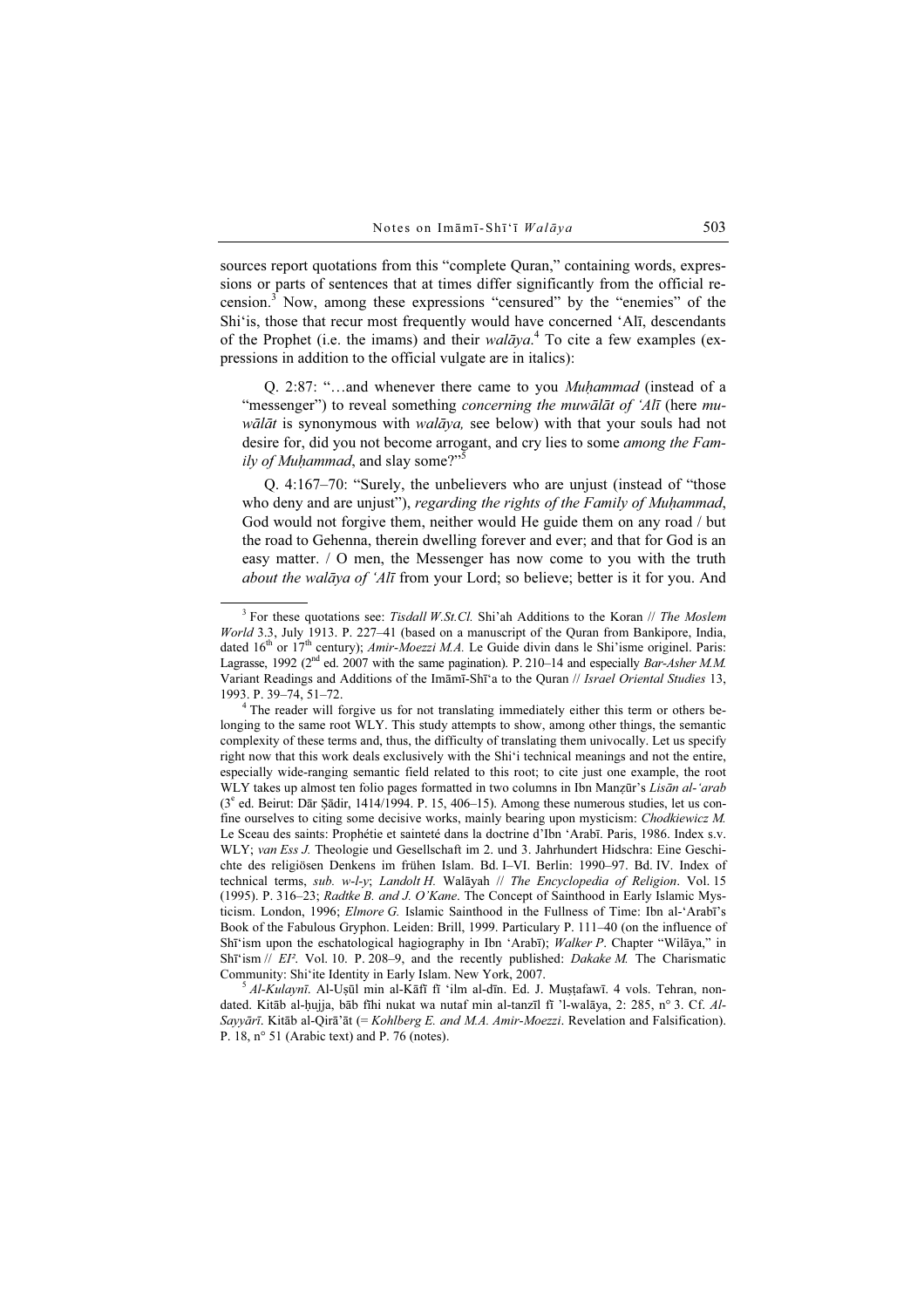if you deny the walāya of 'Alī know that to God belongs all that is in the heavens and in the earth..."<sup>6</sup>

Q. 5:67: "O Messenger, deliver that which has been sent down to thee from the Lord *regarding* ' $Al\bar{\imath}...$ <sup>"7</sup>

Q. 7:172: "And when thy Lord took from the Children of Adam, from their loins, their seed, and made them testify touching themselves, 'Am I not your Lord ?' Is Muhammad not the messenger of God, 'Alī not the Prince of initiates? They said, 'Yes, we testify'..."<sup>8</sup>

Q. 16:24: "And when it is said to them, 'What has your Lord sent down *regarding 'Alī* ?' they say, 'Fairy-tales of the ancients.'  $\cdot$ <sup>9</sup>

Q. 17:89: "We have indeed turned about for men in this Qur'an every manner of similitude; yet most men refuse all but unbelief in the walaya of 'Ali."<sup>10</sup>

Q. 33:71: "Whosoever obeys God and His Messenger concerning the walāya of 'Alī and the walāya of the imams after him, has won a mighty triumph."<sup>11</sup>

Tafsīr. Vol. 2. P. 201; al-Fayḍ al-Kāshānī. Al-Ṣāfī. Vol. 1. P. 460, 462–63; al-Baḥrānī. Al-Burhān. Vol. 1. P. 501a, instead of  $\hat{\pi} A \hat{\pi}$ , the expression *anna 'Aliyyan mawlā l-mu'minīn*. <sup>8</sup> Al-Sayvārī. Kitāb al-Qirā'āt. P. 52, n° 195 (Arabic text) and P. 125–126 (notes); al-

'Ayyāshī. Tafsīr. Vol. 2. P. 41; al-Baḥrānī. Al-Burhān. Vol. 2. P. 50; al-Ḥurr al-'Āmilī. Ithbāt al-hudāt. Tehran, 1364/1985. Vol. 3. P. 545; al-Majlisī. Bihār al-anwār. Vol. 9. P. 256. For this technical translation of amīr al-mu'minīn (i.e., 'Alī), literally "Prince of believers" and the notion of *mu'min* as the loyal-faithful Shi'i initiated to the teaching of the imams see: *Amir-Moezzi M.A.* Guide divin. P. 174–99 and index s.v.  $\overline{t}$  *m* $\overline{a}$ *n* and *mu'min*. On this verse see also the article by R. Gramlich (in *Der Islam* 60 (1983). P. 205–30).<br><sup>9</sup> Furāt b. Furāt b. Ibrāhīm al-Kūfī. Tafsīr. Ed. M. al-Kāzim. Tehran, 1410/1990. P. 234;

al-Qummī. Tafsīr. Vol. 1. P. 383; al-'Ayyāshī. Tafsīr. Vol. 2. P. 257; al-Baḥrānī. Al-Burhān. Vol. 2. P. 363; al-Fayḍ al-Kāshānī. Al-Ṣāfī. Vol. 1. P. 920; al-Majlisī. Biḥār. Vol. 9. P. 102 and Vol. 36. P. 104.<br><sup>10</sup> al-'Ayyāshī. Tafsīr. Vol. 2: 317; al-Baḥrānī. Al-Burhān. Vol. 2. P. 445; al-Fayḍ al-

Kāshānī. Al-Ṣāfī. Vol. 1. P. 989; al-Majlisī. Biḥār. Vol. 9. P. 102 and Vol. 36. P. 105; cf. Al-Sayyārī. Kitāb al-Qirā'āt. P. 79, n° 301 (Arabic text) and P. 161–162 (notes). On "the majority" (akthar al-nās), in its technical sense denoting non-Shi'is as not uninitiated Shi'is, as opposed to "the minority" (aqall al-nās), i.e. initiated Shi'is, see: Amir-Moezzi M.A. Guide divin. Index s.v., and, in particular: Kohlberg E. In Praise of the Few // Hawting G.R., J.A. Mojaddedi and A. Samely (eds.). Studies in Islamic and Middle Eastern Texts and Traditions. In Memory of Norman Calder. JSS, Supplement 12 (2000). P. 149–62.<br><sup>11</sup> Al-Sayyārī. Kitāb al-Qirā'āt. P. 111, n° 428 (Arabic text) and P. 202 (notes); al-Qummī.

Tafsīr. Vol. 2. P. 198; al-Kulaynī. al-Uṣūl. Vol. 2. P. 279, n° 8; al-Baḥrānī. Al-Burhān. Vol. 3. P. 340; al-Fayḍ al-Kāshānī. Al-Ṣāfī. Vol. 2. P. 369.

 $6$ ' $Al\bar{t}$  b. Ibrāhīm al-Qummī. Tafsīr. Ed. al-Mūsawī al-Jazā'irī. Najaf, 1386–87/1866–68. Vol. 1. P. 159; Muḥammad al-'Ayyāshī. Tafsīr. Qumm, 1380/1960. Vol. 1. P. 285; al-Kulaynī. al-Uṣūl. Vol. 2. P. 295, n° 59; Hāshim b. Sulaymān al-Bahrānī. Al-Burhān fī tafsīr al-Qur'ān. 5 vols. Tehran, n.d. Vol. 1. P. 428; al-Fayḍ al-Kāshānī. Al-Ṣāfī fī tafsīr al-Qur'ān. 2 vols., Tehran, n.d. Vol. 1. P. 414; Muhammad Bāqir al-Majlisī. Bihār al-anwār. 110 vols. Tehran, 1376–92/1956–72. Vol. 36. P. 99; cf. Al-Sayyārī. Kitāb al-Qirā'āt. P. 39, n° 138 (Arabic text) and P. 106 (notes).<br><sup>7</sup> Al-Sayyārī. Kitāb al-Qirā'āt. P. 45, n° 165 (Arabic text) and P. 115–116 (notes); al-Qummī.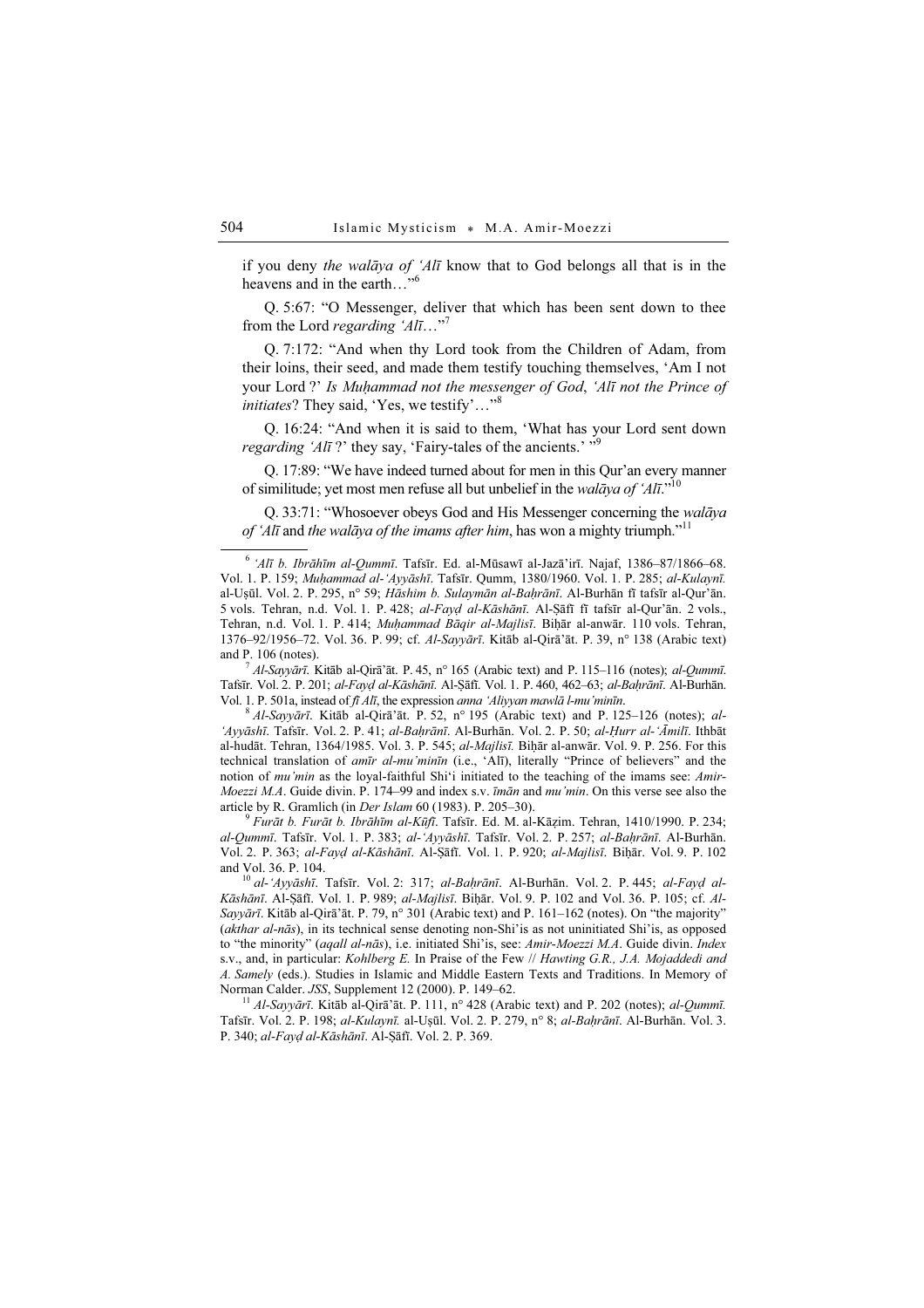Q. 40:13: "…because when God was called to alone, as well as that [the unicity] of the People of walāya you disbelieved..."<sup>12</sup>

Q. 41:27: "So We shall let the unbelievers who have forsaken the walāya of the Prince of the initiates taste a terrible chastisement in this world, and shall recompense them with the worst of what they were working."<sup>13</sup>

Q. 42:13: "He has laid down for you, o Family of Muḥammad, as religion that He charged Noah with, and that We have revealed to thee, o Muhammad, and that We charged with Abraham, Moses and Jesus: '[Establish] the religion of the Family of Muhammad, and scatter not regarding it and be united.' Very hateful is that for the associationists, those that associate to the walāya of 'Alī (i.e. other walāyas), thou callest them to concerning the walāya of 'Alī. Surely God guides, o Muhammad, towards this religion he who repents, he who accepts your call to the walāya of 'Alī (instead of "God chooses unto Himself whomsoever He will, and He guides to Himself whosoever turns, penitent")." $^{14}$ 

Q. 67:29: "…and thou shalt certainly know them, o denying people; whereas I brought you a message from my Lord concerning the walāya of 'Alī and of the imams after him..."<sup>15</sup>

Q. 70:1–3: "A questioner asked of a chastisement about to fall / for the unbelievers in the walāya of 'Alī, which none may avert, / from God, the Lord of the Stairways."<sup>16</sup>

One may continue to extend this list much further.<sup>17</sup> Beyond the "Qur'an of the imams," let us confine ourselves to pointing out that, according to Shi'i scribes, the manuscript of the Qur'an discovered by St. Clair Tisdall (see note 3 above) contains an entire sura of seven verses precisely entitled the sura of walāya, totally deleted from the original Revelation by the imam's adversaries:

<sup>&</sup>lt;sup>12</sup> Al-Sayyārī. Kitāb al-Qirā'āt. P. 125, n° 478 (Arabic text) and P. 216 (notes); al-Kulaynī. al-Uşūl. Vol. 2. P. 291, n° 46.

<sup>&</sup>lt;sup>13</sup> *Al-Sayyārī*. Kitāb al-Qirā'āt. P. 129, n° 489 (Arabic text) and P. 219 (notes); *al-Kulaynī*. al-Usūl. Vol. 2. P. 291, n° 45.

 $\frac{1}{4}$  *Furāt al-Kūfī*. Tafsīr. P. 387; *al-Kulaynī*. al-Rawda min al-Kāfī. Text and Persian transl. by H. Rasūlī Maḥallātī. Tehran, 1389/1969. Vol. 2. P. 163, n° 502; al-Kulaynī. al-Uṣūl. Vol. 2. P. 285, n° 32 (shorter version); al-Fayḍ al-Kāshānī. Al-Ṣāfī. Vol. 2. P. 509; cf.: Al-Sayyārī. Kitāb al-Qirā'āt. P. 131, n°s 491 and 492 (Arabic text) and P. 220–221 (notes).

<sup>&</sup>lt;sup>15</sup> Al-Kulaynī. al-Uṣūl. Vol. 2. P. 291, n° 45; cf. al-Sayyārī. Kitāb al-Qirā'āt. P. 163, n° 594 (Arabic text) and P. 249 (notes).

<sup>&</sup>lt;sup>16</sup> Al-Sayyārī. Kitāb al-Qirā'āt. P. 165, n° 601 (Arabic text) and P. 251 (notes); al-Kulaynī. al-Rawḍa. Vol. 1. P. 83, n° 18; al-Kulaynī. al-Uṣūl. Vol. 2. P. 291, n° 47; al-Baḥrānī. Al-Burhān. Vol. 4. P. 381; *al-Fayḍ al-Kāshānī*. Al-Ṣāfī. Vol. 2. P. 742.<br><sup>17</sup> Apart from the citations in works already referenced (note 2 and especially note 3), see

also for example, al-Majlisī. Biḥār. Vol. 23. P. 374, n° 55; Vol. 24. P. 336, n° 59; Vol. 27. P. 159, n° 7; Vol. 36. P. 100, n° 44 and Vol. 51. P. 59, n° 57.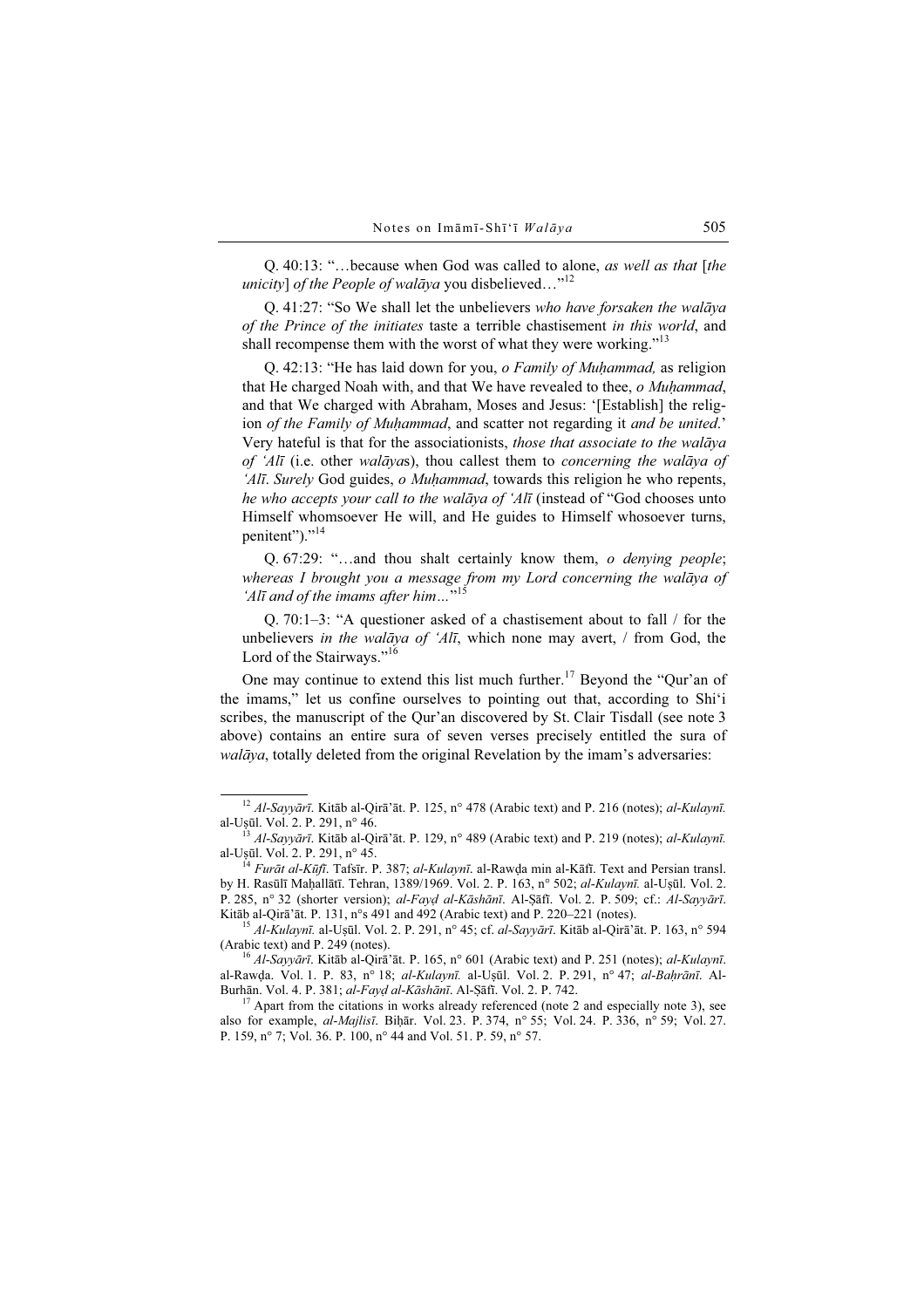"In the Name of God the Compassionate the Merciful / You who believed, believe in the Prophet and the walī that We have sent in order that they may guide you upon the right path / A Prophet and a walī one from the other and I am the Omniscient / He who knows all / Those that remain loyal to the Pact of God, for them a Garden of delights / Whereas those that deny Our verses after hearing them / They will be ushered into the Gehenna until the Day of Resurrection when they shall be asked to account for the oppressors and negators of the messengers. / (God) created the messengers (sic) especially for (the cause of) the truth and He shall soon manifest them / Praise the Glory of your Lord and (know that) 'Al<del>l</del> is among the witnesses."<sup>18</sup>

This insistence on the original Revelation disclosed to Muhammad concerning the walāya of the imams is, among other things, supposed to provide a literal Qur'anic basis for the policies and theological doctrines of imamat. However, not containing any literal indication of the *walāya* of the imams — and with reason, all indications of this kind were systematically deleted by the latters' adversaries — the official vulgate seems to abound in allusions to this notion. Exegetic annotations traced to the imams often refer to this.

According to several exegetic hadiths attributed to the sixth imam, Ja'far al-Ṣādiq, in verse 2:257: "...He brings them forth from the shadows into the light," "darkness" refers to the imams' adversaries and "light" to the imams and/or their walāya. 19

Practically all Imami and even Shi'i sources in general unanimously affirm that the reason for the "descent" of the famous verse 5:3: "…Today I have perfected your religion for you, and I have completed My blessing upon you…," is the proclamation of the *walāya* of 'Alī by Muḥammad. Hence the regular association of this verse with events at Ghadīr Khumm. There are countless hadiths that refer to this matter.<sup>20</sup> One therefore often finds in Shi'i works expressions

<sup>&</sup>lt;sup>18</sup> Tisdall St.Cl. Shi'ah Additions. The Arabic text of "the sura" on page 226; English translation on page 234. For a discussion on this "sura" see: Amir-Moezzi M.A. Guide divin. P. 224–

<sup>28;</sup> also: *Brunner R*. Die Schia. P. 16, 95–96.<br><sup>19</sup> al-'Ayyāshī. Tafsīr. Vol. 1. P. 138–39; al-Majlisī. Biḥār. Vol. 15 (1). P. 17, 129; al-<br>Baḥrānī. Al-Burhān. Vol. 1. P. 244; Bar-Asher. Scripture and Exegesis. P. 197.

<sup>&</sup>lt;sup>20</sup> See for example *al-'Ayyāshī*. Tafsīr. Vol. 1. P. 293; *al-Qummī*. Tafsīr. Vol. 1: 190; Furāt al-Kūfī. Tafsīr. P. 117–20; Abū Ja'far al-Ṭūsī. Tafsīr al-tibyān. 10 vols. Najaf, 1957. Vol. 3. P. 435ff.; Abū 'Alī al-Fadl al-Țabrisī. Majma' al-bayān fī tafsīr al-Qur'ān. Tehran, 1395/1975. Vol. 3. P. 159; al-Majlisī. Biḥār. Vol. 9. P. 306; al-Baḥrānī. Al-Burhān. Vol. 1. P. 444; al-Fayḍ al-Kāshānī. Al-Ṣāfī. Vol. 1. P. 421; Sharaf al-Dīn al-Najafī al-Astarābādī. Ta'wīl al-āyāt alzāhira. Qumm, 1417/1997. P. 151–52; Bar-Asher. Scripture. P. 197. For the especially important role of this verse among Ismailis see e.g. al-Qāḍī al-Nu'mān. Da'ā'im al-islām. Ed. A.A.A. Fyzee. Vol. 1. Cairo, 1370/1951. P. 16 and passim; *Abū Hatim al-Rāzī*. Kitāb al-zīna. Ed. 'A.S. Sāmarrā'ī (Al-Ghuluww wa l-firaq al-ghāliyya fī l-ḥaḍārat al-islāmiyya). Baghdad, 1972. P. 256ff. See also the sources indicated by E. Kohlberg in "The Attitude of the Imāmi-Shī'īs to the Companions of the Prophet" (Ph.D. thesis, Oxford, 1971), P. 81 n. 5, as well as in general; Amīnī 'A.H. Al-Ghadīr fī l-kitāb wa l-sunna wa l-adab. Tehran, 1372/1952 (repr. 1986). On Ghadīr Khumm, see the article by L. Veccia Vaglieri in E1², s.v.; also Encyc. Iranica, s.v.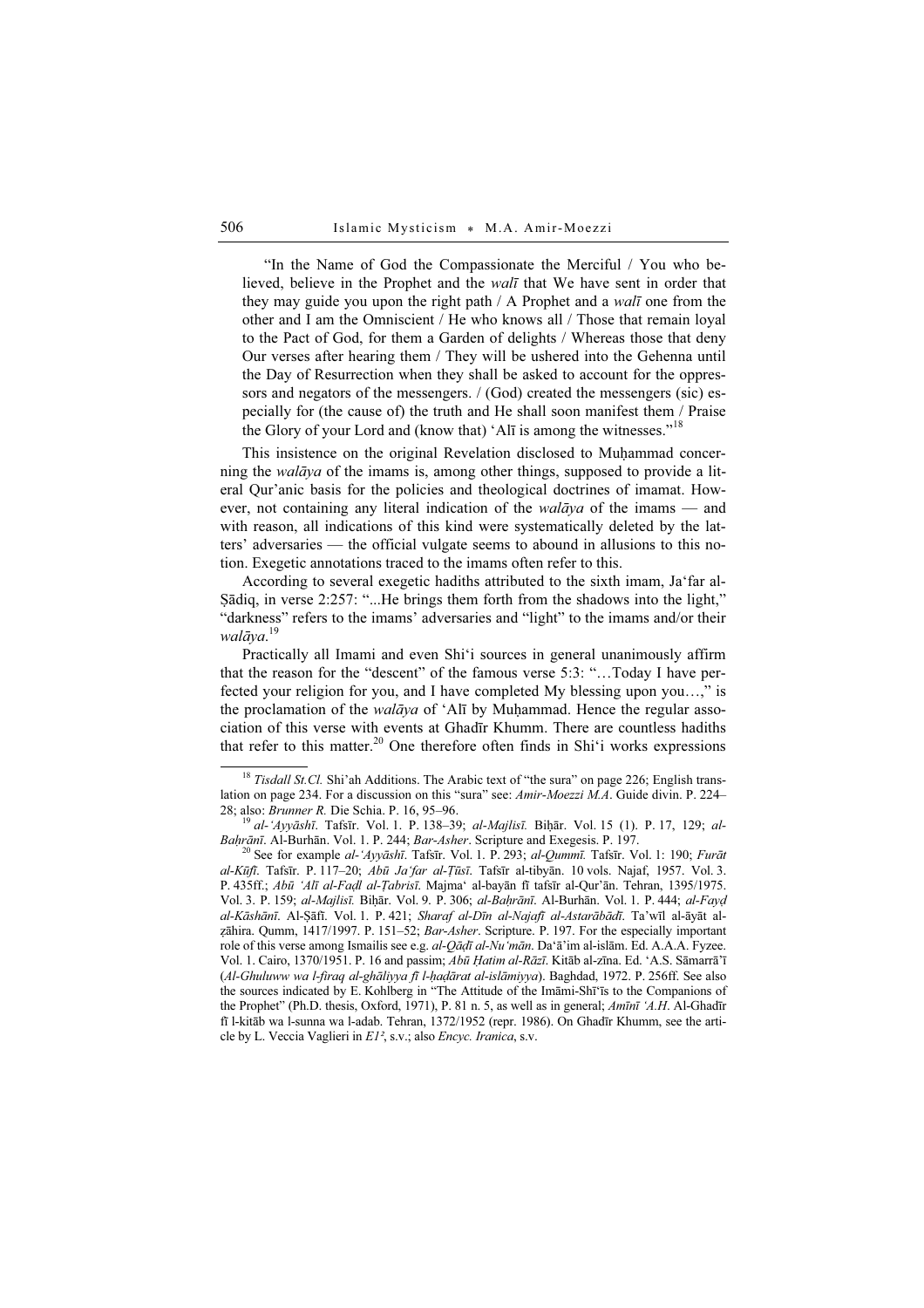such as "Religion is perfected by *walāya*," "The cause of *walāya* (or imamat) completes the faith" and "It is by *walāya* (or imamat) that religion and the (divine) blessing is perfected."<sup>21</sup>

Sources unanimously consider verse 67 of the same sura 5 to be an allusion to the *walāya* of the imams; in effect God therein commands Muhammad to openly reveal the truth regarding the *walāya* of 'Alī and his descendants (see above); this verse might have been revealed prior to Ghadīr Khumm, whereas verse 5:3 that we have just examined is said to have "descended" shortly thereafter:

Q. 5:3: "…Today I have perfected your religion for you and rendered My blessing perfect... $"^{22}$ 

Imam al-Bāqir is said to have stated that "the way that is straightest" (aqwam) mentioned in verse 17:9: "Surely, this Qur'an guides to the way that is straightest," refers to *walāya* of the imams.<sup>23</sup>

In a commentary of Qur'an 27:91 that tradition attributes to 'Alī:

"Whosoever comes with a good deed (al-hasana), he shall have better than it; and they shall be secure from terror that day. And whosoever comes with an evil deed  $(sayyi'a)$ , their faces shall be thrust into the Fire: 'Are you recompensed but for what you did?' it is said: 'The good deed is recognition of our *walāya* and love *(hubb)* for us, the Family of the Home *(ahl al-bayt)*. The evil deed is denial of our *walāya* and hatred (bughd) for us.<sup>'</sup> $^{324}$ 

shānī. Al-Ṣāfī. Vol. 1. P. 960; al-Majlisī. Biḥār. Vol. 7. P. 120; al-Astarābādī. Ta'wīl. P. 273 (according to Kāfī by al-Kulaynī, this work reports a tradition going back to imam Ja'far that says "imam" instead of *walāya*).

<sup>21</sup> Ibn Bābūya. Kamāl al-dīn bi l-walāya; amr al-walāya/al-imāma min tamām al-dīn; bi l-walāya/al-imāma kumila l-dīn wa tummat al-ni'ma; see for example: Faḍl b. Shādhān. Kitāb al-Īḍāḥ. Beirut, 1402/1982. P. 185; al-Kulaynī. al-Uṣūl. Vol. 1. P. 278; Ibn Bābūya. Kamāl aldīn (even the title refers to it). Ed. 'A.A. Ghaffārī. Reed. Qumm, 1405/1985. Vol. 2. P. 658. See also the index in Bihār of al-Majlisī and: Bayhom-Daou. The Imam's Knowledge and the Quran. P. 195, n. 55 (the interpretation of the third expression mentioned above, in which the verbs are put into the active form, seems problematic).<br><sup>22</sup> al-'Ayyāshī. Tafsīr. Vol. 1. P. 331–32; al-Qummī. Tafsīr. Vol. 1: 199–202; Furāt al-Kūfī.

Tafsīr. P. 129–31; Ibn Bābūya. Amālī (al-Majālis). Text and Persian translation by M.B. Kamareyī. Tehran, 1404/1984. "Majlis" 56, hadith nº 10; al-Țūsī. Tafsīr al-tibyān. Vol. 1. P. 574ff.; al-Bahrānī. Al-Burhān. Vol. 1. P. 489; al-Majlisī. Bihār. Vol. 9. P. 207; al-Astarābādī. Ta'wīl. P. 161–65. On commentaries by imam Muhammad al-Bāqir on these and other verses, see: Lalani A.R. Early Shī'a Thought: The Teachings of Imam Muḥammad al-Bāqir. London, 2000. P. 61ff. See n. 6 above and the relevant text (remarking that an allusion to the walaya of 'Ali appeared in the original text of the Qur'an).<br><sup>23</sup> al-'Ayyāshī. Tafsīr. Vol. 2: 283; al-Baḥrānī. Al-Burhān. Vol. 2. P. 409; al-Fayḍ al-Kā-

satinim moteus of walays.<br><sup>24</sup> Al-Kulaynī. al-Uṣūl. Kitāb al-ḥujja, bāb ma'rifat al-imām. Vol. 1. P. 262, n° 14. Cf. also: al-Uṣūl al-sittat 'ashar. Qumm, 1405/1984. P. 117; Furāt al-Kūfī. Tafsīr. P. 311–12; al-Qummī. Tafsīr. Vol. 2. P. 132 (where other occurrences of the term ḥasana are also commented upon as meaning the *walāya* of the imams); *al-Majlisī*. Bihār. Vol. 7. P. 117, n° 54; *al-Astarābādī*. Ta'wīl. P. 403–5. Regarding the translation of ahl al-bayt as "the Family of the Home", see: Amir-Moezzi M.A. Considerations sur l'expression  $d\bar{m}$  'Alī, aux origines de la foi shi'ite // Zeitschrift der Deutschen Morgenländischen Gesellschaft 150/1 (2000). P. 48ff.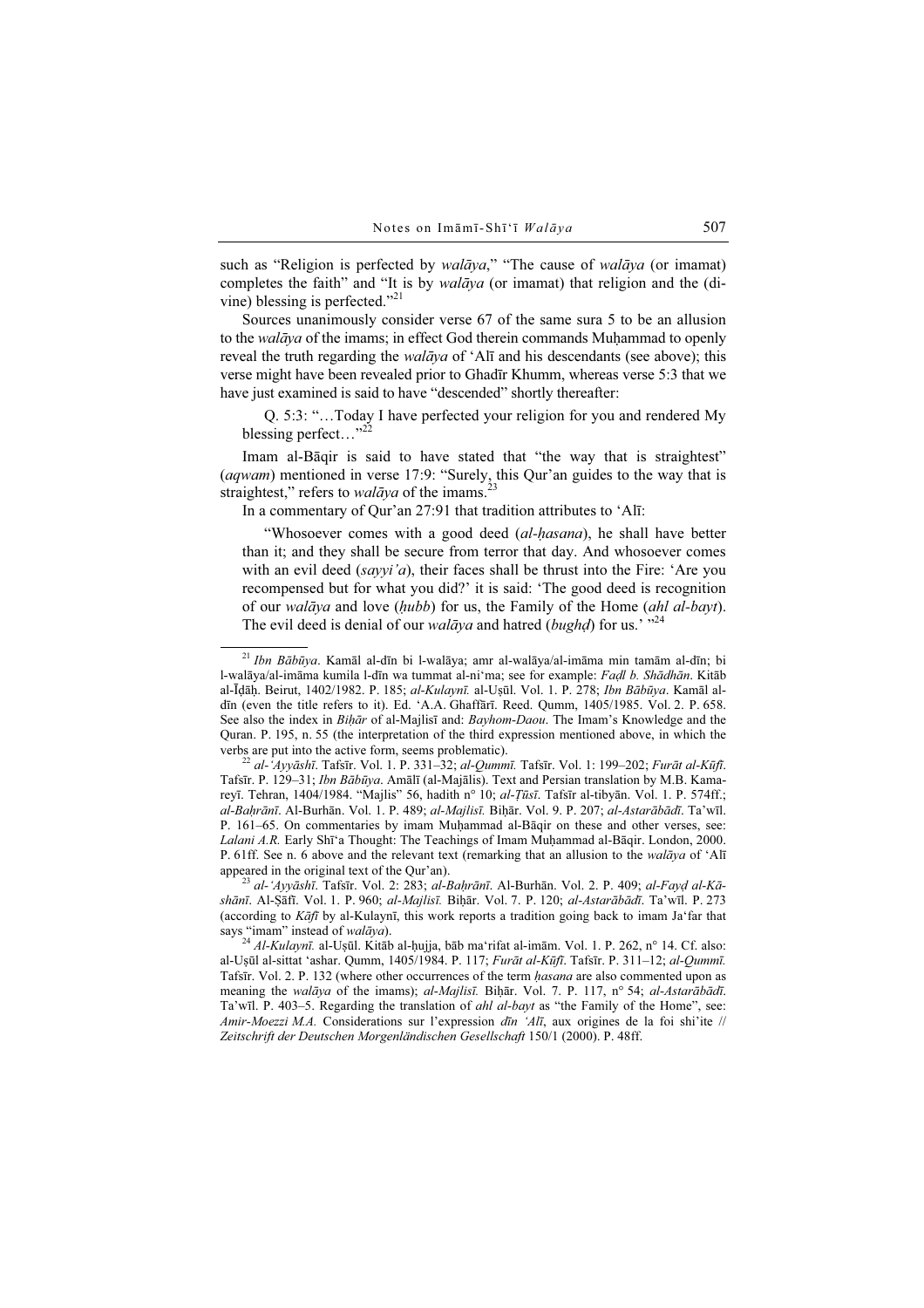According to a tradition going back to the Prophet regarding the same verse:

"The *walāya* of 'Alī is a good deed that cannot give rise to an error... Just as the walāya of his adversaries ( $add\bar{a}d$ ) is a misdeed that nothing can ef $face$ <sup>25</sup>.

By hadiths going back to several imams the exegesis of Qur'an 39:56: "Lest any soul should say, 'Alas for me, in that I neglected my duty to God and was a scoffer…' " establishes synonymy between "the duty to God" and the figure of the imam and/or his *walāya*.<sup>26</sup>

Here again one may cite many more examples over dozens of pages. Very often, while speaking of the unfaithful, when the Qur'anic text employs the root KFR (to negate, deny, disbelieve, be impious, etc.), exegetic traditions attributed to the imams add *bi-nubuwwat Muhammad wa walāyat 'Alī* ("to deny" the prophetic mission of Muḥammad and the walāya of 'Alī). We have just seen that certain Our'anic terms are associated with  $\omega$ *igua* — namely *nūr* (light), *agwam* (the most direct path), hasana (good deed), janb Allāh (God's side).

Other terms are likewise associated — in some cases even more frequen $tly$  — in doctrinal literature: al-haqq (the truth, real, right), hikma (wisdom), sabīl (path), șirāț mustaqīm (straight path), na'īm (benefit, delight), raķma (mercy), 'ahd (pact), dhikr (remembrance) and of course  $\bar{t}$ man (faith) and amr (cause, the res religiosa). One only needs to refer to the exegetic glosses that deal with these Qur'anic occurrences; just turning, for example, to pre-Buyid tafsīrs, one is convinced that, according to the Shi'is, numerous passages of the 'Uthmānian vulgate are devoted to different aspects of the walāya of the imam — in spite of the censorship. Hence, the following hadith, attributed to imam Ja'far: "God has made of our walāya, we the Family of the Home, the Axis (*qutb*), around which the Qur'an gravitates."<sup>27</sup>

## Pillars of Islam

In the economy of the sacred,  $\frac{w}{\text{div}}a$  is essential and of such fundamental importance that it is considered one of the Pillars (da'ā'im), if not the Pillar, of Islam. M.M. Bar-Asher's observation that, for Shi'is, the imams' walaya is the most important canonical obligation and a pre-condition for all the rest is very pertinent. The great many traditions, describing walāya as one of the Pillars, as well as a number of differences among these traditions, lead him (just as J. Eliash before him) to wonder whether one must count *walāya* among the five Pillars or rather

<sup>&</sup>lt;sup>25</sup> al-Majlisī. Biḥār. Vol. 8. P. 300, n° 50; cf. also: ibid. Vol. 8. P. 352ff.<br><sup>26</sup> Al-Saffār al-Qummī. Baṣā'ir al-darajāt. Ed. Mīrzā Kūčebāghī. Tabriz, n.d. (circa 1960). Section 2. Chapter 3. P. 61–63; *Furāt al-Kūfī*. Tafsīr. P. 366ff.; *al-Majlisī*. Biḥār. Vol. 4. P. 9, n° 18 and Vol. 7. P. 200, n° 78; *al-Astarābādī*. Ta'wīl. P. 508–9.

 $n^{27}$  al-'Ayyāshī. Tafsīr. Vol. 1: 5; al-Baḥrānī. Al-Burhān. Vol. 1. P. 10; al-Fayḍ al-Kāshānī. Al-Ṣāfī. Vol. 1. P. 12; al-Majlisī. Biḥār. Vol. 19. P. 8.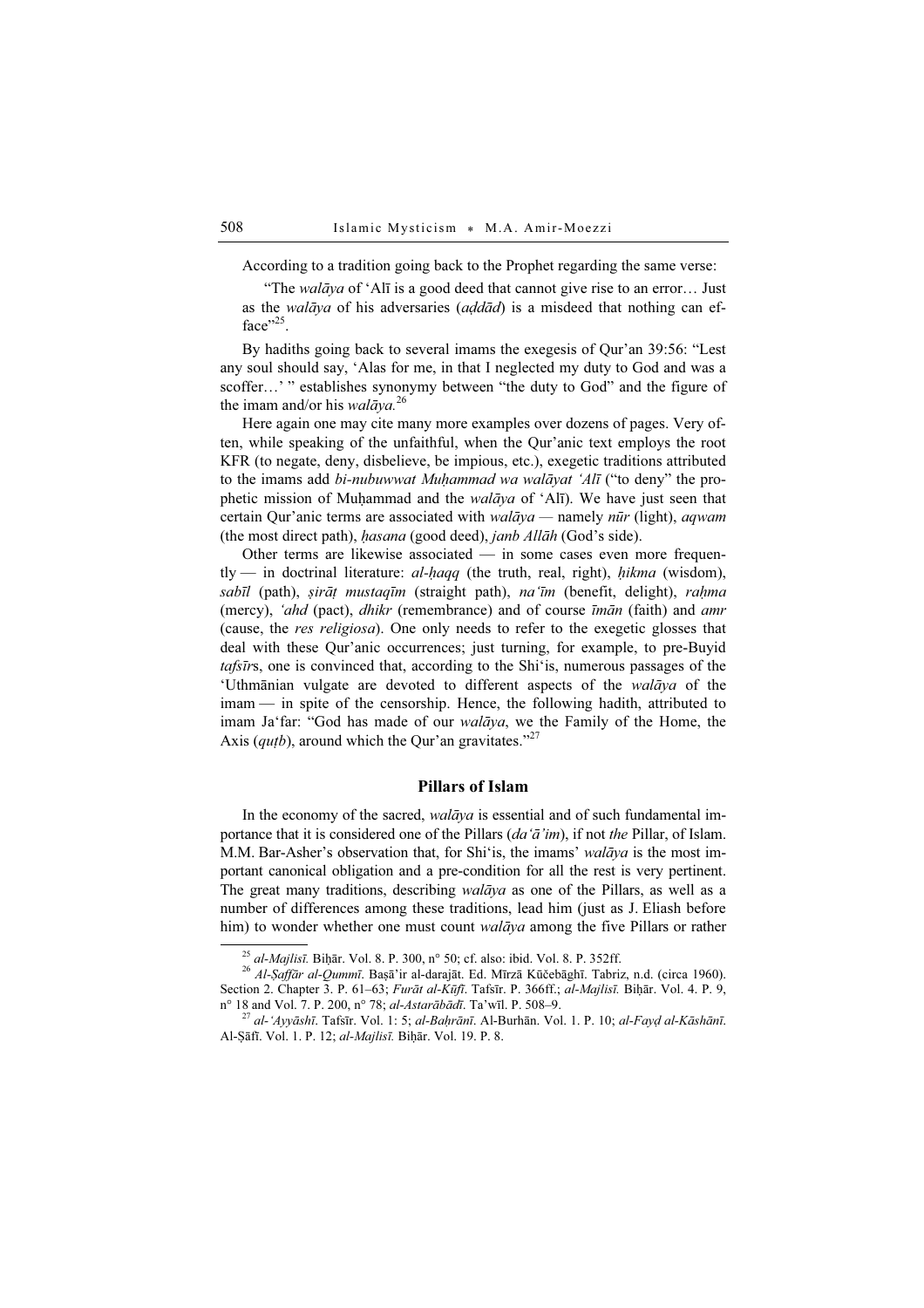as a sixth in itself. Indeed, to cite al-Kulaynī (d. 329/940–41) as only one example, in a chapter of his UṢūl min al-Kāfī, treating the subject of the Pillars of Islam, he reports 15 traditions, all going back to the fifth and sixth imams, in which walaya as the case may be is counted separately among the Pillars:<sup>28</sup>

"Islam is built upon five elements: canonical prayers, alms, the fast, pilgrimage to Mecca and walāya. More than the others, it is to the latter that people are called to."<sup>29</sup>

"The components of the faith  $(hud\bar{u}d\bar{d}a - \bar{u}m\bar{a}n)$  are: the shahāda that there is no god except God and Muhammad is the messenger of God; belief in what the prophet brought on behalf of God; the five canonical prayers, alms, fasting during the month of Ramadān, the pilgrimage to Mecca, walaya with regard to the walī among us (the imams); hostility towards our enemy ('adāwat 'aduwwinā) and, finally, frequenting the truthful (al-dukhūl ma'a l-sā $diq\bar{u}$ )."30

"Islam rests upon a tripod  $(\alpha t h \bar{\alpha} f \bar{\iota})$ : prayer, alms and walaya. None of the three may have priority over the others."

One must bear in mind that when canonical duties, such as canonical prayers, the fast or pilgrimage to Mecca, do not appear on a list, it does not mean that

 $^{30}$  al-Kulaynī. al-Usūl. Vol. 3. P. 29, n° 2 (Ja'far); also: ibid. Vol. 3. P. 35, n° 11 (Ja'far); Muḥammad b. Aḥmad Khwājagī Shīrāzī. al-Niẓāmiyya fī madhhab al-imāmiyya. Tehran, 1375/1996. P. 153–55. I will return to the idea of hostility towards enemies of the imams. The latter expression,  $al-dukh\bar{u}l$  ma'a al-ṣādiqīn, is still enigmatic to me: is it a question of associating with Shi'is, in particular, the initiated among them, as a number of traditions recommend? (See, for example: al-Kulaynī. al-Uṣūl. Kitāb al-īmān wa l-kufr and Kitāb al-'ishra and, especially: Ibn Bābūya. Muṣādaqat al-ikhwān. Tehran, n.d. (circa 1325/1946).) Regarding this list of the "terms of the faith," see also: al-Kulaynī. al-Uṣūl. Vol. 3. P. 32–34, n°s 6 and 9 (Ja'far), where prayers, the fast and pilgrimage are not counted; ibid. V. 3. P. 34–35 and 36, n°s. 10 and 13 (al-Bāqir), where the list is extended by duties such as awaiting the  $q\bar{a}$ 'im, piety, making an effort, humility, submission to the imams, etc.; see also:  $al$ - $Nu'$  mani. Kitab al-ghayba. Ed. 'A.A. Ghaffārī. The Persian translation by M.J. Ghaffārī. Tehran, 1363/1985. Chapter 11,  $n^{\circ}$  16.

<sup>&</sup>lt;sup>28</sup> Al-Kulaynī. al-Uṣūl. Kitāb al-īmān wa l-kufr, bāb da'ā'im al-islām. Vol. 3. P. 29–38.<br><sup>29</sup> Al-Kulaynī. al-Uṣūl. Vol. 3. P. 29, n° 1 (tradition attributed to al-Bāqir); also: ibid. Vol. 3. P. 29–30, n° 3 (al-Bāqir), the same text with an additional sentence, "and the people accepted the (first) four and abandoned the last." In another tradition, also attributed to al-Bāqir (ibid. Vol. 3. P. 30–32, n° 5), it is said that among the five Pillars, walāya is the supreme Pillar, for it is "the key" (miftah) to all the others; then follow in sequence: prayers, alms, the pilgrimage and fast. The imam's walāya is the highest degree of religion to such an extent that "if a man were to spend the entire night praying and all day fasting, offer all his possessions as alms and all the time he has to making the pilgrimage, but not recognise walaya of the wali of God, in order to undertake all his actions as guided by the latter, well then God would not reward him at all and he is not considered among people of the faith  $(ahl$   $al\text{-}Im\bar{a}n)$ ." (see: ibid. Vol. 3. P. 33, n°s 7 and 8 [al-Bāqir]). See also: al-'Ayyāshī. Tafsīr. Vol. 1. P. 259; Ibn Bābūya. Amālī (= al-Majālis). Tehran, 1404/1984. "Majlis" 45, n° 14, 268.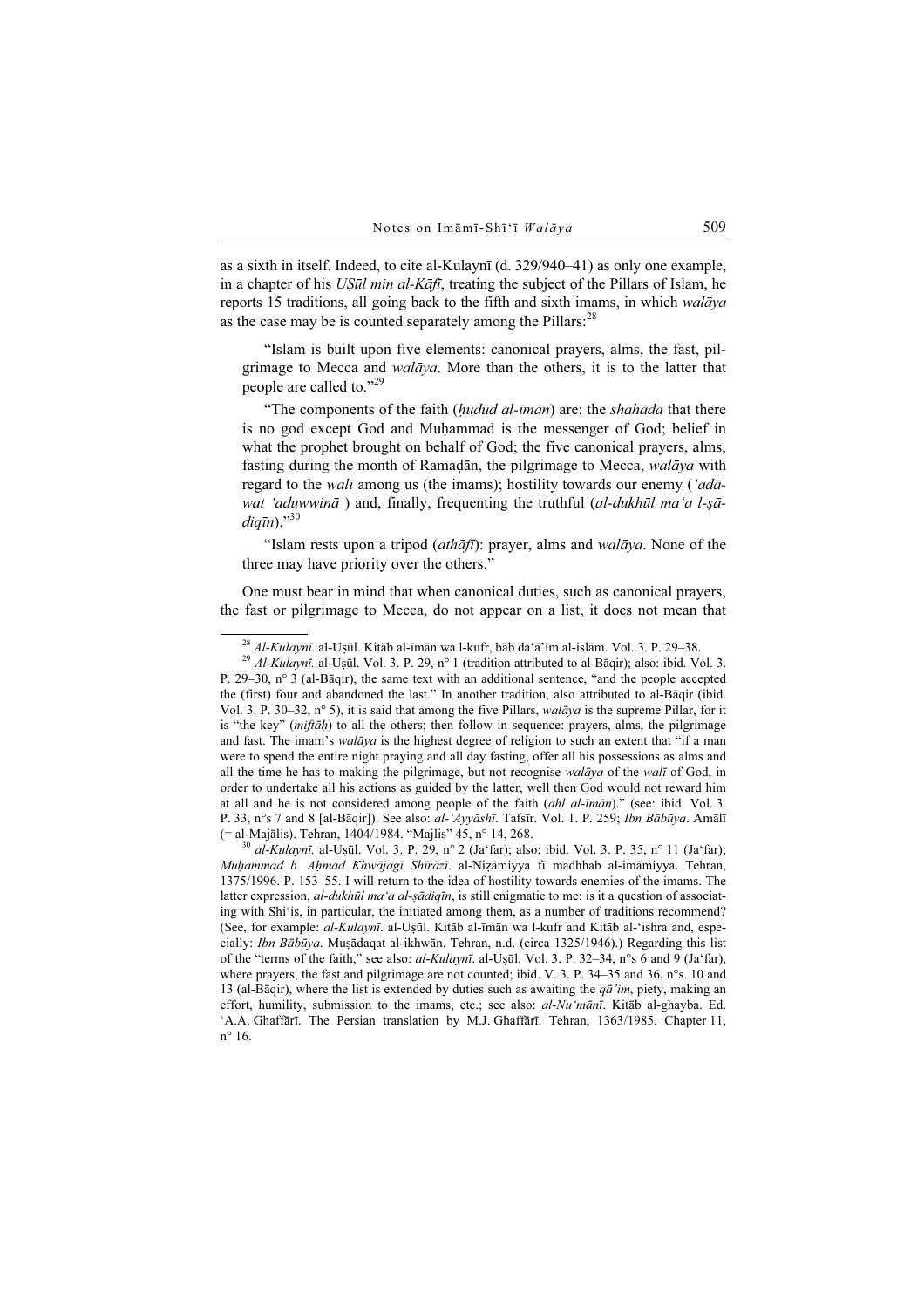they are not one of the Pillars, rather that they are integrated into walāya since the latter is "the Key" to all the rest. $31$ 

As it is unthinkable for it not to be among the Pillars of Islam, the most telling example is the shahāda. When missing from a list, it is included in walāya, since, for a Shi'i, the shahāda implicitly contains a triple profession of faith: the unicity of God; Prophet Muhammad's mission; the *walāya* of 'Alī and the imams in his lineage.<sup>32</sup> Without the imam, the *walī* of God and his *walāya*, there would be no religion at all. Without *walāya*, none of the religious duties are accepted by God.<sup>33</sup> In al-Mahāsin, Abū Ja'far al-Barqī (d. 274/887 or 280/893) devotes three chapters of his "Kitāb 'iqāb al-a'māl" to the consequences of not recognising the imams and their walāya.<sup>34</sup> To cite a few typical examples of traditions from these chapters:

"God established 'Alī as a point of reference ('alam) between Himself and His creation and there are none others. He who follows 'Alī is a believer; he who rejects him is an unbeliever and he who doubts him, an associationist $"35"$ 

"…(God says to the Prophet): 'I created the seven heavens and what they contain; I created the seven earths and what they contain. If one of My followers invoked Me from the beginning of creation (to the Resurrection) or if I were to encounter him while he rejects the walāya of 'Alī, I would swiftly rush him to hell."<sup>36</sup>

<sup>33</sup> See above n. 32; *Amir-Moezzi*. Guide divin. P. 304–5.<br><sup>34</sup> Al-Barqī. Kitāb al-maḥāsin. Ed. J. Muḥaddith Urmawī. Tehran, 1370/1950. Kitāb 'iqāb al-a'māl. Chapters 15 ('iqāb man shakka fī amīr al-mu'minīn), 16 ('iqāb man ankara Āl Muhammad haqqahum wa jahala amrahum) (we have seen that often haqq and amr are syno-<br>nymous with walaya) and 17 ('iqab man lam ya'rif imamahu). Vol. 1. P. 89–93.

 $31$  Al-Kulaynī. al-Uṣūl. Vol. 3. P. 30, n° 4 (Ja'far). Tradition n° 15 (Ja'far; ibid. Vol. 3. P. 38) refers only to prayers, alms and the holy war. It is true that the last is not one the Pillars of Islam and seems out of place in this chapter. See also: Abū Ja'far al-Tabarī. Bishārat al-Muṣṭafā li-shī'at al-Murtaḍā. Najaf, 1963. P. 81; 'Imād al-Dīn al-Ṭabarī. Tuḥfat al-abrār fī manāqib a'immat al-aṭhār. Tehran, 1376 /1997. P. 155ff.<br><sup>32</sup> See, for example: Al-Saffār al-Qummī. Baṣā'ir al-darajāt. Section 2. Chapter 10, n° 7.

P. 78; al-Qummī. Tafsīr. Vol. 2. P. 208; Ibn Bābūya. Kamāl al-dīn. Vol. 1. P. 258; Ibn Bābūya. Amālī (= al-Majālis). "Majlis" 63, n° 13. P. 409 ("...the attestation of Unicity (al-tawḥīd) is only accepted due to 'Alī and his *walāya*"); *al-Majlisī*. Bihār. Vol. 3. P. 14, n° 39; 37; P. 141,  $n^{\circ}$  35; Vol. 38. P. 118,  $n^{\circ}$  60. For other sources, see: *Eliash*. On the Genesis... of Three-tenet Shahāda, especially P. 266ff.; cf. Bar-Asher. Scripture and Exegesis. P. 198 (the latter believes that differences in various lists of the Pillars seem to reflect internal debates within the Imami

<sup>&</sup>lt;sup>35</sup> Al-Barqī. Kitāb al-mahāsin. Chapter 15, n° 34. Vol. 1. P. 89 (tradition going back to al-Bāqir). The accusation of *shirk* is probably levelled at those who associate other *walāyas* to that of 'Alī. See above verse 42:13 according to "the Qur'an of the imams" (note 14 and the related text; also n. 86 below).  $36 \frac{\text{MeV}}{\text{MeV}}$  al-maḥāsin. n° 38. Vol. 1. P. 90 (Ja'far).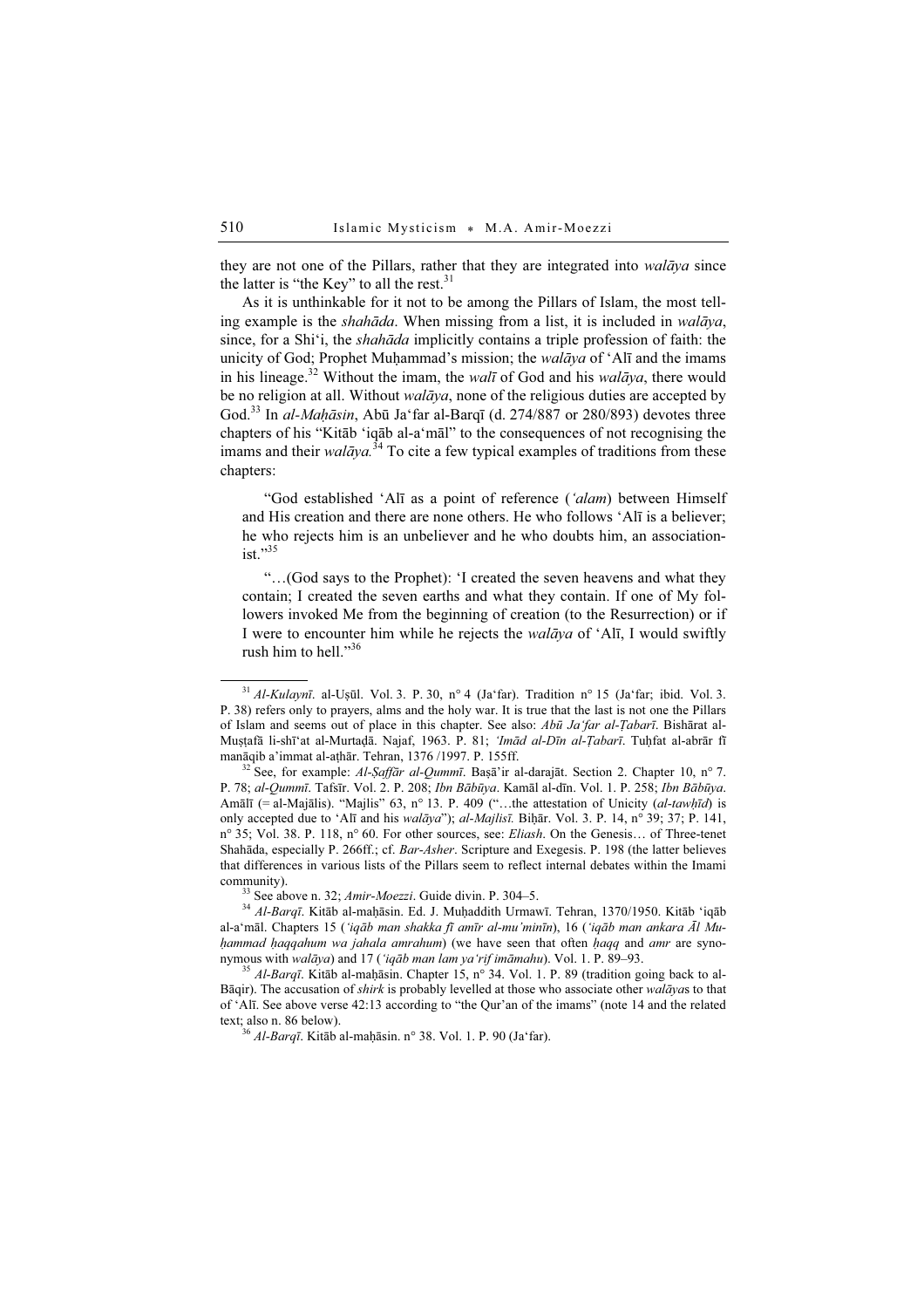"...If at Mecca (lit. between al-Rukn and al-Maqām, two sacred sites, considered places of worship in the holy city) a follower worshipped God for a hundred years; if he devoted his days to fasting and nights to prayer until old age but all the while remained unaware of our truth (or "rights," hagq, i.e. *walāya*) he would receive no reward (from God)."<sup>37</sup>

"He who dies without having known his imam dies a pagan's death as in the Age of Ignorance (i.e. pre-Islamic times  $-$  al-jāhiliyya)."<sup>38</sup>

Other early compilers of imami hadiths report many other traditions of the same kind:

"…The man who fasts the entire day and prays all night long, but encounters God (upon the Day of Resurrection) without (having professed) our walāya, will find God dissatisfied and even angry with him."<sup>39</sup>

"…Are you not satisfied (you who are faithful to the imams) that due to your *walāya* towards us your prayer is accepted whereas theirs (i.e. of the imams' adversaries) is not; that your alms are accepted whereas theirs is not; that your pilgrimage is valid whereas theirs is not...." $40$ 

"The Prophet: The imams that will follow are twelve in number; the first is Abū Tālib and the last is the  $q\bar{a}'$  im. Within my community, after me they are my caliphs, legatees, my awliyā' and the Proofs of God. He who recognises them is a believer and he who does not, an infidel."<sup>41</sup>

Tradition also reported by al-Majlisī (Biḥār. Vol. 8. P. 300 and 352), as well as a similar tradition that ends with the sentence: "…Those who excuse themselves from fulfilling their canonical duties will in this world benefit from comfort, health or influence  $(al-ni'am wa l-sihha aw$  $al-si'a$ ), but in the Hereafter they will solely experience eternal punishment". See also: Al-Kulaynī. al-Rawda. Vol. 1. P. 154, n° 80 (Ja'far) or Vol. 2. P. 89, n° 399 (Ja'far), "God made five elements obligatory for Muḥammad's community: prayer, alms, fasting, the pilgrimage to Mecca and our walāya. Now, for the first four, He allowed exemptions; in special circumstances (*rukhsa*, in cases such as illness, menstruation and financial difficulties) these duties may be abandoned, whereas our *walāya* must never be abandoned."<br><sup>41</sup> Ibn Bābūya. Kamāl al-dīn. Vol. 1. P. 259 (tradition going back to Ja'far which he re-

ceived from his father and paternal ancestors); also: ibid. Vol. 1. P. 261 (tradition attributed to al-Riḍā). See also: Ibn Bābūya. Amālī (al-Majālis). "Majlis" 73, n° 12. P. 484–85 and "Majlis" 85, n° 28. P. 583–84. Among the Ismai'lis, it is quite telling that a great thinker such as al-Qāḍī al-Nu'mān (d. 363/974), begins his monumental profession of faith, the  $Da' \ddot{a'}$  im al-islam with the "Kitāb al-walāya" (al-Qādī al-Nu'mān. Da'ā'im al-islām. Ed. A. Fyzee. Vol. 1. P. 1–120). He reports a number of traditions that we have just mentioned. It is true that a great majority of traditions from the corpus, going back to imams Muḥammad al-Bāqir and Ja'far al-Şādiq, are

<sup>&</sup>lt;sup>37</sup> Al-Barqī. Kitāb al-maḥāsin. Chapter 16, n° 40. Vol. 1. P. 90 (Ja'far). <br><sup>38</sup> Al-Barqī. Kitāb al-maḥāsin. Chapter 17, n° 46. Vol. 1. P. 92 (Ja'far). Regarding this very famous tradition, mīta jāhiliyya and the early sources that report it, see: Amir-Moezzi. Guide divin. P. 301 and n. 671. For similar traditions see also: *Ibn Bābūya*. Kitāb thawāb al-a'māl wa 'iqāb al-a'māl. Ed. 'A.A. Ghaffārī. Tehran, 1391/1971. P. 242–44.

<sup>&</sup>lt;sup>39</sup> Al-'Ayyāshī. Tafsīr. Vol. 2. P. 89; Bar-Asher. Scripture and Exegesis. P. 196.<br><sup>40</sup> Al-Kulavnī. al-Rawda min al-Kāfī. Vol. 2. P. 43, n° 316 (tradition going back to Ja'far).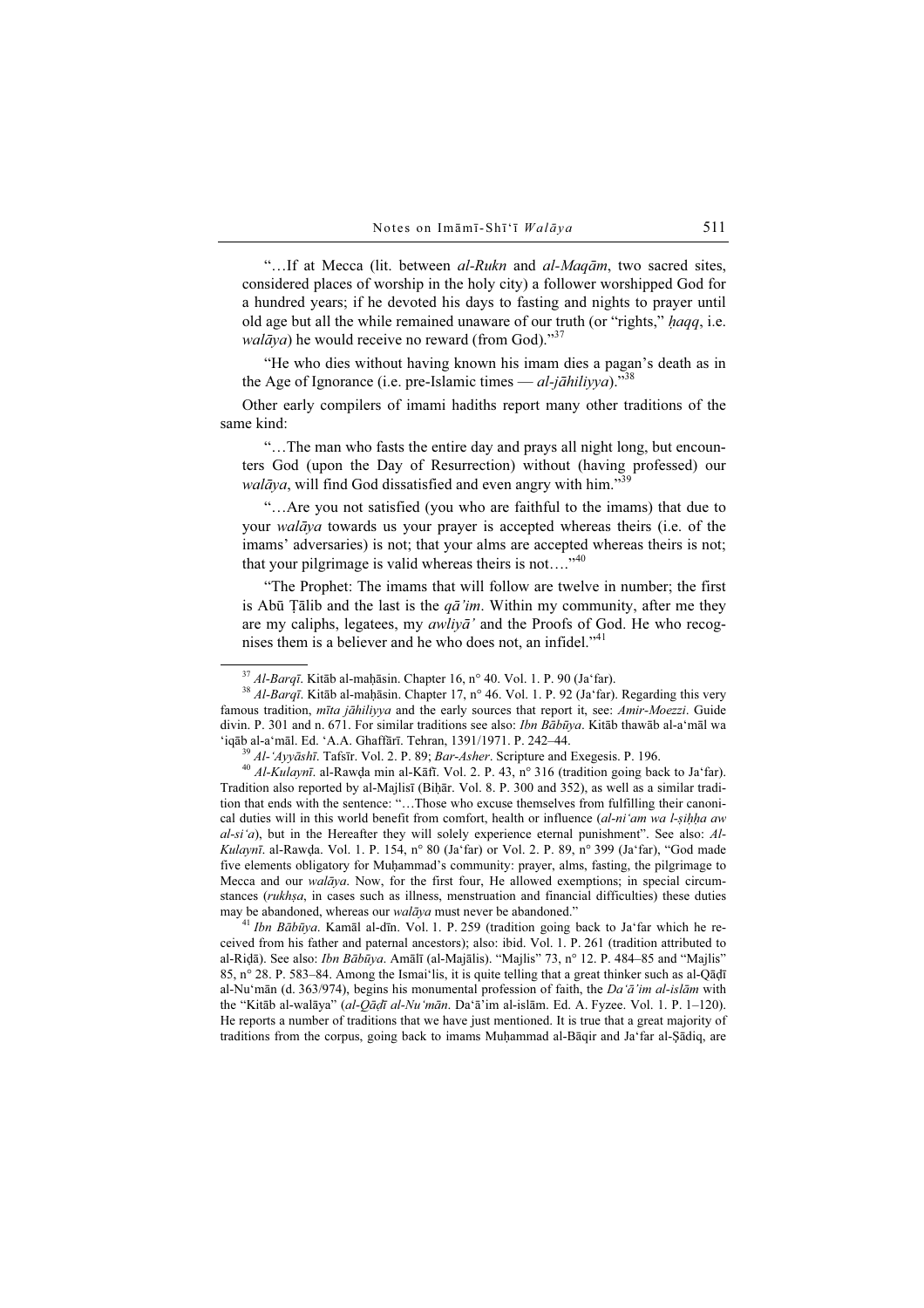# Semantical levels and their theological and eschatological implications

A central issue and motivating factor for the revelation of the Qur'an, both in its original complete version and in the so-called censored textus receptus, as the supreme Pillar of Islam and a canonical duty with greatest priority determining the validity of all the others, for the Shi'i walāya constitutes the core of the faith without which the religion loses its substance. Where does this sacred significance attached to it stem from?

What does it mean exactly for the Shi'i religious consciousness? H. Corbin devoted studies of some consequence to this very issue.<sup>42</sup> The following brief summary is a modest attempt to supplement the renowned French scholar's work, mainly by drawing from the earliest sources of Imami hadith, relatively less explored even considering that those works by Corbin were published posthumously. $43$ 

In a note from The Divine Guide, I proposed a cursory definition of walāya:

"In contrast to the semantic complexity of the term  $\omega a \bar{a} \gamma a$  in the administrative, social, and religious language of the beginnings of Islam and later in the technical terminology of Sufism, walāya, in the context of early Shi'ism, has a quite simple translation with two interdependent and complementary meanings: applied to the imams of different prophets, it refers to their ontological status or their sacred initiatory mission; several nuances of the root  $WLY$  are found in the meaning: the  $wal\bar{\imath}$  — imam is the 'friend' and the closest 'helper' of God and His prophet; he immediately 'follows' the latter in his mission; he is the 'chief,' the 'master' of believers par excellence. In this acceptation, walī is a synonym of wasī (the inheritor, the heir [of the sacred cause of the prophets]) or the  $mawl\bar{a}$  (applied to the imam, the term means the master, the guide, the protector, the *patronus*). Applied to the faithful of the imams, walāya denotes the unfailing love, faith, and submission that the

H. Corbin bases his argument mainly on philosophical and mystical texts of a much later period. May I reiterate that "Le Guide divin" is also a monograph devoted entirely to imamate and the figure of the imam in early Shiism. See also the excellent summary by H. Landolt: Landolt H. Walāyah // The Encyclopedia of Religion. Vol. 15 (1995). P. 316–23 (on Shi'ī walāya — P. 319–20), as well as: Walker P. Chapter "Wilāya," in Shī'ism // EI<sup>2</sup>. Vol. 10. P. 208–9, s.v.

common among the Imamis and Ismailis (see: Fyzee A.A.A. "The Book of Walaya" // The Pillars of Islam: Da'ā'im al-islām of al-Qāḍī al-Nu'mān. Completed, revised and annotated by I.K. Poonawala. Vol. 1. New York–Oxford, 2002; also see the important article by A. Nanji: Nanji A. An Ismaili Theory of Walāya in the Da'ā'im al-islām of al-Qāḍī al-Nu'mān // Little D.P. (ed.). Essays on Islamic Civilization Presented to Niyazi Berkes. Leiden: Brill, 1976. P. 260–273).  $42^2$  See particularly: *Corbin H*. En Islam iranien, Aspects spirituels et philosophiques. 4 vols.

Paris: Gallimard, 1971–72. Vol. 1. "Le shī'isme duodécimain." Chapters 6 and 7. P. 219–329; also: idem. Histoire de la philosophie islamique. Paris: Gallimard, 1986, sections II.A. 4. and II.A. 5. P. 78–98. <sup>43</sup> Al-Kulaynī's "Al-Uṣūl min al-Kāfī" is practically his only early source. In his studies,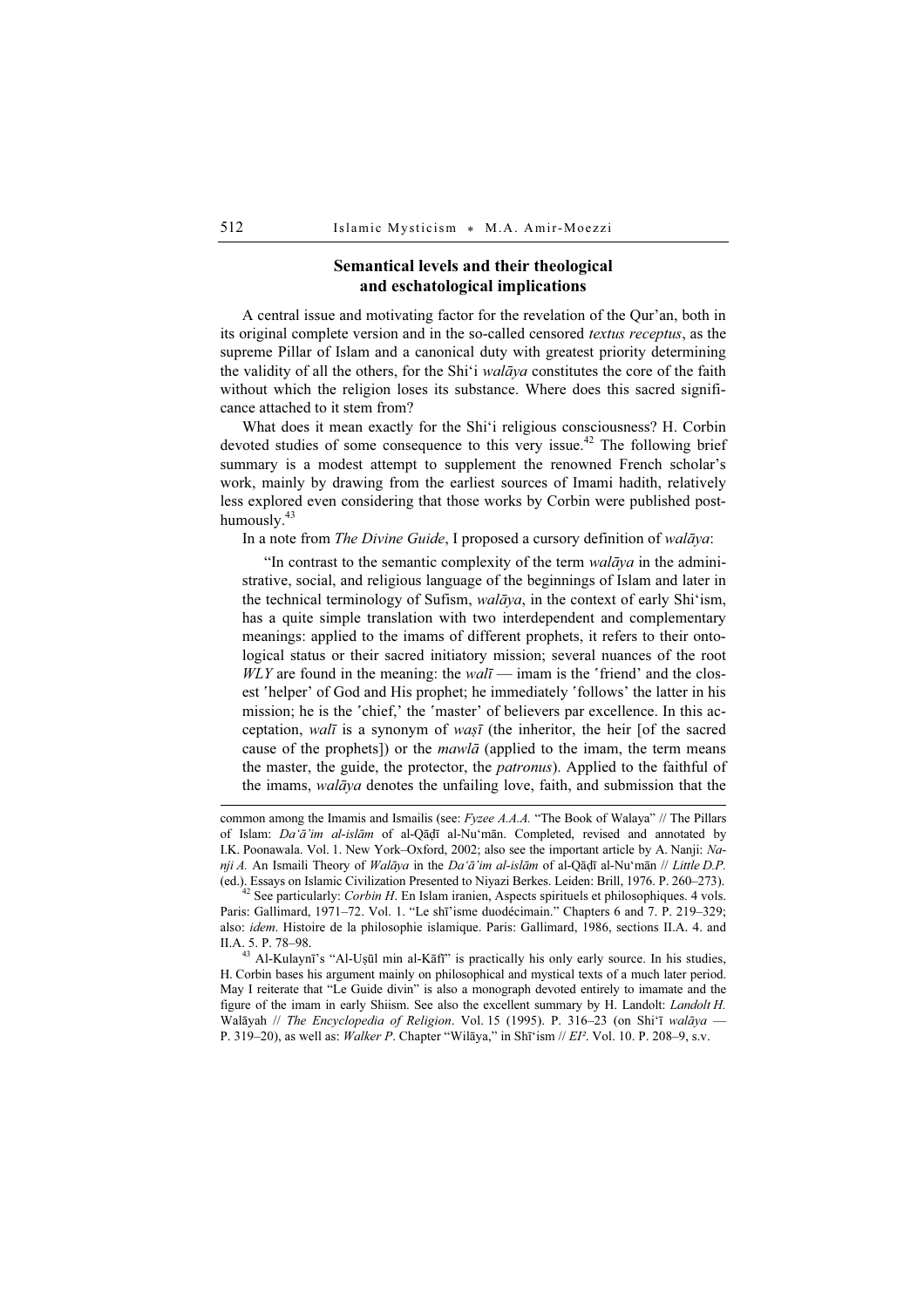initiated owe to their holy initiating guide; in this acceptation, the term becomes the equivalent of *tawallī* (being the faithful friend or the obedient protégé of someone); 'true Shiites' are called the *mutawallī* of the imams..."<sup>44</sup>

Let us consider these two semantic levels more closely.

#### 1. Walāya in relation to the imam

Walāya as a sacred mission of imams is equivalent to imamate, i.e., briefly stated, the spiritual and temporal direction of the faithful. In this case, one may translate it as "power," even "sacred power," since it is granted to the imams by divine election. If the imam is called upon to direct the faithful after the Prophet's death, it is because the imamat/walāya is the indispensable complement to prophethood (*nubuwwa*) in accordance with the Shi'i pair *zāhir/bātin* that operates at every level of reality.<sup>45</sup>

According to this conception, the prophet  $(nab\bar{\imath})$  is a messenger of the letter of the Revelation (tanzīl) for the masses ('āmma/'awāmm) that constitute the majority (*akthar*) of a given community. In the same way, the imam (*wali*), complementing the prophet's mission, teaches the hidden spiritual meaning (ta'wīl) of the Revelation to a minority (agall) that constitutes the elite (khāssa/  $k$ hawāṣṣ) of this community.<sup>46</sup> Without the initiatory teaching of the imam, the profound meaning of the Revelation would remain unfathomed, just as a text interpreted in letter but not in spirit would remain forever poorly understood.

Which is why the Qur'an is called the mute, Silent Book or Guide, (imām *sāmit*) whereas the Imam is said to be the speaking Our'an (*qur'ān nātiq*).<sup>47</sup> "Among you there is someone, the Prophet is said to have stated, who fights for a spiritual interpretation (ta'wīl) of the Qur'an as I fought for the revelation in letter *(tanzīl)*, and this person is Abū Tālib."<sup>48</sup>

<sup>46</sup> See the recently published: *Kohlberg E*. In Praise of the Few // Studies in Islamic and Middle Eastern Texts and Traditions. Oxford: OUP, 2000. P. 149–62.

 $^{47}$  Ayoub M. The Speaking Qur'ān and the Silent Qur'ān: A Study of the Principles and Development of Imāmī Tafsīr // Rippin A. (ed.). Approaches to the History of the Interpretation of the Qur'ān. Oxford: OUP, 1988. P. 177–98; *Bar-Asher*. Scripture and Exegesis. P. 88ff.

<sup>48</sup> al-'Ayyāshī. Tafsīr. Vol. 1. P. 15–16 (tradition n° 6 going back to Ja'far; he received it from his paternal ancestors. See also tradition n° 13 (going back to the same imam): "God taught the prophet the letter of the Revelation; as for the interpretation of its hidden meaning, the Prophet of God taught it to 'Alī"); al-Khazzāz al-Rāzī. Kifāyat al-athar. Qumm, 1401/1980. P. 76, 88, 117, 135 (on P. 66, it is the  $q\bar{a}'$  im who is said to be the warrior of ta'wīl); al-Shahrastānī. al-Milal wa l-nihal. Beirut, n.d. P. 189; al-Bahrānī. Al-Burhān. Vol. 1. P. 17; al-Majlisī. Biḥār. Vol. 19. P. 25–26; for other sources, see: Bar-Asher. Scripture. P. 88, n. 1; also section 9, n. 30 and the related text.

<sup>&</sup>lt;sup>44</sup> Amir-Moezzi. Guide divin. P. 74, n. 151.<br><sup>45</sup> See: Amir-Moezzi M.A. Du droit à la théologie: Les niveaux de réalité dans le Shi'isme duodécimain // L'Esprit et la Nature. Actes du colloque tenu à Paris les 11 et 12 mai 1996.<br>Cahiers du groupe d'études spirituelles comparées 5. Paris, 1997. P. 37–63.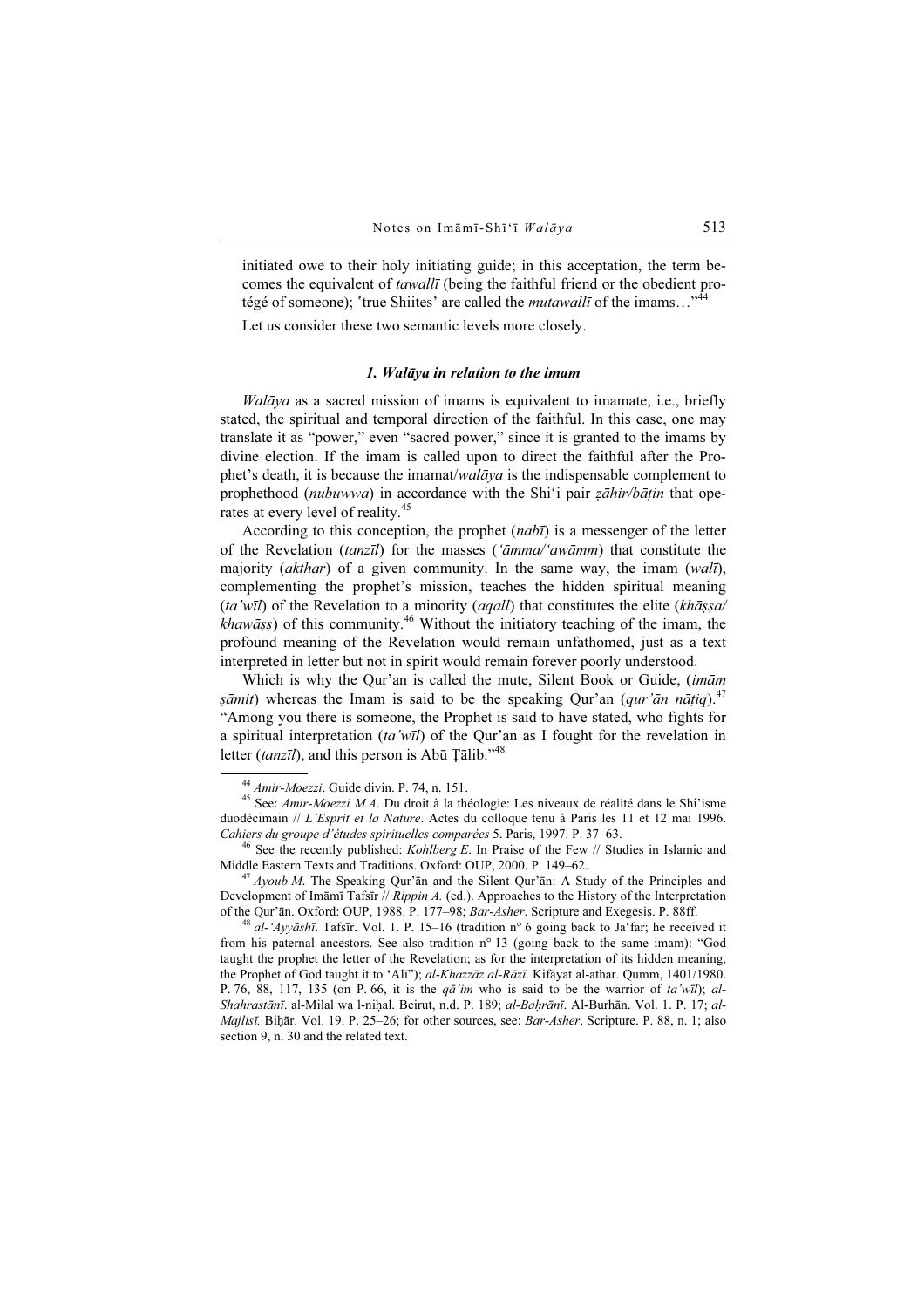As we know, in early Shi'i hadith, Muhammad as the archetype of *nubuwwa* and legislating prophet par excellence may symbolise prophethood and all the prophets as a whole; just as 'Alī, imam par excellence, archetype of walāya, may be the supreme symbol of imamate or of all the imams as a whole.<sup>49</sup> For, according to the imami prophetology, all the prophets as messengers of various divine revelations in letter (the *zāhir*) were accompanied in their mission by one or several imams whose task was to unveil the hidden meaning (the  $b\bar{a}t$ in) of the Word of God.<sup>50</sup>

This dimension and meaning of walāya/imamate are rather well known and so there is no need to elaborate much further. However, there is more to the term.  $Walāva$  also denotes the essential nature of the Figure of the imam, his ontological status. Now, the imam/walī, in the ultimate reality of his being, is the locus for the manifestation of God (*mazhar, majla*), the vehicle of the divine Names and Attributes (al-asmā' wa l-ṣifāt). "By God, imam Ja'far supposedly stated, we (the imams) are the Most Beautiful Names (of God)."<sup>51</sup>

The imam reveals God, he provides access to what may be known of Him, the Deus Revelatus, the zāhir of God. The bāțin of God, His Face, forever unknowable and hidden, is the level of the Essence (al-dhāt), the Deus Absconditus.<sup>52</sup> One cannot overemphasise this fundamental conception of walaya in Shi'i esoterism. Whether, as I believe, it is a matter of an early doctrine professed by the imams themselves,<sup>53</sup> at least — according to M.G. Hodgson<sup>54</sup> — since the period of Ja'far al-Şādiq (d. 148/765), or the beliefs emanating from "extremist" Shi'i circles, having later influenced the so-called "moderate" imamism, as H. Modaressi maintains,  $55$  it is nonetheless true that this conception of the divine

13, especially P. 8ff.; *idem*. Dja'far al-Şādik; **Ghulāt** // EI<sup>2</sup>, s.v. 55 Modarressi H. Crisis and Consolidation in the Formative Period of Shī'ite Islam: Abū

Ja'far ibn Qiba al-Rāzī and His Contribution to Imāmite Shī'ite Thought. Princeton: PUP, 1993. Part One, especially P. 19–53. The debate bearing upon both the history of ideas and simply history of the early centuries of Islam is obviously beyond the scope of the present study.

<sup>49</sup> See the beginning of this article.

<sup>&</sup>lt;sup>50</sup> See, for example, the entire first part of the important early work, "Ithbāt al-waṣiyya li l-imām 'Alī b. Abū Ṭālib," attributed to al-Mas'ūdī (d. 345/956) (one of its most recent editions: Qumm, 1417/1996. P. 20–90). See also Rubin U. Prophets and Progenitors in the Early Shī'a Tradition // Jerusalem Studies in Arabic and Islam 1, 1979. P. 41–65.<br><sup>51</sup> al-'Ayyāshī. Tafsīr. Vol. 2. P. 42; Al-Kulaynī. al-Uṣūl. Kitāb al-tawhīd, bāb al-nawādir.

Vol. 1. P. 296, n° 4.<br>
<sup>52</sup> See: *Amir-Moezzi*. Du droit à la théologie. P. 47–48 and 62–63.<br>
<sup>53</sup> In several publications, apart from "Le Guide divin" and "Du droit à la théologie," men-

tioned already; see also: Amir-Moezzi M.A. Al-Şaffār al-Qummī (d. 290/902-3) et son Kitāb Baṣā'ir al-Darajāt // Journal asiatique 280 (3–4, 1992). P. 221–50. Briefly stated, in my opinion, taking into consideration the fluctuating descriptions that heresiographers and other authors provide of the *ghulāt* and considering traditions related to theories attributed to the *ghu* $l\bar{a}t$ , as reported by the earliest compilations of Imami hadith, and in view of our lack of knowledge regarding the nature of relations between different Shi'i branches in the earliest centuries, the distinction between "moderate" and "extremist" Shi'is during these early times seems artificial and not based on textual evidence.<br><sup>54</sup> Hodgson M.A. How did the Early Shi'a Become Sectarian // JAOS. LXV (1955). P. 1–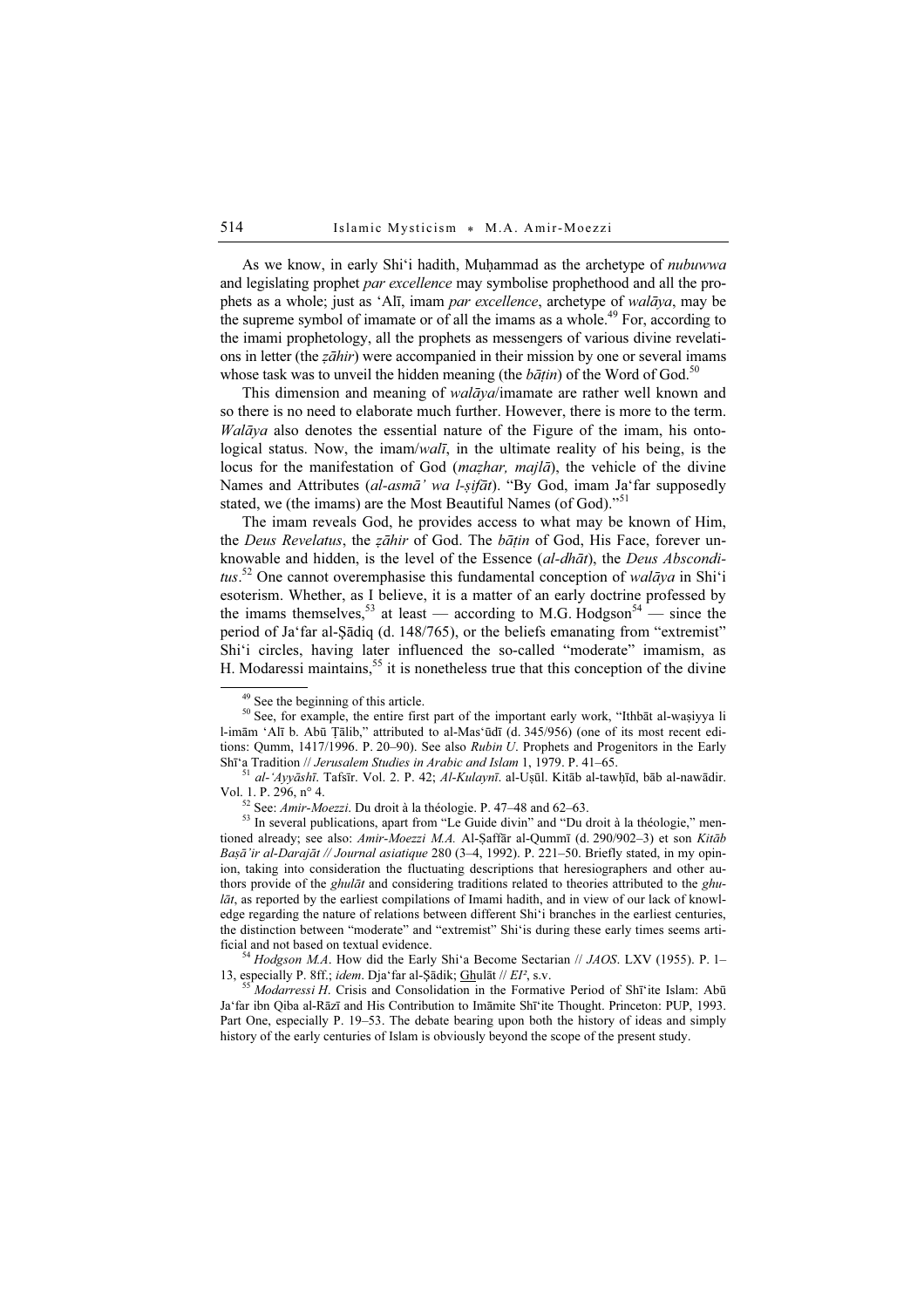nature of the imam is reported ever since the second half of the  $3<sup>rd</sup>/9<sup>th</sup>$  century<sup>56</sup> in the earliest of hadiths, said to be authorised, and thus form an integral part of the imami religious consciousness for at least a thousand years. This is often forgotten by scholars, surely because the Shi'ites themselves hardly speak of it or if so allusively only, no doubt due to the discipline of the arcanum.

Hence certain sayings traced back to the imams that are inevitably associated with shataḥāt ("ecstatic utterances") of the mystics: $57$ 

"...I am the Rewarder ( $dayv\bar{a}n$ ) of men on the day of Retribution," 'Alī is supposed to have said; "I am he who allocates between Garden and Fire, none is to enter without my allocation. I am the Supreme Judge (al-fārūq alakbar)... I possess the decisive Word (fașl al-khițāb); I hold the penetrating View of the Path of the Book… I have Knowledge of the fortunes and misfortunes, as well as of the judgements. I am the Perfection of Religion. I am God's Blessing for His creatures."<sup>58</sup>

#### And:

"I am the Queen Bee ( $ya's\bar{u}b$ ) of the initiates; I am the First among the Ancients; I am the successor to the Messenger of the Lord of the worlds; I am the Judge of Garden and Fire..."<sup>59</sup>

In a tradition going back to the Prophet, Muḥammad stated regarding 'Alī:

"Here is the most radiant imam, the longest Spear of God, the most ample Threshold of God; let he who seeks God enter by this Threshold… Without 'Alī, the truth shall not be distinguished from the false, nor the faithful from the unfaithful; without 'Alī, God would not have been worshipped… Neither

<sup>&</sup>lt;sup>56</sup> On the most important and earliest of these compilations, namely those by al-Barqī (d. 274/887 or 280/893), al-Ṣaffār (d. 290/902–3) and al-Kulaynī (d. 329/940–41), now see: Newman A.J. The Formative Period of Twelver Shī'ism: Hadith as Discourse between Qum and Baghdad. Richmond, 2000.<br><sup>57</sup> These are sayings in which "God speaks in the first person through the lips of the mys-

tic"; see, for example: *Massignon L.* Essai sur les origines du lexique technique de la mystique musulmane. Paris, 1922, s.v.; idem. La passion de Hallâj, martyr mystique de l'Islam. 4 vols., reed. Paris, 1975, index s.v.; Corbin H. Introduction // Rūzbihān Baqlī Shīrāzī. Sharh-i shathiyyāt. Ed. H. Corbin and M. Mo'īn. Paris–Tehran, 1966 (reed. Tehran, 2004); Ernst C. Words of Ecstasy in Sufism. New York: SUNY, 1985; Ballanfat P. Réflexions sur la nature du paradoxe: La définition de Rūzbehān Baqlī Shīrāzī // Kār Nāmeh. Vol. 2–3. Paris, 1995. P. 25–40. It is important, however, to clarify that the bases, as well as the theological and anthropological implications, of the Sufis' "words of ecstasy" and the sayings of the imams seem different.

<sup>&</sup>lt;sup>58</sup> Furāt al-Kūfī. Tafsīr. P. 178. The last two sentences are clearly allusions to Qur'an 5:3 on the "perfection of religion and blessing," as we have stated above.<br><sup>59</sup> al-'Ayyāshī. Tafsīr. Vol. 2. P. 17–18; al-Majlisī. Biḥār. Vol. 3. P. 389; al-Baḥrānī. Al-

Burhān. Vol. 2. P. 20. Regarding the Shi'is symbolised as bees or 'Alī as the "Commander of Bees" (amir al-nahl), see: Goldziher I. Schi'itisches // Zeitschrift der Deutschen Morgenländischen Gesellschaft 64, 1910. P. 532–33 (reprinted in: Gesammelte Schriften. Ed. J. de Somogyi. Hildesheim, 1967–70. Bd. 5. P. 213–14).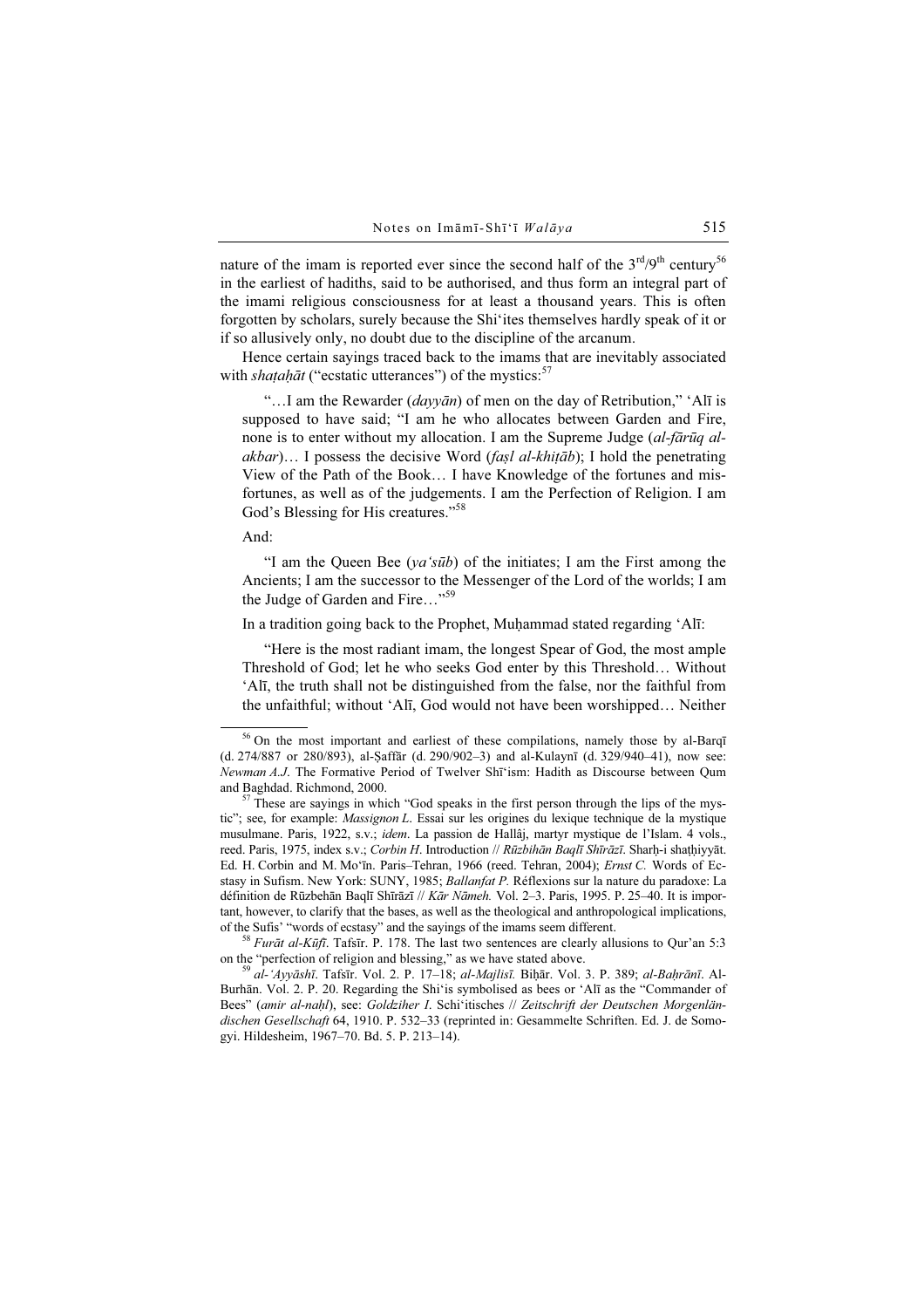Curtain (sitr) nor Veil ( $hij\bar{a}b$ ) between God and him... No!... 'Alī himself is Curtain and Veil…"<sup>60</sup>

A tradition has al-Ḥasan b. 'Alī saying:

"We (the imams) are the First and the Last; we are the Commanders; we are the Light. The Light of spiritual beings comes from us. We illuminate by the Light of God. We render joyful by His Joy (or: we spiritualise by His spirit — *nurawwihu bi rawhih/rūhih* — the possessive adjective, here as well as below, may refer to the Light as well as to God; the ambiguity is undoubtedly intended); within us is His abode; towards us is His source. Our first is identical to our last and our last identical to our first."<sup>61</sup>

According to a tradition reported by a number of sources imam 'Alī b. al-Ḥusayn Zayn al-'Ābidīn once transformed himself into a winged being and, to the amazement of his disciples, disappeared into the heavens. Upon his return, he declared that he had travelled to the loftiest of heavens (a'la 'illiyv $\bar{u}$ ) and is said to have responded to an adept thus:

"We (the imams) are the ones who built the most elevated heaven; why then would we not be able to scale its heights? We are the Bearers of the (divine) Throne ('arsh) and we are seated upon the Throne. The Throne and Pedestal ( $kurs\bar{i}$ ) belong to us."<sup>62</sup>

According to a hadith, attributed to imam Ja'far:

"We manifest Light in darkness. We are the Oft-Frequented Abode (albayt al-ma'mūr  $(Q. 52:4)$ ) where one who enters, enters in safety. We are the Magnificence and Grandeur of God… We are beyond all description; due to us eyes are brightened, ears listen; hearts are filled with faith..."<sup>63</sup>

The same sixth imam is said to have declared:

"God has made of us His Eyes among His worshippers, His Eloquent Tongue among His creatures, His benevolent and merciful Hand extended over His servants, His face due to which one is led to Him, His Threshold that guides one to Him, His Treasure in the heavens and on the earth… It is by our act of worship that God is worshipped; without us God would not be worshipped."

<sup>&</sup>lt;sup>60</sup> *Furāt al-Kūfī*. Tafsīr. P. 371. This kind of declarations already prefigure what I have called "theo-imamosophic prones" of 'Alī, reported by later sources.

 $^{61}$  Al-Ţabarī al-Ṣaghīr. Nawādir al-mu'jizāt. Qumm, 1410/1990. P. 103; idem. Dalā'il alimāma. Qumm, 1413/1994. P. 168–69; al-Ḥurr al-'Āmilī. Ithbāt al-hudāt. Vol. 5. P. 157; al-

Baḥrānī. Madīnat al-ma'ājiz. Tehran, n.d. (circa 1960). P. 204–5.<br><sup>62</sup> Al-*Ṭabarī al-Ṣaghīr*. Nawādir al-mu'jizāt. P. 116; *idem*. Dalā'il al-imāma. P. 201; *al-Hurr al-'Āmilī*. Ithbāt al-hudāt. Vol. 5. P. 256; *al-Bahrān* 

 $^{63}$  Al-Tabarī al-Saghīr. Dalā'il al-imāma. P. 270–71; al-Baḥrānī. Madīnat al-ma'ājiz. P. 394–95.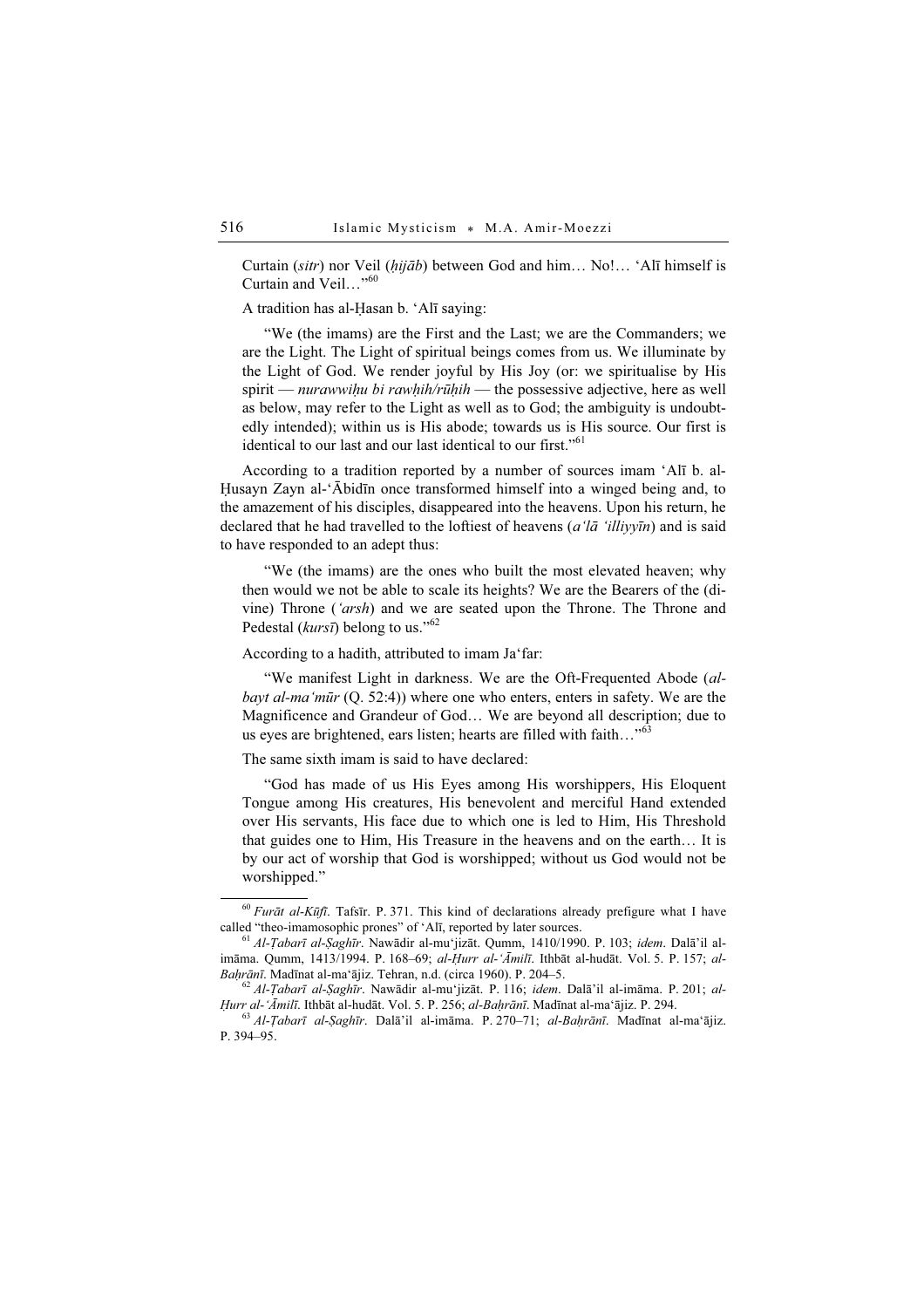The last sentence (bi 'ibādatinā 'ubida 'llāh law lā naḥnu mā 'ubida 'llāh) may also be read: "It is by virtue of the fact that we (the imams) are worshipped that God is worshipped; without us God would not be worshipped"; here too the rather audacious ambiguity seems deliberate.<sup>64</sup>

To end this hardly exhaustive list, let us report the following dialogue between Ja'far al-Ṣādiq and one of his disciples, who asks him if on the Day of Resurrection the initiated believers (al-mu'minūn) will be able to see God. The imam replies:

"Yes, but they will have already seen him long before the advent of this Day. 'When was this?' 'When God asked them: ″Am I not your Lord?″ and they replied ″yes, most certainly″ (Q. 7:172).' The disciple reports, his master then remained silent for a long time before declaring: 'The initiates see Him already in this world before the Day of Resurrection. Do you not see Him at this very moment, even before you now? (i.e. in my very being).' 'If I were to serve as ransom, may I with your permission report these words?' 'No, for a denier unaware of their true meaning will use them to accuse us of assimilationism and unfaithfulness.' "65

This aspect of *walāya* characterises the Imam (with the 'i' in upper case) in its cosmic, archetypical and metaphysical sense: the divine Perfect Man, if not Man-God, — that is to say, *walāya* as the locus of manifestation for the Attributes of God. The last part of the dialogue between Ja'far al-Ṣādiq and his disciple demonstrates well that this concept constitutes a secret that must be kept from the unworthy. It is even the ultimate Secret teaching of the imams.<sup>66</sup>

"All things have a secret, the secret of Islam is Shi'ism (literally: the Shi'is, al-shī'a) and the secret of Shi'ism is the *walāya* of 'Alī."<sup>67</sup>

P. 141, n. 277 (with other hadiths similar in content). It is symptomatic that W. Chittick, who provides an English translation of this tradition in "A Shi'ite Anthology" (New York, 1981.<br>P. 42), does not point out the *shath* that it contains and which constitutes its focal point.

<sup>66</sup> *Amir-Moezzi*. Du droit à la théologie. P. 47–48, 55, 62–63.<br><sup>67</sup> *Ibn 'Ayyāsh al-Jawharī*. Muqtadab al-athar. Tehran, 1346/1927. P. 23 (tradition attributed to Ja'far); see also a shorter version in: al-Kulaynī. al-Rawḍa.Vol. 2. P. 14. Although each imam in every cycle during mankind's sacred History has been the locus of manifestation for this cosmic Imam, 'Alī remains His supreme vehicle and symbol par excellence. Which is why in a number of traditions — apart from the obvious meaning — 'Alī also signifies the cosmic Imam or walāya / imamate in general; just as Muḥammad, beyond the obvious meaning, may also signify the archetypal Messenger-Prophet or prophethood (nubuwwa) in general. One may

<sup>64</sup> Ibn Bābūya. Kitāb al-Tawḥīd. Ed. H. al-Ḥusaynī al-Ṭihrānī. Tehran, 1398/1978. Chapter 12, n° 8. P. 151–52. According to another tradition, someone asks imam Ja'far: "What would happen on earth if a physical living Sage ('ālim hayy zāhir; i.e., the imam), to whom people have recourse for what is licit and illicit, were not present?" Ja'far answers: "God could not be worshipped (in such a world)" (al-Fayd al-Kāshānī. Nawādir al-akhbār. Ed. M. al-Anṣārī al-Qummī. Tehran, 1375/1996. Kitāb al-nubuwwa wa l-imāma, tradition n° 2. P. 129 (based on: Ibn Bābūya. 'Ilal al-sharā'i'. Chapter 153, n° 3. Vol. 1. P. 195).<br><sup>65</sup> Ibn Bābūya. Kitāb al-Tawhīd. Chapter 8, n° 20. P. 117; Amir-Moezzi. Guide divin.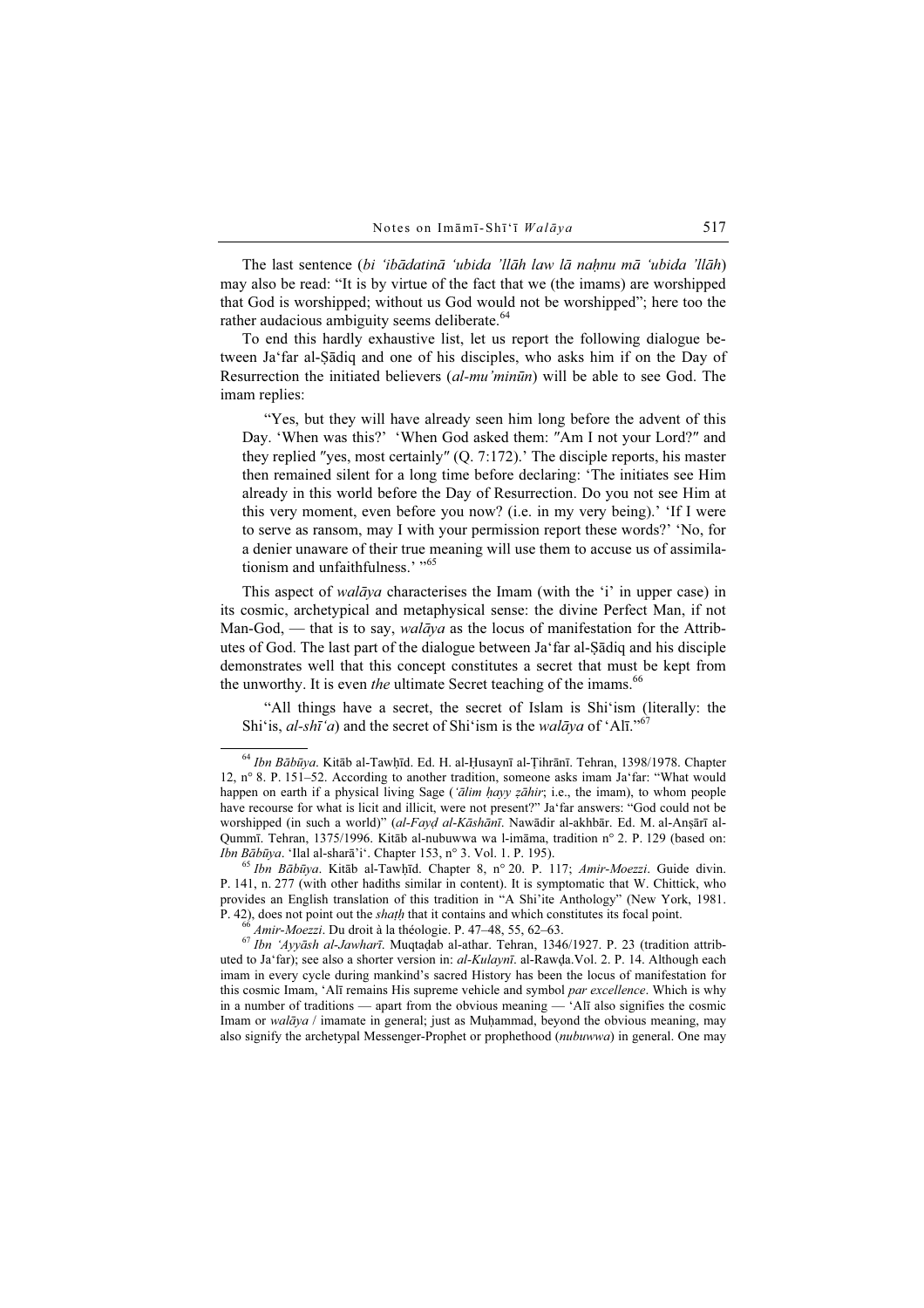If we were to apply the technical meaning to these terms we would understand that a secret veiled behind the letter of a religion is the esoteric teaching of its initiated, and the key secret of this teaching is the divinity of the Imam, the divine Guide.

"Something in you resembles Jesus the son of Mary," — the Prophet is supposed to have said to 'Al $\overline{\mathfrak{l}}$ ,  $-$  "and had I not feared that some groups within my community would say what is said of Jesus by the Christians, I would have revealed something about you that would have made people gather the dust beneath your feet to seek blessings."<sup>68</sup>

This secret dimension of *walāya* may be considered the esoteric of the esoteric (bāțin al-bāțin) of the imams' teachings. Thus state the *hadiths*, such as:

"Our teaching is the truth; truth of the truth; it is the exoteric, esoteric and esoteric of the esoteric; it is the secret and secret of a secret, a well-guarded secret, hidden by a secret."<sup>69</sup>

"Our doctrine (*amr*: cause, order, affair, teaching  $\ldots$  as we have seen, the term is often identified with *walāya*) is a secret, contained within a secret, a well-guarded secret, a secret whose only benefit is a secret, a secret veiled by a secret."<sup>70</sup>

"Our doctrine is hidden, sealed by the original Pact  $(al$ -mīth $\bar{a}q$  — I shall return to this matter regarding the pre-existence of walāya). God will render him who reveals it contemptible."<sup>71</sup>

One may say that the historical imam/wall, physical, initiating master par excellence is the guardian of a Secret, whose content is the metaphysical Imam, throne of the cosmic walāya: "We are the Treasure (khazāna) and the Treasurers  $(khuzzān/khazana)$  of God's Secret."<sup>72</sup> Both meanings of walāya vis-à-vis the

make a similar comment regarding the terms *islam* (strictly referring to the Muslim religion and, in a wider sense, the exoteric dimension, the "letter" of each religion) and  $sh\bar{i}$  (referring to the Shi'is of Islam; and, in a wider sense, to the initiatic, esoteric dimension — "the spirit" of each religion) (see note 93 below). Thus the hadith attributed to Ja'far may also be understood as follows: "All things have a secret; the hidden secret, the 'letter' of every religion is its

initiatic, esoteric dimension and the secret of the latter is *walāya* of the cosmic Man."<br><sup>68</sup> al-Kulaynī. al-Rawda.Vol. 1: 81.<br><sup>69</sup> Al-Saffār al-Qummī. Başā'ir al-darajāt. Section 1. Chapter 12, n° 4. P. 28 (Ja'far).<br><sup>7</sup> the duty of preserving a secret (taqiyya, kitmān, khab'), now see: Kohlberg E. Taqiyya in Shī'ī Theology and Religion // Kippenberg H.G. and G.G. Stroumsa (eds.). Secrecy and Concealment. Studies in the History of Mediterranean and Near Eastern Religions. Leiden: Brill, 1995. P. 345–80 (which supplements a previous study by the same author: *Kohlberg E.* "Some Imāmī-Shī'ī Views on taqiyya // JAOS 95, 1975. P. 395–402 (reprinted in: Belief and Law in Imāmī Shī'ism. Aldershot, 1991. Section III).<br><sup>72</sup> Al-*Ṣaffār al-Qummī*. Baṣā'ir al-darajāt. Section 2. Chapter 3; *al-Kulaynī. al-Uṣūl*. Kitāb

al-ḥujja. Chapters 13 and 14; al-Kulaynī. al-Rawḍa.Vol. 1. P. 101f.; Ibn Bābūya. 'Uyūn akhbār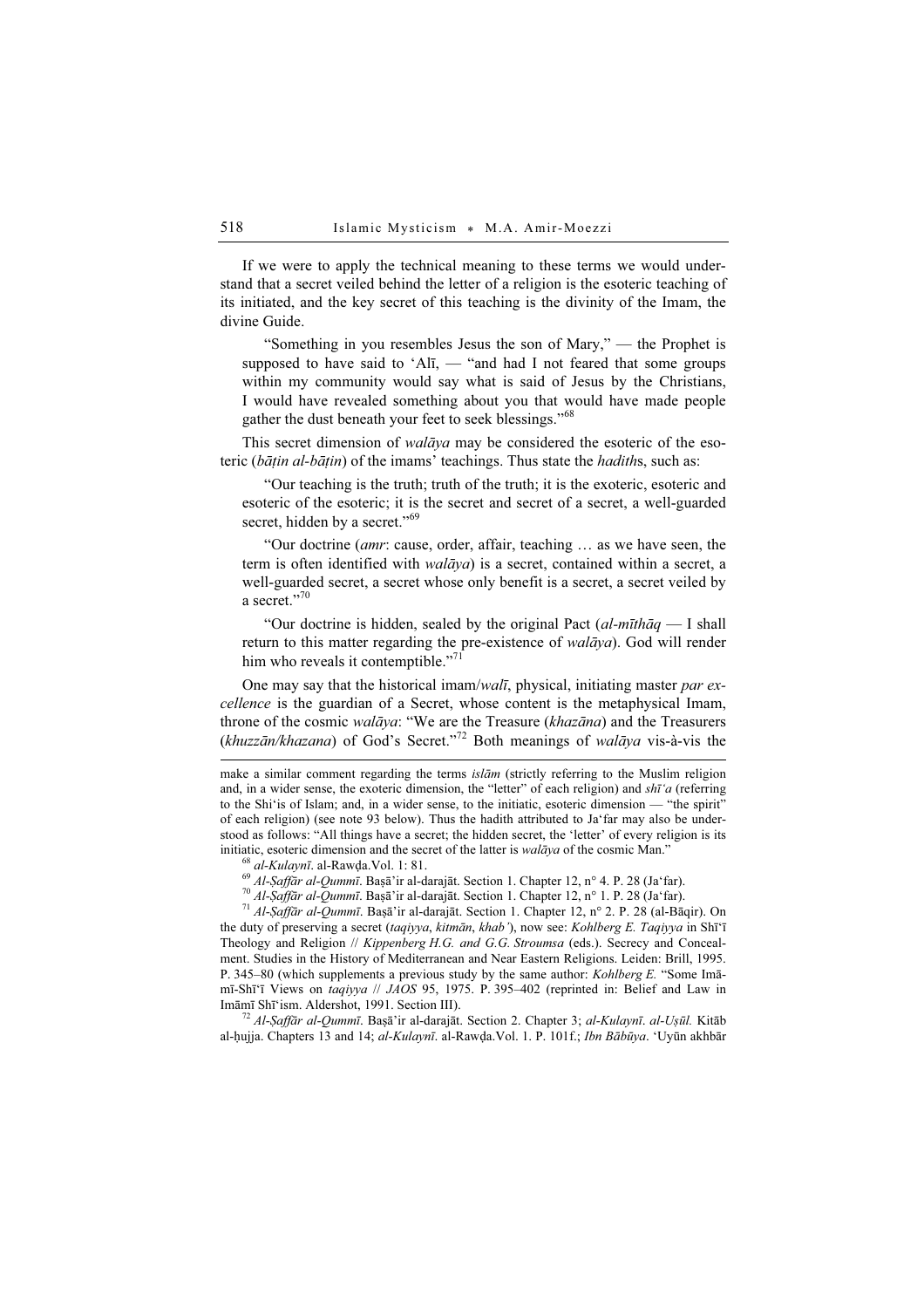imam are therefore inseparable: first, the historical imam is the locus of manifestation for the cosmic Imam, just as the latter, theophany par excellence, is the locus of manifestation for God. Secondly, the ultimate content, the very "marrow" of the historic imams' teachings, is, therefore, the secret substance of different Revelations, the veritable spirit hidden behind the letter of these revelations, the Mystery of the ontological Imam.

At this level, walāya may be translated as "Friendship" (with God), "Alliance" (with God), Proximity (of God) — all qualities implying the profound meaning of "Saintliness" (the conventional translation of  $walāva$ ) — yet, although obviously corresponding to some of the meanings that the root WLY harbours, none of these terms is equal to the theological content of this very special dimension of the concept at hand. It is in this sense that walāya constitutes the esoteric dimension of the prophet's message and mission: al-walāya bātin alnubuwwa, as other Shi'is have tirelessly emphasised. It is the central term of an entire series of "complementary pairs" that characterise the dialectic of the manifest and hidden in Shi'ism.

| the manifest      | the hidden                 |
|-------------------|----------------------------|
| Zāhir             | Bātin                      |
| $Nab\overline{i}$ | Walī                       |
| Muhammad          | ʻAlī                       |
| Tanzīl            | Ta'wīl                     |
| <i>Islām</i>      | Īmān                       |
| <i>Muslim</i>     | Mu'min                     |
| akthar/'āmma      | aqall/khāṣṣa <sup>73</sup> |

Whether it relates to the imam's mission or his ontological status, in other words to the historical or metaphysical sense of imamate, the imam's walaya is said to be as ancient as creation.

"When God the Most High created the Heavens and the Earth," — the Prophet is supposed to have said, — "He summoned them and they replied, then He introduced my *nubuwwa* and the *walāya* of Abū Țālib and they accepted. Then God created all beings and entrusted us the matter of (their) religion (*amr al-dīn*). So it came to be that the fortunate are fortunate by us and

al-Riḍā. Ed. M.H. Lājevardī. Tehran, 1398/1978. Vol. 1. Chapters 19 and 20; Ibn Bābūya. Ma'ānī l-akhbār. Ed. 'A.A. Ghaffārī. Tehran, 1379/1959. P. 132; Ibn Bābūya. Şifāt al-shī'a (+ Faḍā'il al-shī'a). Ed. Ḥ. Fashāhī. Tehran, 1342/1963–64. P. 60ff.; Ibn 'Ayyāsh al-Jawharī.

<sup>&</sup>lt;sup>3</sup> See: Amir-Moezzi. Le Guide divin. P. 308; for the pair islām/ $\bar{a}$ m, technically referring to "Islam in the Majority/the religion of the Initiated (i.e. Shi'ism)" and "submission exclusively to the letter of the Exoteric religion/initiation into the Esoteric religion," as well as *mus*lim/mu'min, signifying "common" Muslim/initiated Shi'i, see: ibid. Index s.v., and n. 92 below.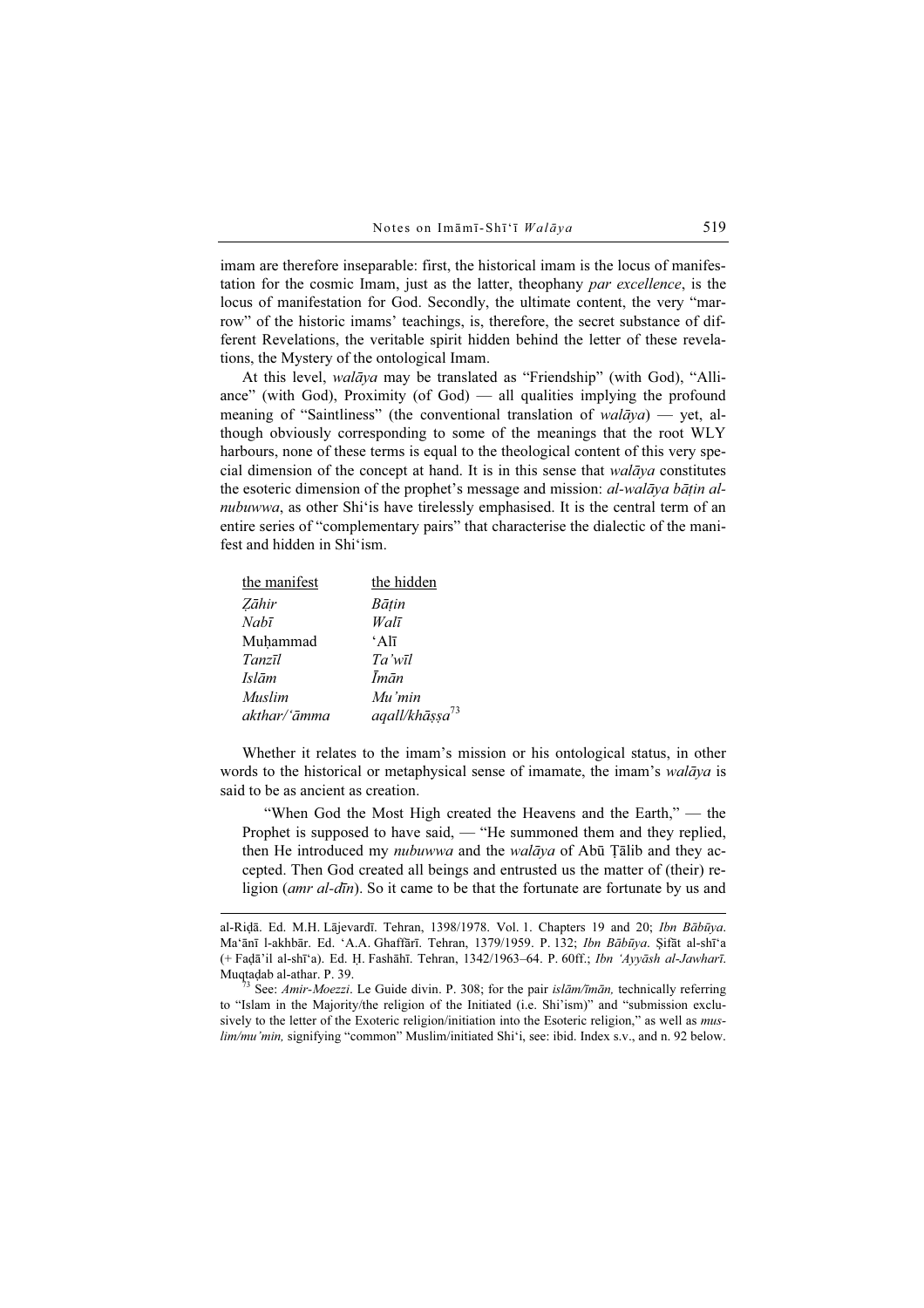the unfortunate — unfortunate by us. We render what is licit for them licit and what is illicit for them illicit."<sup>74</sup>

Walāya permeates the entire History of mankind and constitutes its spiritual substance, since it is at the heart of all Revelations and prophetic missions. Al-Ṣaffār al-Qummī (d. 290/902–3) devoted several chapters in the second part of his book, Baṣā'ir al-darajāt, to these issues.<sup>75</sup> According to a number of traditions, going back mainly to the  $5<sup>th</sup>$  and  $6<sup>th</sup>$  imams, Muhammad al-Bāqir and Ja'far al-Sādiq, the pre-temporal Pact  $(al-m\bar{t}h\bar{a}q$  – concluded between God and his creatures at the dawn of creation and to which the Qur'anic verse 7:172 supposedly alludes — mainly concerns  $\omega a \bar{a} y a$ .<sup>76</sup>

Other hadiths specify that only the "elite" of creation pledged an oath of allegiance with regard to the *walāya* of 'Alī (i.e. the cosmic Imam) — namely, the Closest (al-muqarrabūn) among angels, the Messengers (al-mursalūn) among prophets and the Tested (al-mumtahanūn) among believers.<sup>77</sup> According to a tradition attributed to the Prophet, in the pre-existential World of Shadows ('ālam al-azilla), the status of prophets only attained its final stage once they recognised the *walāya* of the Impeccable Ones.<sup>78</sup> Similarly, the Pact accorded Adam (as referred to in Qur'an 20:115) concerns walāya<sup>79</sup> — the essential purpose of every prophetic mission.

"Neither prophet nor any messenger was ever commissioned when not by (or 'for') our walāya (bi-wilāyatinā)."<sup>80</sup>

<sup>74</sup> Ibn Shādhān. Mi'a manqaba. Qumm, 1413/1993. "Manqaba" 7, n° 48; al-Irbilī. Kashf al-ghumma. Ed. H. Rasūlī Mahallātī. Tabriz, n.d.; reed. Qumm, 1381/1962. Vol. 1. P. 291; al-Khwārazmī. Maqtal al-Ḥusayn. Qumm, n.d. Vol. 1. P. 46.<br><sup>75</sup> Al-Ṣaffār al-Qummī. Baṣā'ir al-darajāt. Section 2. Chapters 6–16; 67–90. See also: al-

*Majlisī*. Biḥār. Vol. 26. P. 280ff.<br><sup>76</sup> Al-*Ṣaffār al-Qummī*. Baṣā'ir al-darajāt. Section 2. Chapters 7–12; see also notes 8 and 74 above, as well as the relevant texts.

 $^{77}$  Al-Ṣaffār al-Qummī. Baṣā'ir al-darajāt. Section 2. Chapter 6. P. 67–68. For the technical term "tested," derived from the expression al-mu'min imtahana llāhu qalbahu li l-īmān (the believer — or initiate whose heart is tasted by God for faith), see: Amir-Moezzi. Le Guide di-

vin. Index s.v. *imtiḥān (al-qalb)*.<br><sup>78</sup> Al-*Ṣaffār al-Qummī*. Baṣā'ir al-darajāt. Section 2. Chapter 8. On "the Worlds before this world," see: Amir-Moezzi. Guide divin. Section II. P. 1, 75ff.

<sup>&</sup>lt;sup>79</sup> Al-Saffār al-Qummī. Basā'ir al-darajāt. Section 2. Chapter 7. P. 70–71. Al-Qummī. Tafsīr. Vol. 2. P. 64–65; al-Astarābādī. Ta'wīl al-āyāt al-zāhira. P. 313–14. According to some traditions, the allusion to *walāya* in this verse featured textually in the original revelation made to Muḥammad and was subsequently censured: "We have entrusted Adam with Words concerning Muḥammad, 'Alī, Fāṭima, al-Ḥasan, al-Ḥusayn and the imams in their lineage but he forgot them…" (Al-Ṣaffār al-Qummī. Baṣā'ir al-darajāt. P. 71; Al-Kulaynī. al-Uṣūl. Vol. Kitāb al-hujja, bāb fīhi nukat wa nutaf min al-tanzīl fī l-walāya. Vol. 2. P. 283, n° 23; al-Bahrānī. Al-Burhān. Vol. 3. P. 45; al-Fayḍ al-Kāshānī. Al-Ṣāfī. Vol. 2. P. 80; Amir-Moezzi. Guide divin. P. 212; Bar-Asher. Variant Readings. P. 64).<br><sup>80</sup> Al-*Saffār al-Qummī*. Baṣā'ir al-darajāt. Chapter 9. P. 74–75 (Ja'far).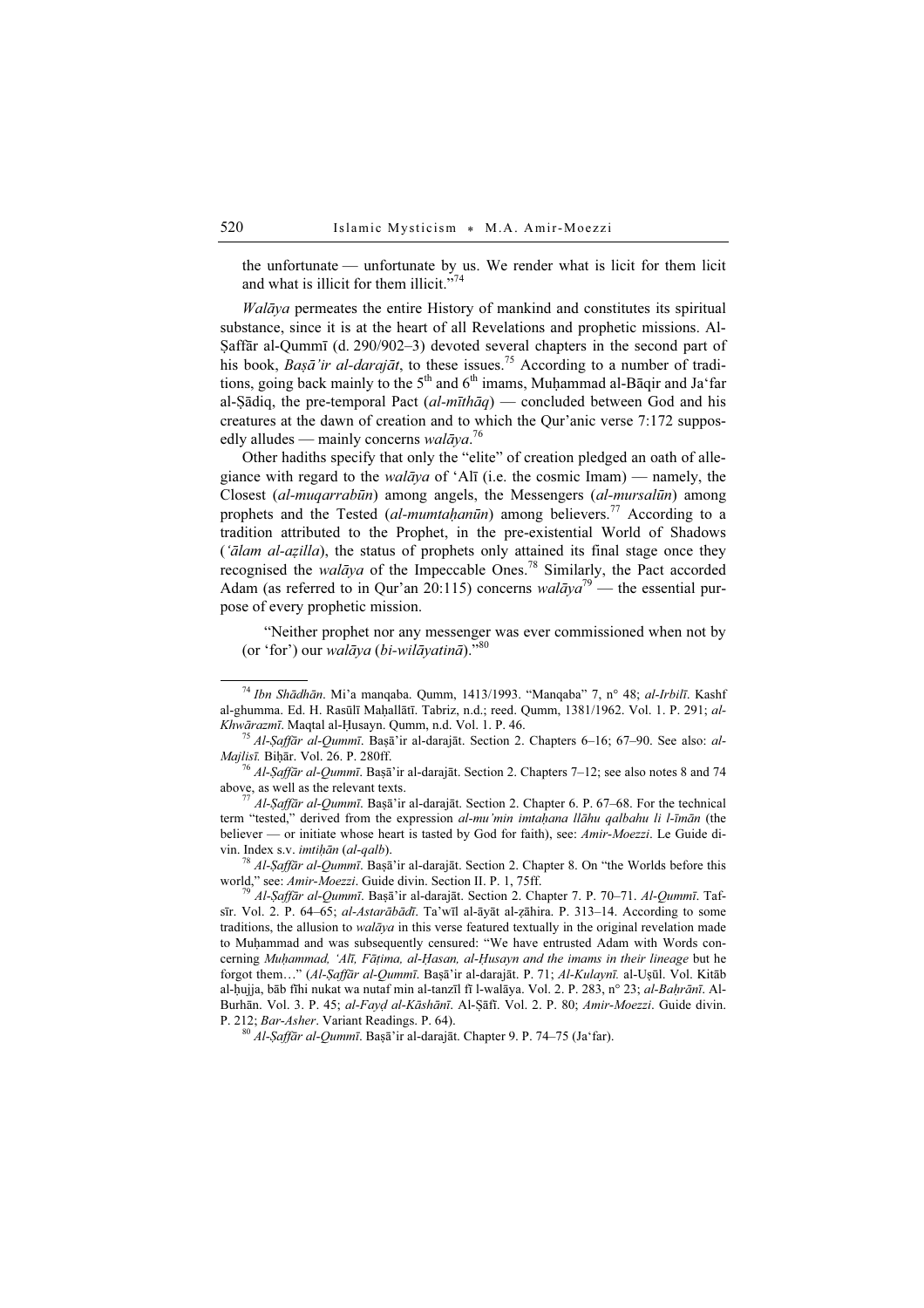"Our walāya is the walāya of God. Every prophet was only ever sent (by God) for/by it." $81$ 

"The walāya of 'Alī is inscribed in all books of the prophets; a messenger was only ever sent to proclaim the prophethood of Muhammad and the walāya of 'Alī." $82$ 

As we have already seen, the Qur'an in its "original complete version" would have clearly mentioned the fact that:

Q.42:13: "He has laid down for you, *o Family of Muhammad*, as religion that He charged Noah with, and that We have revealed to thee,  $\sigma$  Muhammad, and that We charged with Abraham, Moses and Jesus: 'Establish the religion of the Family of Muhammad and scatter not regarding it and be united.' Very hateful is that for the associationists, those that associate to the walāya of 'Alī (i.e. other walāyas) that thou callest them to *concerning the walāya of 'Alī*. Surely God guides, o Muhammad, towards this religion he who repents, he who accepts your call to the walāya of 'Alī (instead of 'God chooses unto Himself whomsoever He will, and He guides to Himself whosoever turns, penitent')."83

Adam was banished from paradise because he had forgotten the walaya.<sup>84</sup> Prophet Jonah was enclosed in the stomach of a whale because he had for a moment denied loyalty to walāya.<sup>85</sup> Certain Israelites were transformed into fish or lizards because they had neglected walāya.<sup>86</sup>

Without *walāya* there is no religion. Without its spirit, the letter is barren, an empty, lifeless shell. It is therefore not surprising that Islam, ultimate religion of the most perfect of prophets, should – more than the others — be centred on the concept of walāya; what is more, if Muḥammad is Muḥammad it is so because — even more than the other prophets — during his celestial ascensions he was initiated into the mysteries of the walāya of the Imam, the Man-God, symbolised by the cosmic 'Alī: "'Alī is a Sign of God ( $\bar{a}ya$  — just as a verse from the Qur'an) for Muḥammad. The latter did no more than summon (people) to the walāya of 'Alī."<sup>87</sup>

<sup>&</sup>lt;sup>81</sup> Al-Șaffār al-Qummī. Baṣā'ir al-darajāt. P. 75 (al-Bāqir).<br><sup>82</sup> Al-*Saffār al-Qummī*. Baṣā'ir al-darajāt. Chapter 8. P. 72 (al-Riḍā). See also: al-Qundūzī. Yanābī' al-mawadda. No place (Iraq), 1385/1965. P. 82; al-Baḥrānī. Ghāyat al-marām. Qumm, n.d. P. 207.

 $83$  See n. 14 above.

<sup>&</sup>lt;sup>84</sup> In addition to references provided in note 79, see: *Ibn Bābūya*. Ma'ānī l-akhbār. P. 107– 9; idem. al-Khiṣāl. Najaf, 1391/1971. P. 246; Ibn Shahrāshūb. Manāqib āl Abī Țālib. 3 vols. Najaf, 1375–76/1956. Vol. 1. P. 214.

<sup>&</sup>lt;sup>85</sup> Furāt al-Kūfī. Tafsīr. P. 94; al-Majlisī. Biḥār. Vol. 14. P. 401 and Vol. 26. P. 333ff. See also: *Bar-Asher*. Scripture and Exegesis. P. 200.

also: Bar-Asher. Scripture and Execution 2. P. 35; al-Majlisī. Biḥār. Vol. 5. P. 345 and Vol. 14. P. 55; al-<br>Baḥrānī. Al-Burhān. Vol. 2. P. 44; Bar-Asher. Scripture. P. 200–201.

 $^{87}$  Al-Saffār al-Qummī. Baṣā'ir al-darajāt. Chapter 7, n° 5 and 8 (P. 71–72) (al-Bāqir) and chapter 9,  $n^{\circ}$  5 (P. 77) (Ja'far).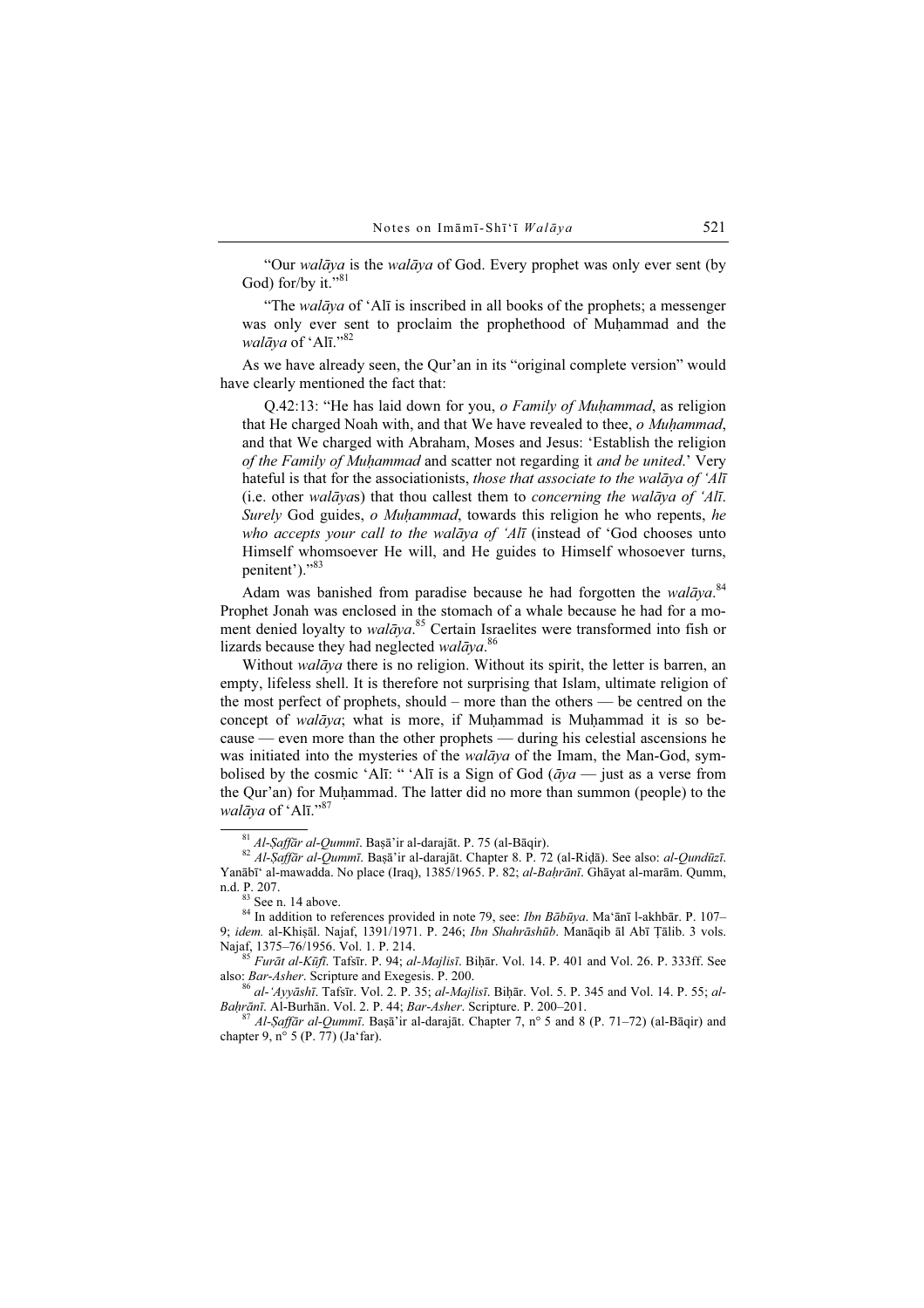Commenting Qur'an 91:1, on Muḥammad's destiny as prophet, imam Ja'far is said to have proclaimed: "God opened his chest [heart] to the walāya of 'Alī."<sup>88</sup>

"Angel Gabriel came to me," — the Prophet supposedly reported, — "and said: 'Muhammad! Your Lord prescribes for you the love (hubb) and walāya of 'Alī.' "89

"The Prophet was elevated to the heavens twenty times, not once; did God not entrust the *walāya* of 'Alī — and the imams (that come) after him even more so than what He recommended regarding canonical duties."<sup>90</sup>

Which is why "the *walāya* of 'Alī beside the Prophet has nothing earthly about it; it descends from heaven, even from the Lips of God (*mushāfahatan*; i.e. a message transmitted orally to Muḥammad during his celestial ascensions)."<sup>91</sup>

Walāya therefore constitutes the central message of Islam and of all religions before it:

"God made [of our] walaya, we being the Family of the Home, the axis  $(qutb)$  around which the Qur'an gravitates; as well as the axis of all [sacred] Books."<sup>92</sup>

<sup>88</sup> Al-Saffār al-Qummī. Bașā'ir al-darajāt. Chapter 8. P. 73.<br><sup>89</sup> Al-Saffār al-Qummī. Bașā'ir al-darajāt. Chapter 8. P. 74.<br><sup>90</sup> Al-Saffār al-Qummī. Bașā'ir al-darajāt. Chapter 10. P. 79 (Ja'far).<br><sup>91</sup> Al-Majlisī. Biḥār Khaṣā'iṣ. Ed. M.B. al-Maḥmūdī. Tehran, 1406/1986. P. 98, and: *Ibn Tāwūs*. Al-Tarā'if fī ma'rifa madhāhib al-ṭawā'if. Qumm, 1400/1979. P. 101.<br><sup>92</sup> A tradition going back to Ja'far: *al-'Ayyāshī*. Tafsīr. Vol. 1. P. 5; *al-Bahrānī*. Al-Burhān.

Vol. 1. P. 10; al-Fayḍ al-Kāshānī. Al-Ṣāfī. Vol. 1. P. 12; al-Majlisī. Biḥār. Vol. 19. P. 78; Al-Uṣūl al-sittat 'ashar. P. 60; see also note 29 above and the relevant text. Let us recall that, in the technical lexicon of Shi'ism, the word "faith" ( $\overline{\textit{iman}}$ ) means "the teaching of the imams, esoteric dimension of religion, Shi'ism." In response to the question, "What is the difference between Islam and faith?" imam Ja'far al-Ṣādiq is said to have answered: "Islam is the exoteric dimension (of religion), to which people adhere (al-islām huwa l-ẓāhir alladhī 'alayhi l-nās the latter term is one of the names by which Shi'is refer to non-Shi'is), the twofold profession of faith regarding the Oneness of God and Muḥammad's mission as Prophet, canonical prayers, alms, the pilgrimage to Mecca and fasting during the month of Ramaḍān. Now, in addition to this, Faith is knowledge of our teachings. He who professes and practices the former without knowing the latter, though he may be a Muslim, has gone astray (because, as we have seen, he neglects the principal canonical obligation, walāya)" (al-Kulaynī. al-Uṣūl. Kitāb al-īmān wa l-kufr, bāb anna l-islām yuḥqanu bihi l-dam wa anna l-thawāb 'alā l-īmān. Vol. 3. P. 39, n° 4). The same sixth imam is supposed to have further stated: "Islam is the profession of divine Oneness and the acceptance of our Prophet's mission; it is by Islam that the price of blood is exacted, the conditions of marriage and rules of heritage established. There is a whole series of exoteric laws that the majority of people (akthar al-nās; another technical term for non-Shi'is, exoterist Muslims) obey. As for faith, it is guidance manifested in the heart. Exoterically, faith is linked to Islam, whereas esoterically Islam is not linked to faith (inna l-īmān yushāriku l-islām fī l-zāhir wa l-islām lā yushāriku l-īmān fī l-bāṭin). Faith is therefore superior to Islam"  $(al-Kulavn\bar{\iota}$  al-Usūl. Vol. 3. P. 41–42). For the equivalence accorded to "faith" and the imams' teachings see also:  $al-Nu'm\bar{a}n\bar{b}$ . Kitāb al-ghayba. P. 131, 188; Ibn Bābūya. Amālī (= al-Majālis). "Majlis" 93. P. 639ff.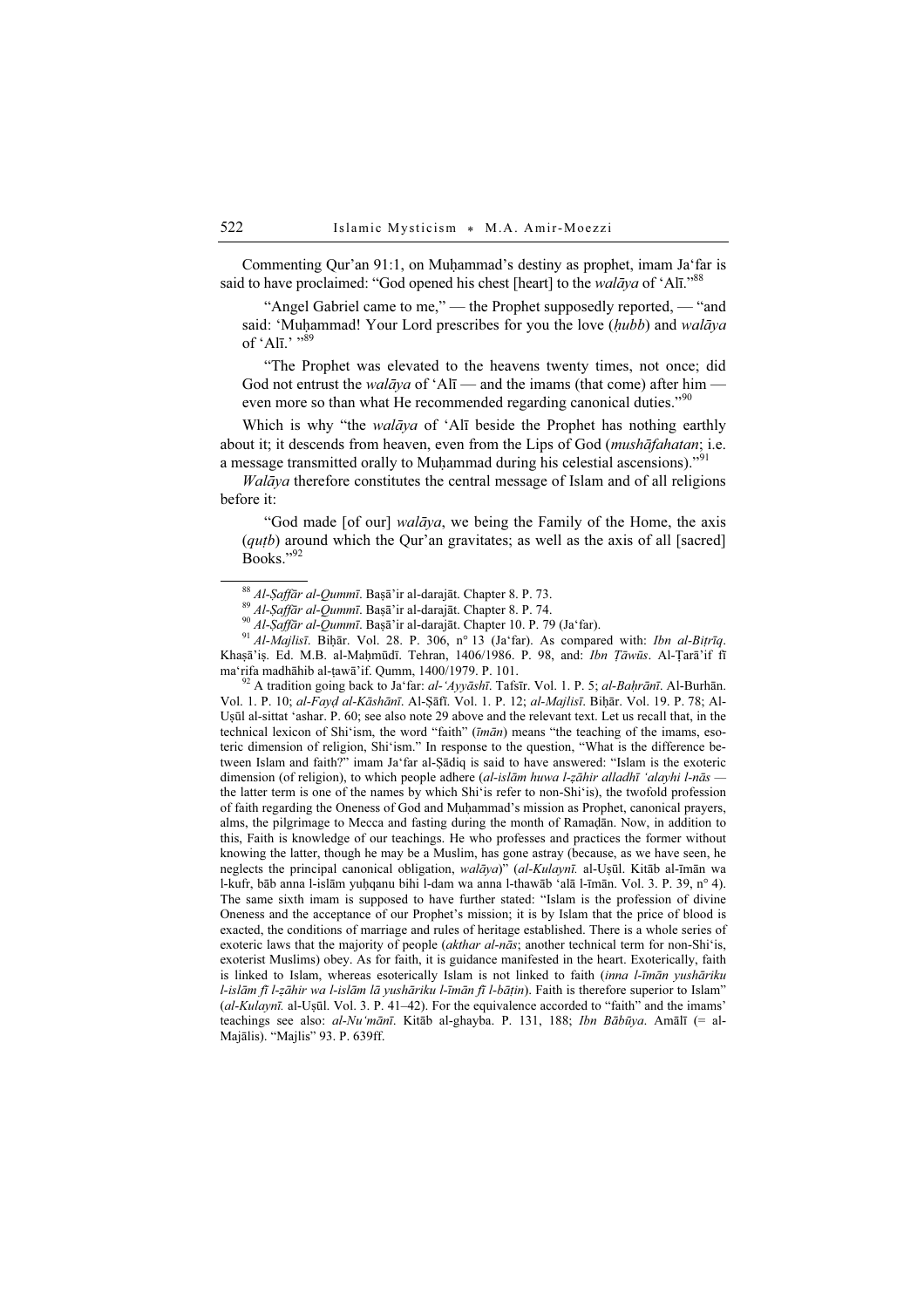Thus denying the imam's *walāya* amounts to denying all heavenly revelations. And justifiably so: the *walāya* of the Impeccable Ones, of the theophanic Guides, living examples of the potential of divinisation in man, is the ultimate aim of creation:

"The *walāya* of Muhammad and his descendants is the ultimate aim and most noble goal (al-gharad al-aqṣā wa l-murād al-afdal). God created his beings and commissioned his messengers especially to summon to the walāya of Muḥammad, 'Alī and the successors of the latter."<sup>93</sup>

An omnipresent message, whether explicit or implicit, in the early Imami corpus, walāya constitutes the central meaning and purpose of nubuwwa, just as the *bātin* is the *zāhir*'s raison d'être.  $94$ 

#### 2. Walāya in relation to the followers of the imams

The second semantic level of *walāya* relates to the imams' followers, sometimes referred to as *ahl al-walāya*. It denotes love, faithfulness, devotion, loyalty and the submission that an adept owes to his master initiator — all qualities inherent in the root WLY. In this case, it is synonymous with other forms (*masdars*) stemming from the same root, such as tawallī/tawallā ( $5<sup>th</sup>$  form) and muwālāt  $(3<sup>rd</sup>$  form). In this sense, one may say that Shi'ism is the religion of love for the Divine Guide: as the lapidary phrase attributed to Ja'far declares, "walāya is love (al-walāya al-maḥabba)."<sup>95</sup>

"By God," — the sixth imam allegedly remarked, — "if a stone were to love us, God would revive it by us [i.e. by our force]; is religion anything other than love?"<sup>96</sup>

 $93$  (Pseudo?) al-imām al-Hasan al-'Askarī. Tafsīr. Qumm, 1409/1988. P. 379, n 264. Regarding this source, see: Bar-Asher M.M. The Our'an Commentary Ascribed to Imam Hasan al-'Askarī // Jerusalem Studies in Arabic and Islam 24, 2000. P. 358–79. In this article, a section is devoted to the doctrine of *walāya* (P. 377–78). The tradition just cited is referred to on P. 375. <sup>94</sup> However, the superiority of *walāya* over *nubuwwa* or *bātin* over *zāhir* does not imply (at

least for the Imamis) superiority of the *walī* over the *nabī* (more specifically, the legislating prophet), since, in his person, the latter accumulates *walāya* as well as *nubuwwa*, constituting a source of wisdom for his imams. On the other hand, the *Walī/cosmic Imam is superior to both*; as the revealed Face of God, he is the ultimate aim of teachings proffered by all nabīs and walīs. On this point, see: Amir-Moezzi M.A. Notes sur deux traditions 'hétérodoxes' imamites // Arabica 41, 1994. P. 127–30.<br><sup>95</sup> Ibn 'Ayyāsh al-Jawharī. Muqtaḍab al-athar. P. 45. "Al-Matāwila," a term designating

certain Shi'is from Lebanon and Syria, seems to be the irregular plural of the active participle in the 5<sup>th</sup> form (*mutawallī*; "métouali" in French). However, this etymology is not entirely certain (see: *Ende W.* Mutawālī // *EI*<sup>2</sup>, s.v.). It would thus denote "people practising *walāya* of the imams." <sup>96</sup> al-'Ayyāshī. Tafsīr. Vol. 1. P. 167; Ibn Bābūya. al-Khiṣāl. Qumm, 1403/1983. P. 21,

n°74; al-Bahrānī. Al-Burhān. Vol. 1. P. 277; al-Fayd al-Kāshānī. Al-Şāfī. Vol. 1. P. 254; al-Majlisī. Biḥār. Vol. 7. P. 377.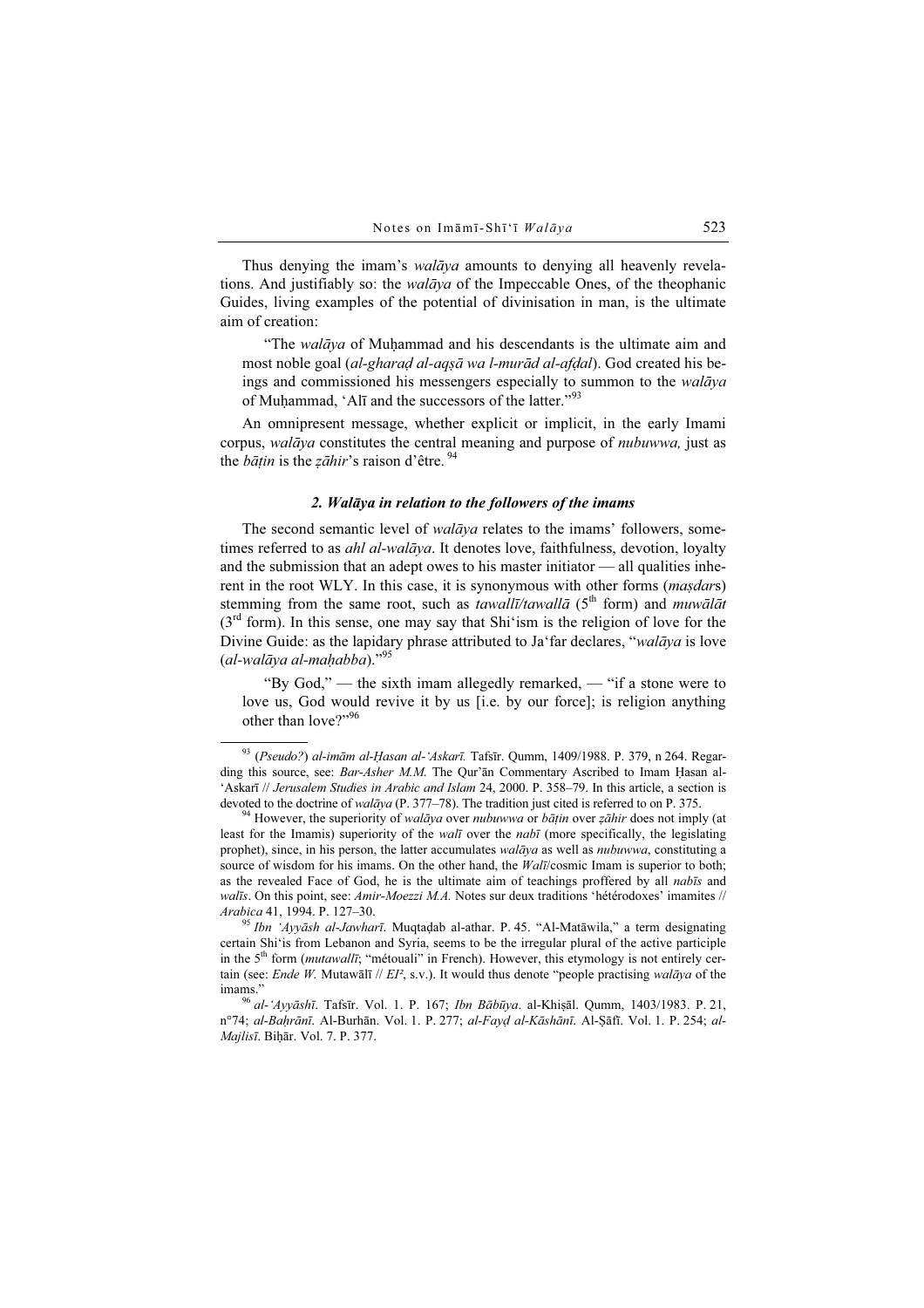In addition, "All things have a foundation (asas); the foundation of Islam is love for us, the Family of the Home (of the Prophet)."<sup>97</sup>

This is certainly how one must understand these kinds of expressions that recur very frequently in the hadith: *inna walāyat 'Alī* (and/or *al-a'imma*) walāyat rasūl Allāh wa walāyat rasūl Allāh walāyat Allāh, "love of 'Alī (and/or the imams) is love for the Messenger of God (Muhammad) and love of the Messenger of God is love for God."<sup>98</sup>

However, in a doctrine strongly marked by a dualist conception of the world and its History, love for the imam is inevitably accompanied by hatred for his enemy. According to this conception, the faithful cannot only ally himself to the forces of Light, he must at the same time detach himself from the forces of darkness. Given the fundamental role of knowledge in the Shi'i vision of the world,<sup>99</sup> to fervently adhere or belong to the forces of the initiation is inextricably linked to hostility towards those who are "anti-initiation," for the latter use their power and violent means to repress, even eliminate, people of salutary gnosis. In this case, therefore, walāya/tawallī is inseparable from its opposite, namely barā'a/tabarrī-tabarrā. 100

"The firmest handle of faith (…more so than prayer, alms, fasting, the pilgrimage to Mecca and the holy war...) is love  $(hubb)$  for God and the ha-

Vol. 38. P. 118ff. The entire chapter 87 of the Bihar is devoted to the walaya/love for 'Ali ("Love for him [i.e., 'Alī] is walāya and faith, whereas hatred towards him is unfaithfulness and hypocrisy; for his *walāya* is *walāya* towards God and His messenger and hostility is to-

wards one who is hostile towards God and His messenger").<br><sup>99</sup> See: Amir-Moezzi. Guide divin. Section III–2. P. 174–200.<br><sup>100</sup> On this fundamental notion see: Kohlberg E. Barā'a in Shī'ī Doctrine // Jerusalem Studies in Arabic and Islam 7, 1986. P. 139–75. Many other works of the same scholar provide invaluable information on the "dualist conception" that the Shi'is have of history and spirituality. See e.g.: The Term "Rāfiḍa" in Imāmī Shī'ī Usage // JAOS 99, 1979. P. 677–79 (republished as chapter IV of "Belief and Law in Imāmī Shī'ism"); Some Imāmī Shī'ī Views on the Saḥāba // Jerusalem Studies in Arabic and Islam 5, 1984. P. 143–75 (republished as chapter IX of the same book); Non-Imāmī Muslims in Imāmī fiqh // Jerusalem Studies in Arabic and *Islam* 6, 1985. P. 99–105 (= chapter X of "Belief and Law"); In Praise of the Few (already cited); Evil // Encyclopaedia Iranica. Vol. 9. P. 182-85. See also: Arazi A. Ilqām al-ḥajar liman zakkā sābb Abū Bakr wa 'Umar d'al-Suyūṭī ou Le témoignage de l'insulteur des Compagnons // Jerusalem Studies in Arabic and Islam 10, 1987. P. 211–87; for much later periods, see: Calmard J. Les rituels shi'ites et le pouvoir: l'imposition du Shi'isme safavide, eulogies et malédictions canoniques // Calmard J (ed.). Etudes Safavides. Tehran: IFRI, 1993. P. 109–50.

 $^{97}$  Al-Barqī. Kitāb al-maḥāsin. Kitāb al-ṣafwa wa l-nūr wa l-raḥma. Chapter 20, n° 66. Vol. 1. P. 150; al-Khazzāz al-Rāzī. Kifāyat al-athar. P. 71; Ibn Bābūya. Al-Mawā'iz. Qumm, n.d. P. 29; idem. Amālī (Majālis). P. 221. See: Bar-Asher. Scripture and Exegesis. P. 194 (the distinction he makes between "the duty to love the imam" (P. 192–95) and "the duty of  $walāva$  towards the imam" (P. 195–202) does not seem pertinent, as these two notions are inseparable if not, depending on the context, identical). <sup>98</sup> See, for example: Al-Uṣūl al-sittat 'ashar. P. 60; *al-Majlisī*. Biḥār. Vol. 37. P. 41ff.;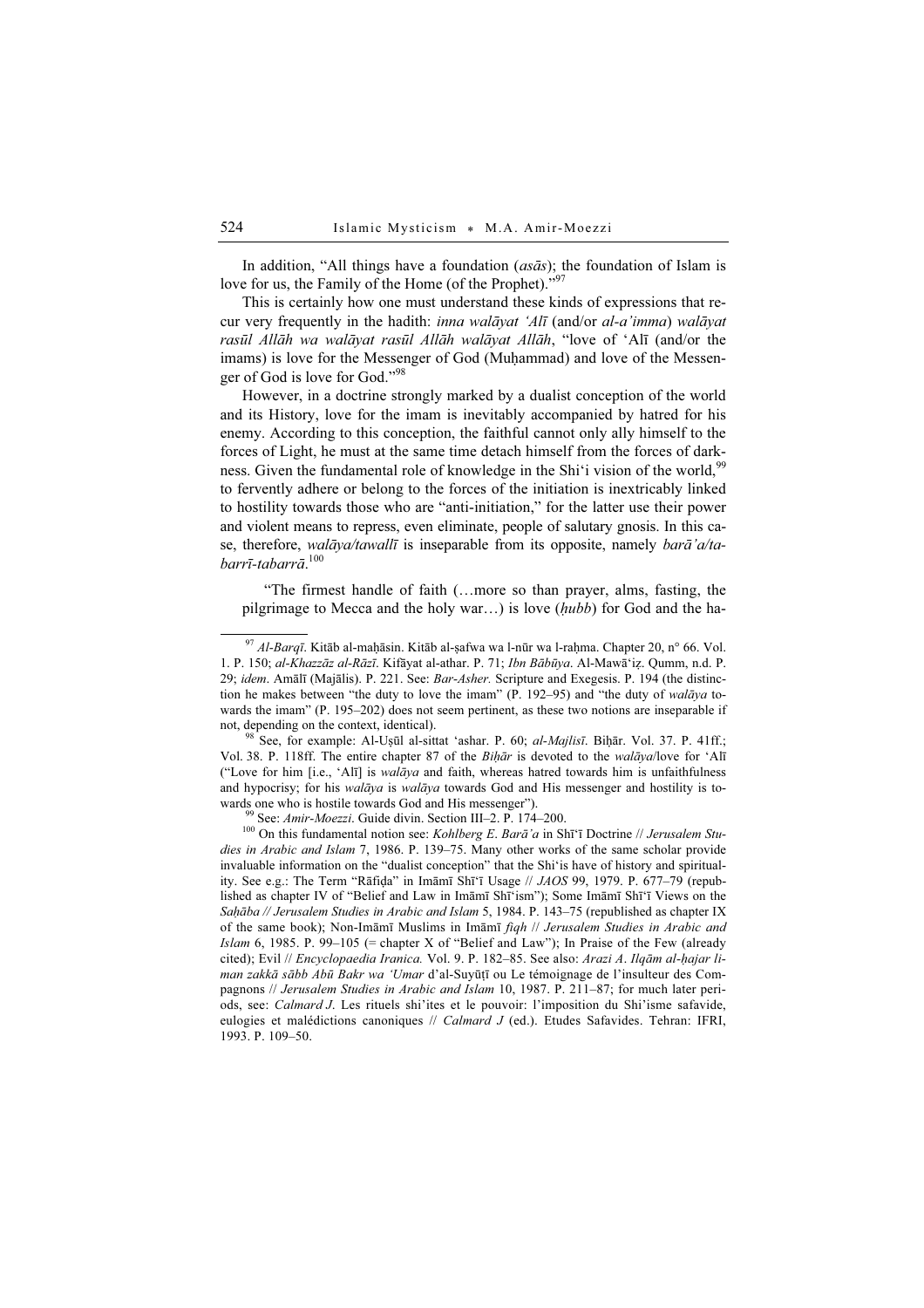tred (bughḍ) for God's adversaries, friendship (tawallī) of the friends of God and enmity (tabarrī) towards the enemies of God."<sup>101</sup>

"...Friendship (walāya) with 'Alī is a good deed (hasana) that cannot give rise to any misdeed  $(sayyi'a)$  ... and friendship with 'Alī's adversaries  $(add\bar{a}d)$  is a misdeed that no good deed may redeem."<sup>102</sup>

"...Love (walāya) of God is only won by love for His friends (awliyā') and hostility ( $mu'$ ādāt) towards His enemies."<sup>103</sup>

According to many traditions that are traced back to the Prophet himself, love for the imams can only be accepted when accompanied by dissociation from their enemies:

"...'Alī! Walāya towards you and the imams in your lineage is only accepted due to barā'a towards your enemies and those of the imams in your lineage. Angel Gabriel told me this in person."<sup>104</sup>

"…By He who chose me from all His creatures and sent me as a messenger, if one were to worship God for a thousand years, this would not be accepted by God were he not to profess your walāya, o 'Alī, and that of the imams in your lineage; and your *walāya* is only accepted if it is accompanied by *barā'a* towards your enemies and those of the imams in your lineage."<sup>105</sup>

In spiritual life and sacred economy,  $bar\{a}'a$  is thus as fundamental as walāva: which is why we may translate these terms as sacred Hatred and sacred Love.<sup>106</sup> In some traditions, *barā'a* is considered — not unlike *walāya* — one of the Pillars of Islam.<sup>107</sup> According to a hadith going back to al-Bāqir: "God sent his prophets especially for sacred Love for us (the imams) and sacred Hatred towards our enemies "108

P. 64–79; Abū Ja'far al-*Ṭabarī*. Bishārat al-Muṣṭafā li-shī<sup>t</sup>at al-Murtaḍā. P. 20ff.<br><sup>104</sup> al-Majlisī. Biḥār. Vol. 27. P. 60, n° 16. 105 Ibn Shādhān. Mi'a manqaba. "Manqaba" 9. P. 51; al-Karājakī. Kanz al-fawā'id. Beirut n.d.; reprinted Qumm, 1369/1949–50. P. 185; *al-Majlisī*. Biḥār. Vol. 27. P. 199, n° 66. To be compared with *Ibn Tāwūs*. Al-Yaqīn fī imrat amīr al-mu'minīn. Najaf, 1369/1950. P. 56–57.

<sup>&</sup>lt;sup>101</sup> Ibn Bābūva. Ma'ānī l-akhbār. P. 398–99; idem. Al-Mawā'iẓ. P. 25 (a tradition attributed to the prophet reported by Ja'far through his father and his paternal ancestors). Also see: al-Qundūzī. Yanābī' al-mawadda. P. 121; al-Daylamī. Irshād al-qulūb. Qumm, n.d. Vol. 2. P. 209; al-Irbilī. Kashf al-ghumma. Vol. 1. P. 112; al-Baḥrānī. Ghāyat al-marām. P. 293.<br><sup>102</sup> al-Majlisī. Biḥār. Vol. 8. P. 300, n° 55 and P. 352ff. (tradition going back to the

Prophet).<br><sup>103</sup> al-*Mailisī*. Biḥār. Vol. 24. P. 348, n° 60 (al-Bāqir). On the pair *muwālāt/mu 'ādāt* see the

extensive tradition going back to the  $11<sup>th</sup>$  imam in: (Pseudo?) al-imām al-Ḥasan al-'Askarī. Tafsīr. P. 76–79, n° 39. See also al-Khwārazmī. Al-Manāqib. Qumm, 1411/1990. Chapter 6.

<sup>&</sup>lt;sup>106</sup> Amir-Moezzi. Guide divin. Index s. vv. walāya and barā'a.<br><sup>107</sup> al-'Ayyāshī. Tafsīr. Vol. 2. P. 117; al-Majlisī. Biḥār. Vol. 25/1. P. 214f.<br><sup>108</sup> al-'Ayvāshī. Tafsīr. Vol. 2. P. 258; al-Baḥrānī. Al-Burhān. Vol. 2. P. Kāshānī. Al-Ṣāfī. Vol. 1. P. 923.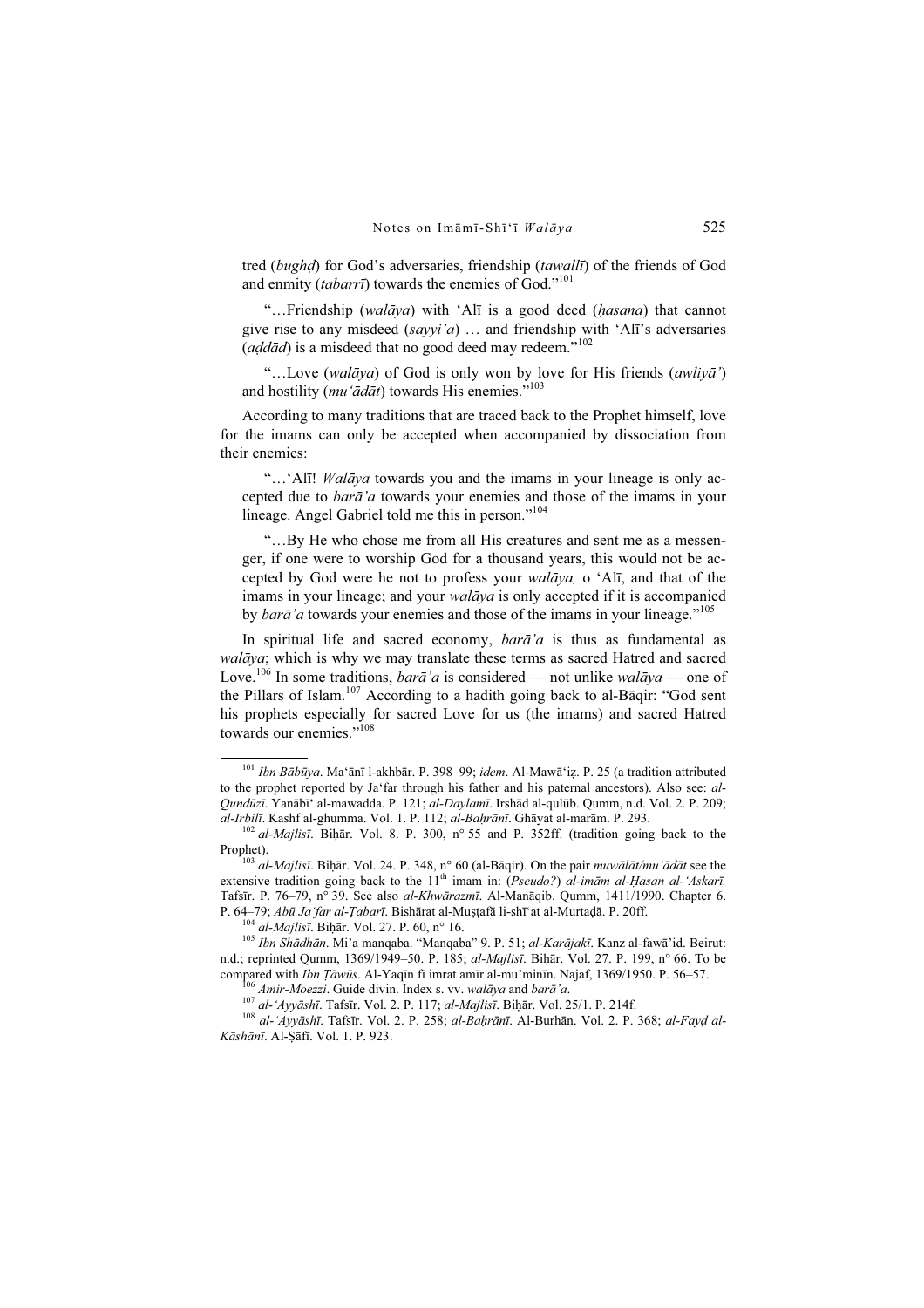A concise statement attributed to Ja'far al-Ṣādiq asks whether "…faith is anything other than love and hate?" (hal al-īmān illā al-hubb wa al-bughd). If one accords these terms their technical meaning, we may read: is the esoteric teaching within a religion anything other than love for the imams, as well as for wise initiators of this faith, and hatred towards the adversaries of the latter?<sup>109</sup>

The struggle between God and Evil, Knowledge and Ignorance, Light and Darkness is woven into the fabric of existence. According to cosmogonic traditions, what marks creation ever since its origin is the battle between the Armies of cosmic Intelligence, al-'aql, and those of cosmic Ignorance, al-jahl, respective symbols and archetypes of the Imam and his adepts on the one hand and Enemy of the Imam and his partisans on the other. $110$ 

This battle has repercussions in every period during all the cycles of History, opposing prophets and imams of each religion, People of the Right (aṣḥāb alyamīn), against forces of ignorance, People of the Left (așhāb al-shimāl). According to *Ithbāt al-waṣiyya*, ever since the creation of Adam, the world has known two kinds of "government" (*dawla*): that of God, in which the prophets and imams, the Guides of Light and Justice (a'immat al-nūr, a'immat al-'adl) are able to teach the religion of walāya openly, and that of Iblīs, in which this faith can only be practised secretly since the world is under the influence of the Guides of Darkness and Injustice (a'immat al-ẓalām, a'immat al-ẓulm).

As Iblīs had been Adam's adversary (*didd*), the history of Adamic humanity is marked by adversity and violence on the part of demonic forces of ignorance that will always be predominant and in the majority during the current cycle; thus they will isolate and marginalise the persecuted initiates.<sup>111</sup>

The adversaries of *walāya*, whom the faithful Shi'i is urged not to frequent, are not necessarily pagans and unbelievers. The Israelites, who betrayed Moses by pledging faith in the Golden Fleece, and Muḥammad's Companions, who rejected 'Alī, are not "non-Jews" and non-Muslims but those who reject the esoteric dimension of their respective religions, emptying the latter from what is

<sup>&</sup>lt;sup>109</sup> For the hadith see: *Shaykh 'Abbās Qummī*. Safīnat al-Biḥār. Tehran, 1370/1991. Vol. 1.<br>P. 199 (s.v. *hubb*). For the technical meaning of *īmān*, see note 92 above.

 $P^{110}$  Amir-Moezzi M.A. Cosmogony and Cosmology (in Twelver Shi'ism) //Encyclopaedia Iranica. V. 6. P. 317-22; Kohlberg E. Evil (in Shiism) // ibid. Vol. 9. P. 182-85. On the tradition regarding Armies of Intelligence and Ignorance see also: Crow C.D.K. The Role of al-'Aql in Early Islamic Wisdom, with Reference to Imam Ja'far al-Şādiq (Doctorate Thesis, McGill University, 1996), chapter 13.<br><sup>111</sup> (*Pseudo?) al-Mas'ūdī*. Ithbāt al-waṣiyya. P. 17ff.; on *dawlat Allāh* and *dawlat Iblīs* see

also: al-'Ayyāshī. Tafsīr. Vol. 1. P. 199. Cf. the analysis in: Molé M. Entre le Mazdéisme et l'Islam: La bonne et la mauvaise religion // Mélanges Henri Massé. Tehran: IFRI, 1963. P. 303-16 and, in particular: Kohlberg E. Some Shī'ī Views on the Antediluvian World // Studia Islamica (republished as chapter XVI of "Belief and Law in Imāmī Shī'ism"). P. 45ff. and note 3, P. 45, where other sources belonging to the Nuṣayriyya or the Ismā'īlis are cited. It is in reference to the power of the "Guides of Darkness" and their loyal "ignorant ones" that Shi'i hadiths employ expressions such as walāyat al-țawāghīt or walāyat al-shayāṭīn.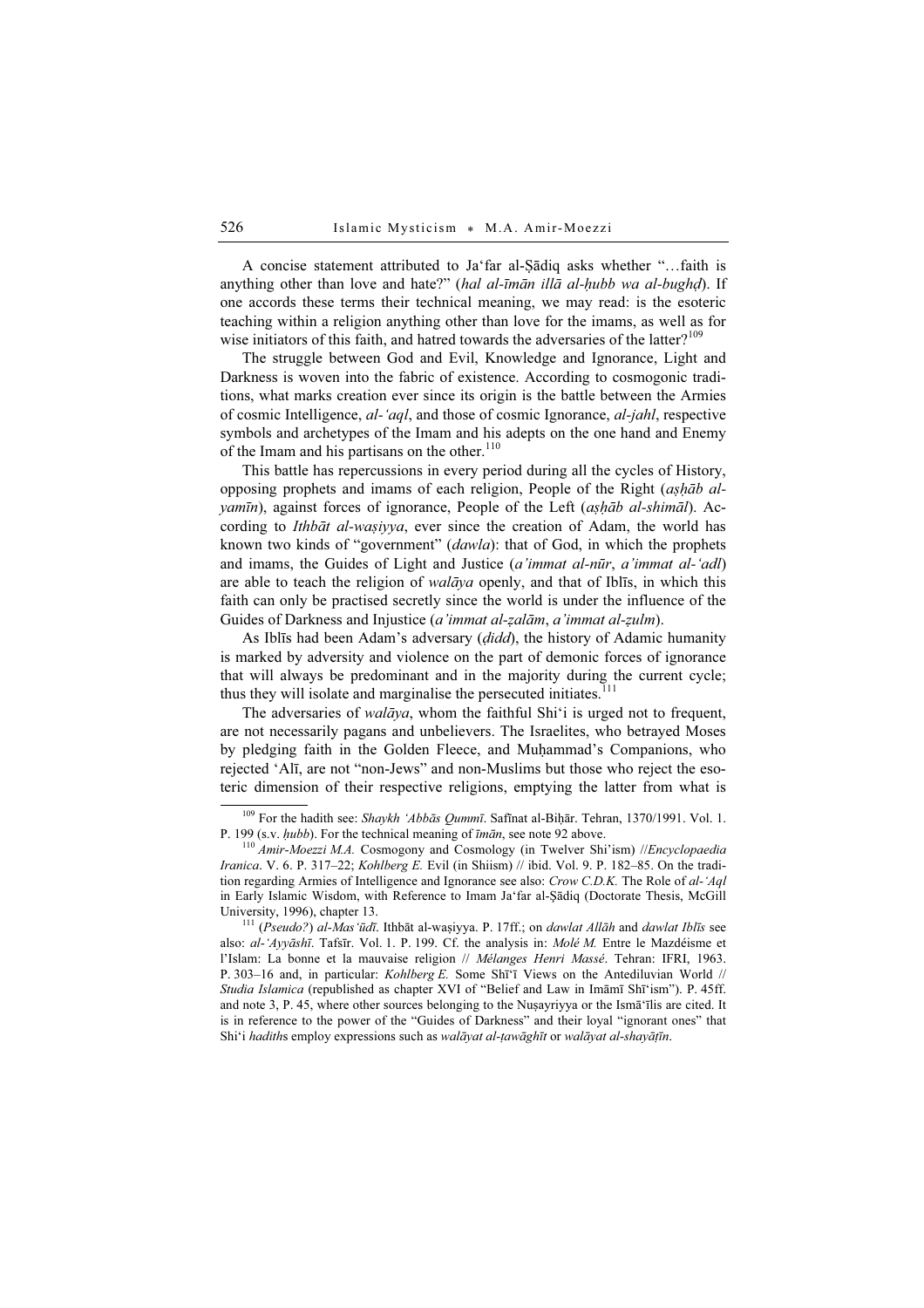most profound, thus becoming what the hadiths call, "the *Muslim* gone astray", that is to say, those subject exclusively to the letter of Revelation and astray because they reject walaya.<sup>112</sup>

Barā'a, like its inseparable opposite walāya, is also as ancient as the world. This pair of opposing concepts is at the heart of the Shi'i dualist vision of the world, a vision that may be illustrated by an entire series of opposite terms, typifying the dialectic of Good/Knowledge of Evil/Ignorance:

| Good/Knowledge         | Evil/Ignorance           |
|------------------------|--------------------------|
| Imām                   | 'aduww al-Imām           |
| a'immat al-Nūr/al-'Adl | a'immat al-Zalām/al-Zulm |
| 'Agl                   | Jahl                     |
| aşhāb al-yamīn         | ashāb al-shimāl          |
| Walāya/tawallī/muwālāt | Barā'a/tabarrī/muʻādāt   |

Brought into being ever since the Origin of the universe, sacred Love/sacred Hatred also determines eschatology:

"He who enters in *walāya* of Muhammad's descendants has entered into paradise; he who enters into *walāya* of their enemies has entered hell."<sup>113</sup>

This tradition, variously formatted or expressed in approximately the same manner, is repeated literally hundreds of times in the Shi'i *hadith* literature. Salvation due to love of the imams begins at the moment of death *(ihtidar)* and the interrogation of the tomb (al-musā'ala fī l-qabr), conducted by Nakīr and Munkar. In a very long hadith going back to the sixth imam it is explained how upon the deathbed of one who has loved 'Alī, Muḥammad and angel Gabriel appear before the angel of death to request him to be loving and kind to the dying person and ease his death  $^{114}$ 

"…Not a single death, from dawn to dusk, on land or sea, without Munkar and Nakīr questioning [a follower] regarding walāya of 'Alī, his Lord, religion, prophet and imam..."<sup>115</sup>

We have already seen that reward (thawab) in the hereafter is only obtained by the grace of *walāya*. The most radical versions implying as much were reported in a systematic manner perhaps for the first time by al-Barqī in his Mahāsin:

"For one who loves us, [we] the Family of the Home and for whom this love is heartfelt (huqqiqa (?) hubbunā fī qalbih), for him the sources of wis-

<sup>&</sup>lt;sup>112</sup> See notes 77 and 92 above, as well as the relevant texts.<br><sup>113</sup> al-Majlisī. Biḥār. Vol. 8. P. 347, n° 7 (Ja'far).<br><sup>114</sup> al-Majlisī. Biḥār. Vol. 6. P. 197, n° 51.<br><sup>115</sup> al-Majlisī. Biḥār. Vol. 6. P. 316, n° 6 (the Pr and love of the imams see also Vol. 6. P. 236ff.; Vol. 7. PP. 128, 186ff., 275ff., 331ff.; Vol. 8. P. 67ff.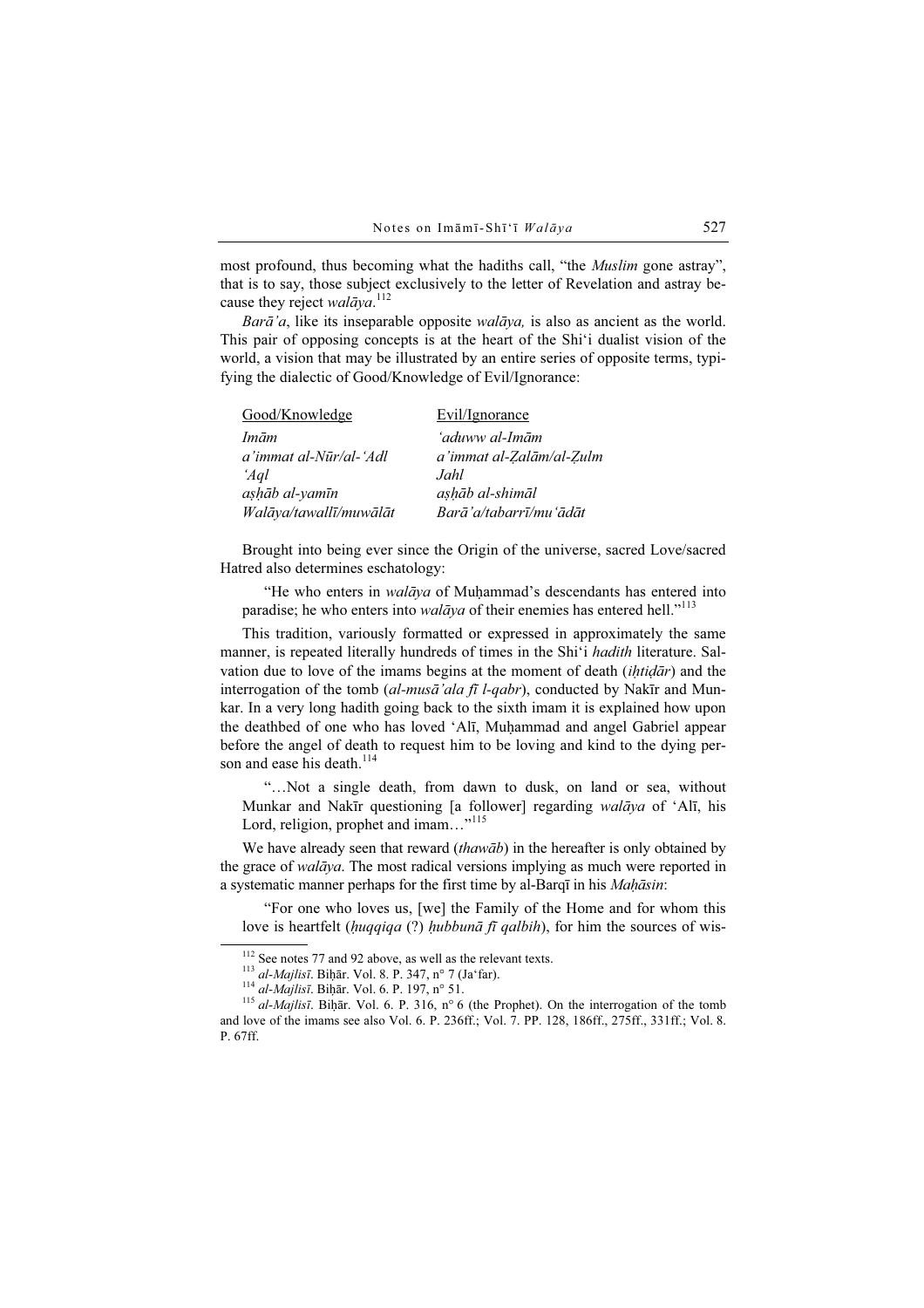dom will flow from his tongue and faith be strengthened in his heart. He will merit the reward of seventy prophets, seventy sincere believers, seventy martyrs and seventy worshippers having worshipped God for seventy years."<sup>116</sup>

"Cherish love and affection (mawadda) for the Family of the Home for he who encounters God having loved us, will enter paradise by our intercession  $(shafa'a)$ . By He who has my life in His hands, no action will benefit man if not taken by knowledge of our truth (haqq; as we have seen, one of the terms used to denote  $\textit{walāva}$ ."<sup>117</sup>

"He who longs to see God unveiled and wishes God to look upon him unveiled, let him love the descendants of the Prophet and dissociate himself from their enemies; let him have as imam one among them (i.e. the imams), in order that on the Day of Resurrection God looks upon him unveiled and that he sees God unveiled."<sup>118</sup>

At this level of meaning, walāya — synonymous with maḥabba/ḥubb (love), mawadda (affection) and taslim (submission, undying loyalty, obedience)<sup>119</sup> is directed either towards the historic imam or through him towards the metaphysical Imam, the Deus Revelatus. The first form that is found especially in popular Shi'ism is the foundation for the origin and development of the wellknown devotion for the imams. The second is more often found among philosophers, theosophers and mystics.

Thus we may better appreciate how the Shi'i religious consciousness, in its various components, perceives the many levels of meaning attached to the famous phrase that Muḥammad is said to have uttered during his speech at Ghadīr

to note that some decades later, Ibn Bābūya (d. 381/991) in his "Thawāb al-a'māl" reports a much more toned down version regarding the reward linked to walāya and barā'a (Ibn Bābūya. Kitāb thawāb al-a'māl wa 'iqāb al-a'māl. Ed. 'A.A. Ghaffārī. Tehran, 1391/1971. P. 30, 204). On this evocation of the "rationalist" trend within early Imamism, see: Amir-Moezzi. Guide divin. P. 15–48.<br><sup>119</sup> On this important notion, signifying submission to the esoteric dimension of religion, as

it differs from islām understood to mean submission to the exoteric religion, see, for example: Al-Ṣaffār al-Qummī. Baṣā'ir al-darajāt. Section 10. Chapter 20 (bāb fī l-taslīm li Āl Muḥammad). P. 520ff.; Al-Kulaynī. al-Uṣūl. Kitāb al-ḥujja, bāb al-taslīm wa faḍl al-musallimīn. Vol. 2. P. 234ff.; the term is also defined as obedience to the imam's directives, as an antidote to the polemics surrounding matters of faith. See: *Ibn Bābūya*. Al-Tawhīd. Bāb al-nahy 'ani l-kalām. P. 458f.; *idem.* Kamāl al-dīn. Chapter 31, n° 9 (taslīm as opposed to reasoning by analogy —  $qiv\bar{a}s$  — and personal opinion — ra'y).

<sup>&</sup>lt;sup>116</sup> Al-Barqī. Kitāb al-maḥāsin. Kitāb thawāb al-a'māl. Chapter 80, n° 103. Vol. 1. P. 61 (Ja'far); al-Majlisī. Biḥār. Vol. 27. P. 90.

 $\frac{117}{117}$  Al-Barqī. Kitāb al-maḥāsin. Chapter 81, n° 105. Vol. 1. P. 61 (the Prophet through al-Hasan b. 'Alī). On the notion of *shafā'a*, see: *Wensinck A.J.* A Muslim Creed, Its Genesis and Historical Development. Cambridge, 1932. P. 61–64, 180–83; Huitema T. De Voorsprak (sha $f\bar{a}'a$ ) in den Islam. Leiden: Brill, 1936. Concerning Shi'ism now consult: Bar-Asher. Scripture and Exegesis. Chapter 4. Section 2.5. P. 180–89.<br><sup>118</sup> Al-Barqī. Kitāb al-maḥāsin. Chapter 78, n° 101. Vol. 1. P. 60 (al-Riḍā); it is interesting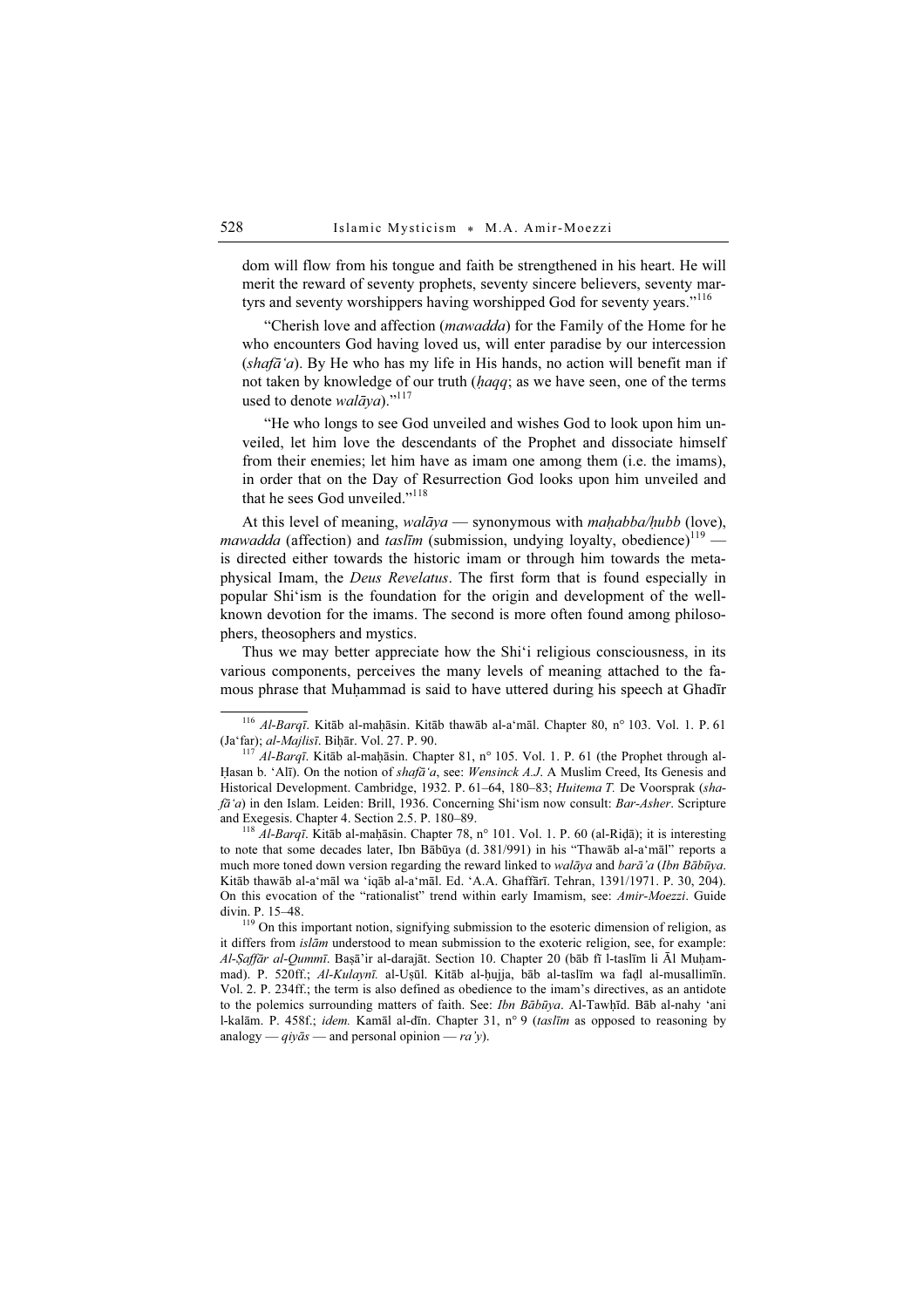Khumm and that the Imamis call the "hadith of  $walāva$ ," since, according to them, the Prophet there proclaimed the investiture of 'Alī to both the temporal and spiritual caliphate:

"Let he who considers me to be his *mawlā*, take 'Alī to be his *mawlā*. My God love one who loves him (i.e. 'Alī) and be the enemy of whosoever is hostile towards him."<sup>120</sup>

### Conclusion

 $Walāya$  in its technical Shi'i sense thus has three principal meanings that are at once complementary and interdependent: imamate, love of the imam and theology of the metaphysical Imam.<sup>121</sup> Complementary and interdependent meanings indeed.

Let us recall a self-evident matter: if the historic or metaphysical imamate or theology of the divine Face of the Imam and love for the imam/Imam are all denoted by one and the same term, *walāya*, it is so because, in the Shi'i religious consciousness, there is an organic link between these three principal meanings: the historic imamate is fundamentally the religion of love for the Face of God, which is none other than the cosmic Imam.<sup>122</sup>

 $^{122}$  Haydar Āmulī. Jāmi' al-asrār wa manba' al-anwār. Ed. H. Corbin and O. Yahia. Tehran, 1969. Al-aṣl al-thālith, al-qā'ida al-thāniya, fī asrār al-nubuwwa wa l-risāla wa l-walāya.

 $120$  Man kuntu mawlā-hu fa 'Aliyyun mawlā-hu Allāhuma wāli man wālāhu wa 'ādi man 'ādāhu. On this "hadīth al-walāya" and its countless transmitters and sources, see: Şaḥīfat alimām al-Riḍā. Qumm, 1408/1987. n° 109. P. 172–224. See also Amīnī 'A.Ḥ. Al-Ghadīr fī l'kitāb wa l-sunna wa l-adab. Tehran, 1372/1952 (repr. 1986), index of hadiths. Words belonging to the root WLY are pointed out in the text of the hadith:  $mawl\bar{a}$  is the patron, the protector, the patronus; it often has this meaning when describing God in the Qur'an. It obviously also denotes that which is the object of *walāya*, i.e. love, devotion and loyalty. In the Shi'i context, the term  $mawl\bar{a}$  is applied either to God or, more frequently, to Alī and the other imams; this, moreover, is symptomatic. Although truly a wealth of information, the article "Mawlā" by P. Crone in the *Encyclopedia of Islam* (Vol. 7. P. 865–74) does not sufficiently take into account matters relating to Shi'ism.<br><sup>121</sup> It would be tempting to read into this the famous phrase pronounced by Ja'far al-Ṣādiq:

<sup>&</sup>quot;Our matter (amr; a very commonly used term for walaya) contains an exoteric ( $z\bar{a}hir$ ), an esoteric [dimension] (bāṭin) and an esoteric of the esoteric (bāṭin al-bāṭin)" (Al-Ṣaffār al-Qummī. Baṣā'ir al-darajāt. Ms. Āstān-i Quds I, Akhbār 62/169, fol. 18r°; ms. Āstān-i Quds V/36, Akhbār 407/1933, fol. 20; ms. India Office 932, fol. 22 r°. The Kūčebāghī edition, used until now (section 1, chapter 12 n° 4. P. 29), drops the term *bātin* and contains just *zāhir* and bāțin al-bāțin, which is clearly a mistake. al-Majlisī. Biḥār. Vol. 2. P. 71, n° 33 gives: ẓāhir, bāṭin al-ẓāhir and bāṭin al-bāṭin. It seems to me that bāṭin and bāṭin al-ẓāhir are equivalent. A laconic statement by a Khāksārī master, Mudarris-i 'Ālam (d. circa 1950?), appears to concur: walāyat sirr-i islām ast va mazhariyyat sirr-i walāyat (walāya is the secret of Islam and [the fact that imam is] the locus of manifestation for God is the secret of walaya) (Tuḥfa-yi darwīsh. Tehran, 1337/1959. P. 40). Let us add that *walāya* in its most basic meaning of temporal authority does not connote any particularly Shi'i notion; thus hadiths may speak of walayat altawāghīt al-thalātha (the authority of the three rebels against God, i.e. the first three caliphs), walāyat fulān wa fulān (the authority of such and such [i.e., Abī Bakr and 'Umar]), walāyat Banī 'Umayya, Banī l-'Abbās, etc.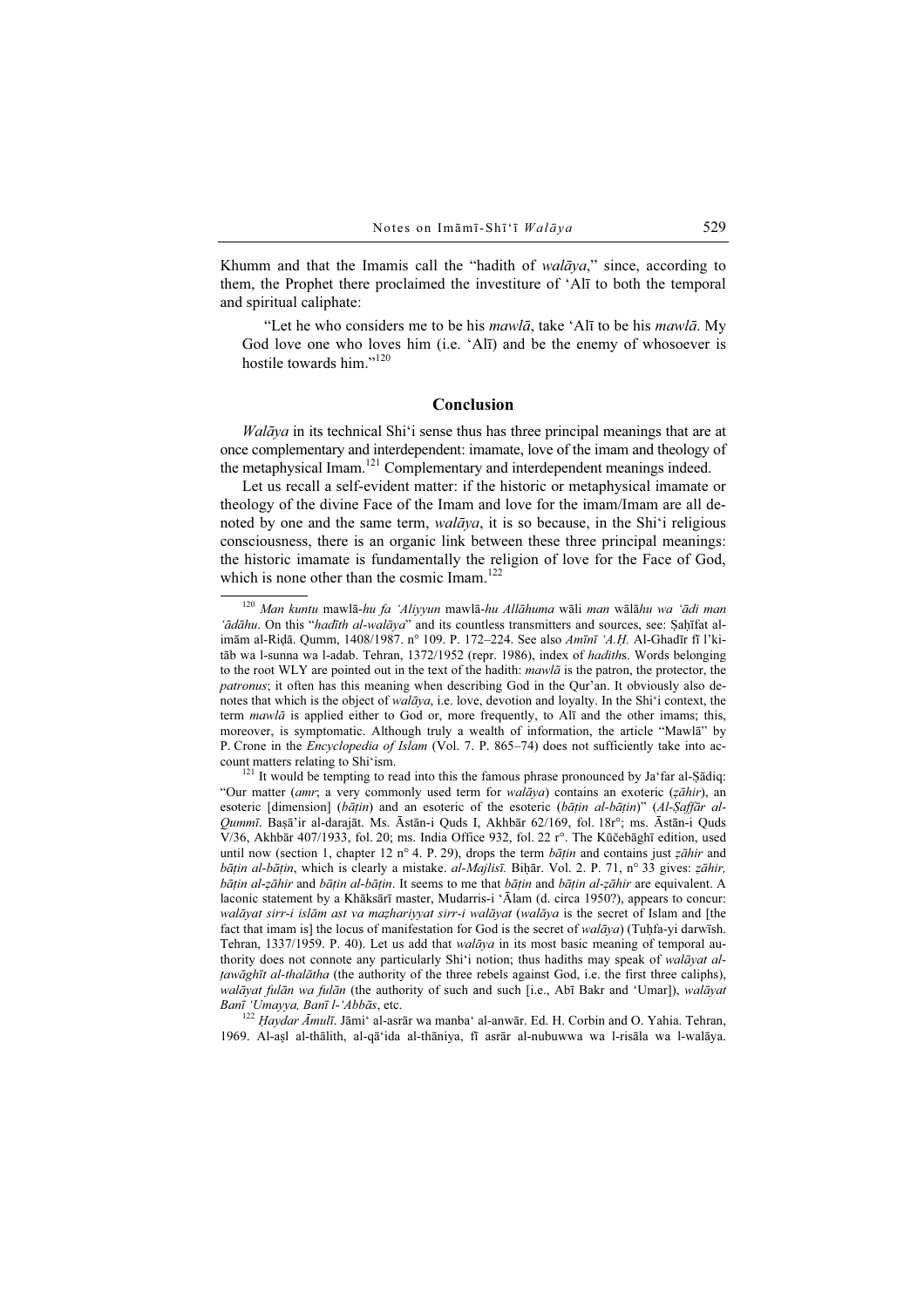It is especially interesting to re-read passages containing or concerning wa $lāya$  in "the Qur'an of the imam," the vulgate and in traditions on the Pillars of Islam in light of one or another or even all of these meanings.

According to the Shiite conception, the ultimate aim of knowing God and His Message, transmitted by revelations made to prophets, is knowledge of the imam and love for him. At this point, "the journey to return" begins: knowledge and love of the imam directs the faithful towards knowledge of the latter's secret reality that is none other than the revealed Face of God. This twofold movement, descending and ascending, from God to one imam after another and from the imam to God — typifying the believer's gnostic spirituality — can be illustrated by the following hadiths:

"My Lord, make yourself known to me, for if You do not make Yourself known to me, I will not come to know Your prophet. My Lord, make Your prophet known to me, for if You do not make Your prophet known to me, I will not come to know Your Proof (hujja, i.e. the imam). My Lord, make Your Proof known to me, for if You do not make Your Proof known to me, I shall be led astray far from my religion..."<sup>123</sup>

"Imam al-Ḥusayn: God created all beings especially to know and worship Him…

A disciple: What is the knowledge of God?

Imam: Knowledge during each period of the imam of this period."<sup>124</sup>

Which is why, in Shi'ism, a faith is either based on *walāya* which is the esoteric dimension of every prophetic message, or it simply does not exist, that is to say, in this case it is but a "pseudo-faith." Whether in this regard we have in mind the Pillars of Islam or the triple profession of the shahāda (the third of which concerns *walāya* of 'Alī), the recitation of these formulaic declarations during the call to prayer (*adhān*) thus introduces walāya into the ritual.<sup>125</sup>

To conclude, a word about the "organic" aspect of walāya bearing upon the subtle spiritual anatomy. Walāya operates the transmutation of faith into an in-

P. 512ff.<br><sup>124</sup> Ibn Bābūya. 'Ilal al-sharā'i'. Najaf, 1385/1966. Chapter 9, n° 1, 9.<br><sup>125</sup> See: *Takim L.A.* From *Bid'a to Sunna*: the *Wilāya* of 'Alī in the Shī'ī *Adhān // JAOS* 120, 2000. P. 166–177.

P. 379–94; Sultān Muhammad Gunābādī (Sultān 'Alī Shāh). Walāyat Nāmeh. Tehran, 1344/1966. Section 1, chapter 6. P. 20–21; section 2, chapters 1 to 3. P. 22–32; section 5, chapters 1 and 2. P. 61–71; section 9, chapter 1. P. 157–70 and chapter 8. P. 214–21; throughout section 10. P. 226–43. One must point out the problem faced when dealing with esoteric teachings, namely that the authors' language is typically allusive.<br><sup>123</sup> Tradition going back to Ja'far, reported by: *Al-Kulaynī*. al-Uṣūl. Kitāb al-ḥujja, bāb. fī l-

ghayba. n°s. 5 and 29. Vol. 2. P. 135 and 144. It constitutes the beginning of the prayer known as "the prayer of Deliverance" (du'ā' al-faraj), meant to be read during the Occultation to ease the pain while waiting for the  $q\bar{a}'$ im. See: Ibn Bābūya. Kamāl al-dīn. Chapter 45, n° 43. Vol. 2.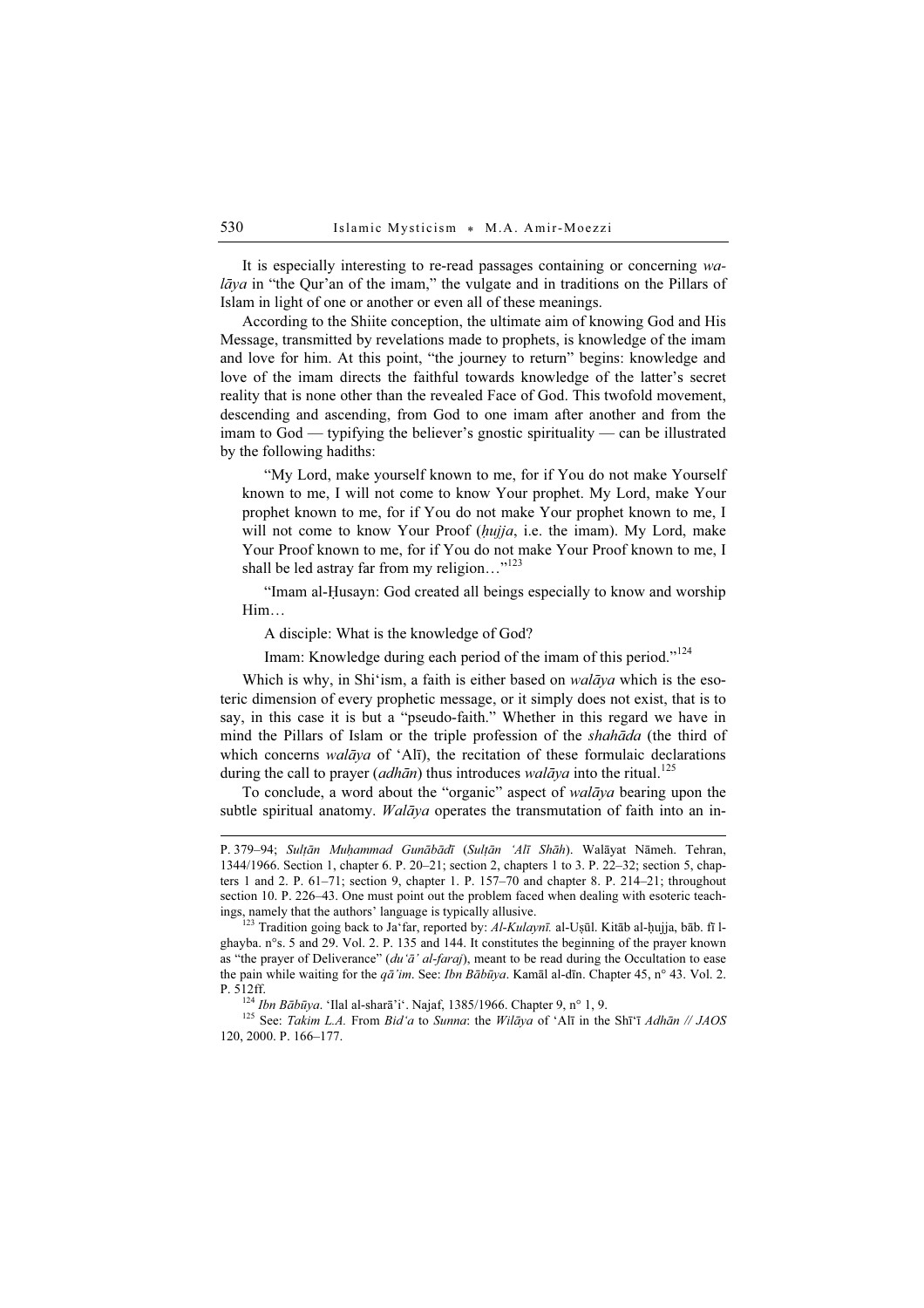tensely felt religious and spiritual experience. First, for the common folk among Shi'is, obviously by means of the cult of the imams with all the naïveté, excesses and deviations that are well known among popular religions. Secondly, for the spiritual "elite" engaged in a quest for the realisation of the light of walaya (nūr  $al-walāva$ ). Far from being an abstract notion, the latter seems to designate a spiritual faculty, an internal "organic" disposition, as it is also able to be transmitted physically and is called the single and double Light of Muḥammad and 'Alī or, more commonly, Light of walāya.

As if to continue certain works by U. Rubin, $126$  I have devoted extensive studies to different aspects of this issue that constitutes one of the main foundations for Imami spiritual practices.<sup>127</sup> Let us therefore confine ourselves to a very brief summary of matters: several thousand years before the creation of the world, luminous entities of the Impeccable Ones (Muḥammad, Fāṭima and the imams) are made to proceed by God from His own Light. He initiates them to the arcanum of the divine sciences. These archetypical Guides of Light, in turn, teach the sciences to pre-existing entities of initiates that have been created in their manner as particles. Upon the creation of the world and the first man, the initiative Light of walāya is deposited in Adam. Thus commences the long journey of Light through the long chain of divine initiates to reach the historic Muḥammad and 'Alī. The transmission takes place by two means: by natural physical genealogy with the grace of "blessed and purified loins," the seminal substance; and by initiatory spiritual genealogy, where prophets, imams and saints succeed each other. Having reached Muḥammad, Fāṭima, 'Alī and the imams — earthly manifestations of these original Vehicles — the Light reaches its most intense level. It is transmitted by the latter to their physical descendants<sup>128</sup> and further on to the faithful initiates that perpetuate its transmission. Which is why, in Imami mysticism, one of the greatest spiritual aims is to realise in oneself — by diverse means, whether initiation, asceticism, rituals or practice — the Light of  $waliqva$ 

 $126$  Rubin U. Pre-existence and Light: Aspects of the Concept of Nūr Muḥammad // Israel Oriental Studies 5, 1975. P. 62–112; also: idem. Prophets and Progenitors in the Early Shī'a Tradition // Jerusalem Studies in Arabic and Islam 1, 1979. P. 41–65.<br><sup>127</sup> Amir-Moezzi. Guide divin. Partie II. P. 73–154 (an abridged but updated version of the

excursus on "vision by the heart" (P. 112–45) was published in a special issue of the Connaissance des Religions 57–59, entitled as "Lumières sur la Voie du Coeur," 1999 (P. 146–69)); see also: *idem.* Cosmogony and Cosmology (in Twelver Shi'ism) // *Encyclopaedia Iranica*. 2<sup>nd</sup> edition.

 $128$  One reason why in Shi'i lands the real or supposed descendants of the imams (sayyids) are treated with great respect. The virtues flowing from the Light of walaya are found in them in a potential state. However, according to mystics, these virtues are prone to be realised more easily among the imams' spiritual descendants. Regarding sayyids, see the special issue of Oriente Moderno 18 (77/ 2 (1999): Scarcia Amoretti B. and L. Bottini (eds.). Il Ruolo dei Sādāt/Ashrāf nella Storia e Civilità Islamiche. Unfortunately, the spiritual dimension of capital importance is largely missing from this collection of articles.